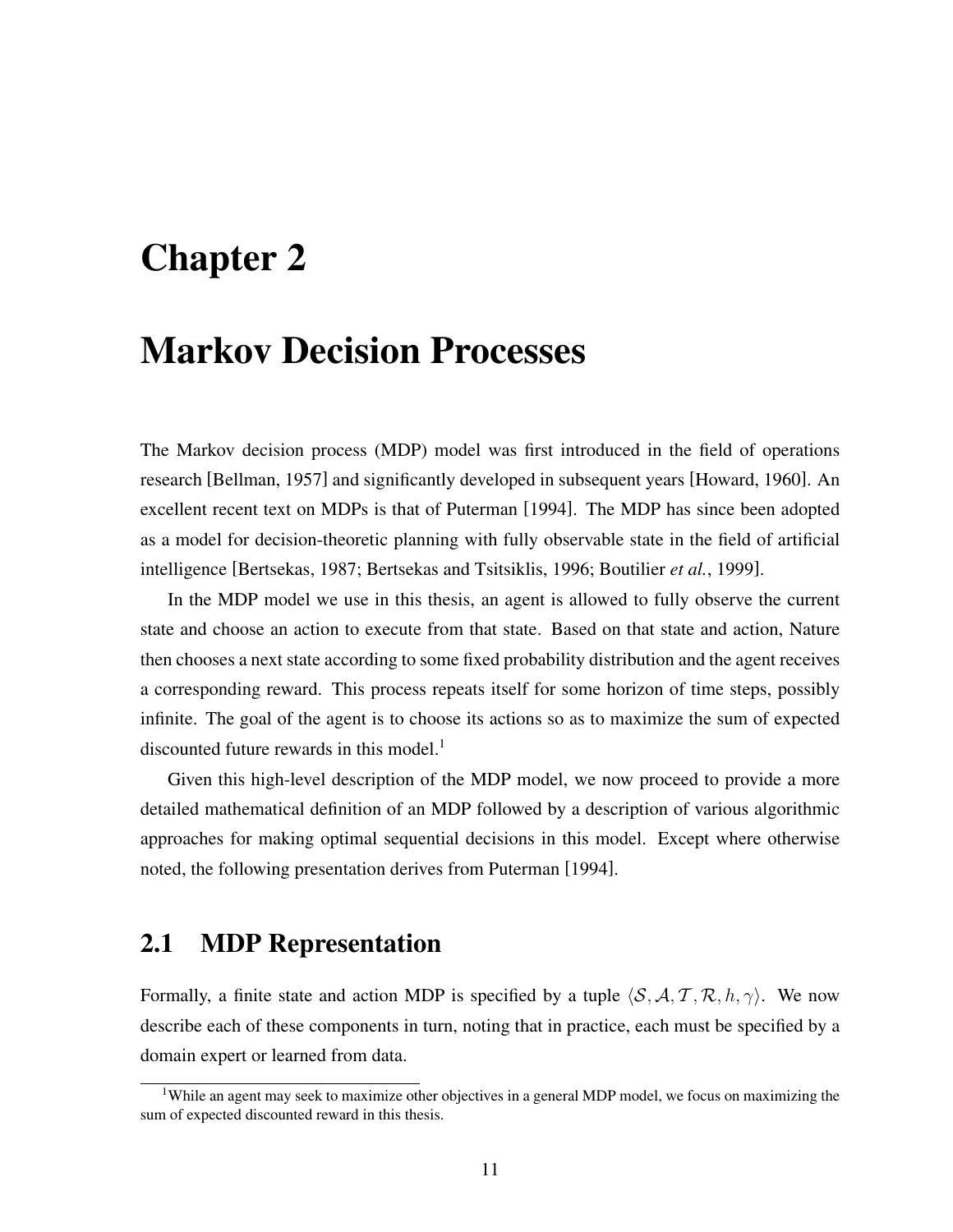## **State space** S

The world is modeled by a set of distinct states S. In the most general MDP models, S can be infinite or continuous, but throughout the thesis, we assume a discrete (possibly infinite) state space.

## **Action space** A

An agent in an MDP can effect changes to its state by executing actions from the set  $\mathcal{A}$ . In more general MDP models, A can be infinite or continuous, but again, we assume a discrete (possibly infinite) action space throughout the thesis. Actions are the only way that an agent can interact with the state and thus the choice of action to take in each state comprises the main decision-theoretic task of the agent.

### **Transition function** T

In an MDP model, the effects of actions can be uncertain such that for any action  $a \in \mathcal{A}$ executed, the world has a fixed probability distribution over transitions to any state in  $S$ . For the purpose of this thesis, the transition function  $\mathcal T$  will be modeled as a probability distribution  $T(s, a, s') = P(s'|a, s)$ , which denotes the probability that the world makes a transition from state  $s \in S$  to  $s' \in S$  given that action a was executed in state s. We note that this representation of the transition function satisfies the Markovian assumptions of an MDP, which require that the distribution over states  $s_{t+1}$  at time  $t+1$  is independent of any previous state  $s_{t-i}$  and action  $a_{t-i}$  for  $i \ge 1$  given the state  $s_t$  and the action  $a_t$  taken at time t.

While we typically think of the transition function as dependent only upon the agent's action and the state from which it was taken, there can also be *exogenous events* that are not directly influenced by the agent. For example, as discussed in the SYSADMIN problem in Chapter 1, any computer not explicitly rebooted can independently fail according to some probability distribution. In order to model such exogenous events in this thesis, we will simply fold these implicit probabilistic effects into the transition distribution for each action.

### **Reward function** R

The preferences of the agent are encoded in a reward function, which for the purpose of this thesis will be restricted to a real-valued range, that is  $\mathcal{R}: \mathcal{S} \times \mathcal{A} \to \mathbb{R}$ . This form of reward function is much more flexible than goal-oriented notions in classical planning; for example,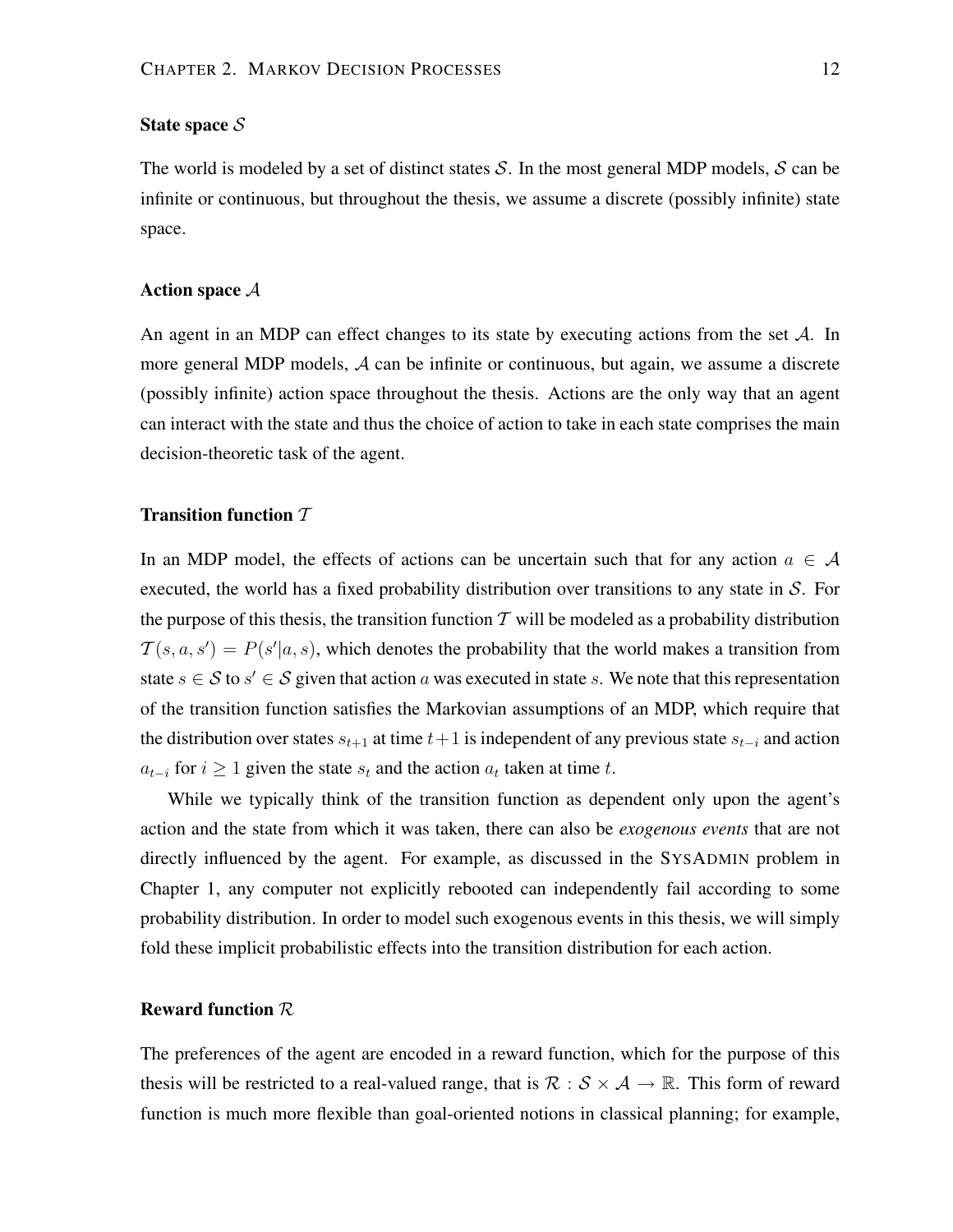one can easily model multiple objectives and decision-theoretic reward tradeoffs using different reward values for different states and actions. In a classical planning model, one is typically restricted to specifying a set of equally preferred goal states with state-independent action costs.

### **Horizon** h **and discount factor**  $\gamma$

In an MDP, the objective of the agent will be to maximize expected utility accumulated over some time horizon  $h$  representing the number of decision steps until termination. While we cover the case for finite h in this chapter, for all subsequent chapters of the thesis, we will assume  $h = \infty$  unless otherwise noted.

In the calculation of accumulated reward, we allow for the discounting of rewards  $t$  time steps into the future by a discount factor  $\gamma^t$  where  $\gamma \in [0,1]$ . Throughout this thesis, we will assume that  $\gamma$  < 1 unless specifically noted. The use of  $\gamma$  < 1 allows one to model the notion that an immediate reward  $r$  is worth more than the equivalent reward delayed one or more time steps in the future. Such a discounting assumption has both an economic justification as well as an implicit modeling justification for a process that has a  $1 - \gamma$  probability of terminating at each step.

Practically,  $\gamma$  < 1 is required to ensure that the total expected reward is bounded in the case of infinite horizon MDPs. However, if we can make the assumption that the only non-zero reward states in our MDP model are a set of goal states and the system transitions into a zeroreward absorbing state after reaching a goal state, then we can use  $\gamma = 1$  in the infinite horizon setting since the total future reward is guaranteed to be bounded.

# **2.2 Policy Representation**

The goal of an agent is to take the action in each state that maximizes the expected accumulated discounted reward criterion over a specified time horizon  $h$ . A sequence of actions to be taken can be specified as  $\langle \pi_h, \pi_{h-1}, \ldots, \pi_1 \rangle$  where each  $\pi_t : S \to A$  is a time-dependent action *policy* that specifies an action to take from each state  $s_t$  with t-stages-to-go. An important result following from the Markovian property of MDPs is that any policy conditioned on the state or action history from previous decision stages can be represented by an equivalent policy conditioned on only the current state. This follows from the fact that the fully observed state at any stage renders the previous history irrelevant.

An optimal policy  $\langle \pi_h^*, \pi_{h-1}^*, \ldots, \pi_1^* \rangle$  is a sequence of action policies to be taken that max-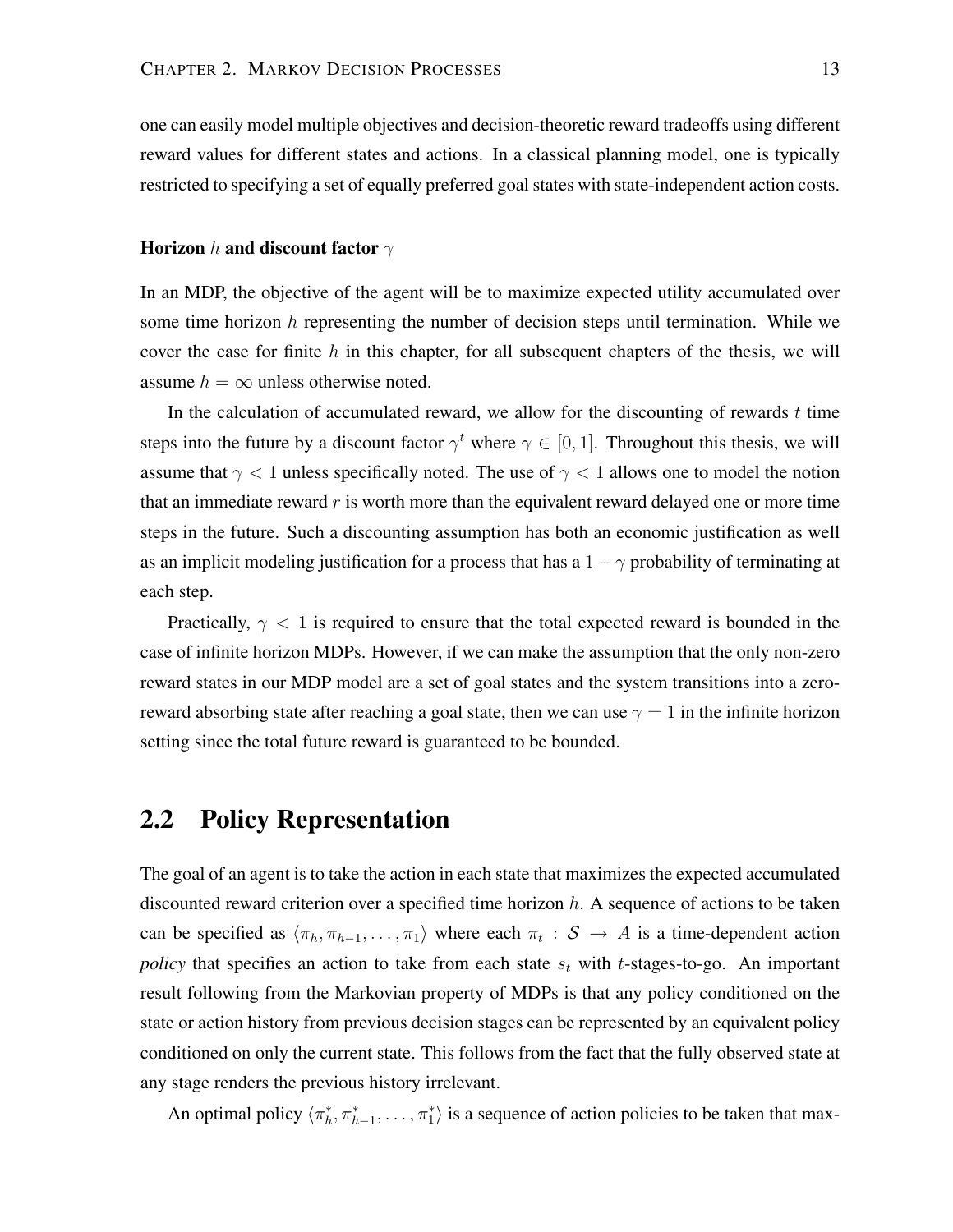imize the agent's total expected discounted reward over horizon  $h$ . Conveniently, for the case of  $h = \infty$ , there always exists an optimal stationary policy [Howard, 1960]. Thus, no loss of expected discounted reward is incurred for infinite horizon MDPs by restricting our policy representation to a single policy  $\pi$  denoting the action to take from all states at all time stages.

# **2.3 Optimal Solution Criteria**

If the agent's objective is to find the policy that maximizes the expected sum of discounted rewards over a specified time horizon, this objective can be formally expressed as

$$
E_{\pi} \left[ \sum_{t=0}^{\infty} \gamma^t \cdot r^t | s_0 \right] \tag{2.1}
$$

where  $r^t$  is a reward obtained at time t,  $\gamma$  is a discount factor as defined above,  $\pi$  is a policy as defined previously, and  $s_0$  is the initial starting state. Based on this reward criterion, we define the *value function* for a policy  $\pi$  as the following:

$$
V_{\pi}(s) = E_{\pi} \left[ \sum_{t=0}^{\infty} \gamma^{t} \cdot r^{t} \mid s_{0} = s \right].
$$
 (2.2)

Intuitively, the value function for a policy  $\pi$  is the expected sum of discounted rewards accumulated while executing that policy when starting from state s.

A *greedy policy*  $\pi_V$  w.r.t. a value function V is simply the action policy that takes an action in each state that maximizes expected value w.r.t to  $V$  defined as follows:

$$
\pi_V(s) = \underset{a \in \mathcal{A}}{\arg \max} \left\{ R(s, a) + \gamma \sum_{s' \in \mathcal{S}} P(s'|s, a) V(s') \right\}
$$
(2.3)

Thus, from any value function, we can derive a corresponding greedy policy that represents the best action choice w.r.t. that value estimation.

An *optimal policy*  $\pi^*$  in an infinite horizon MDP maximizes the value function for all states. An optimal policy  $\pi^*$  is the greedy policy w.r.t. an optimal value function  $V^*$  and likewise the optimal value function is the value under an optimal policy,  $V_{\pi^*}(s) = V^*(s)$ . We note that  $V^*$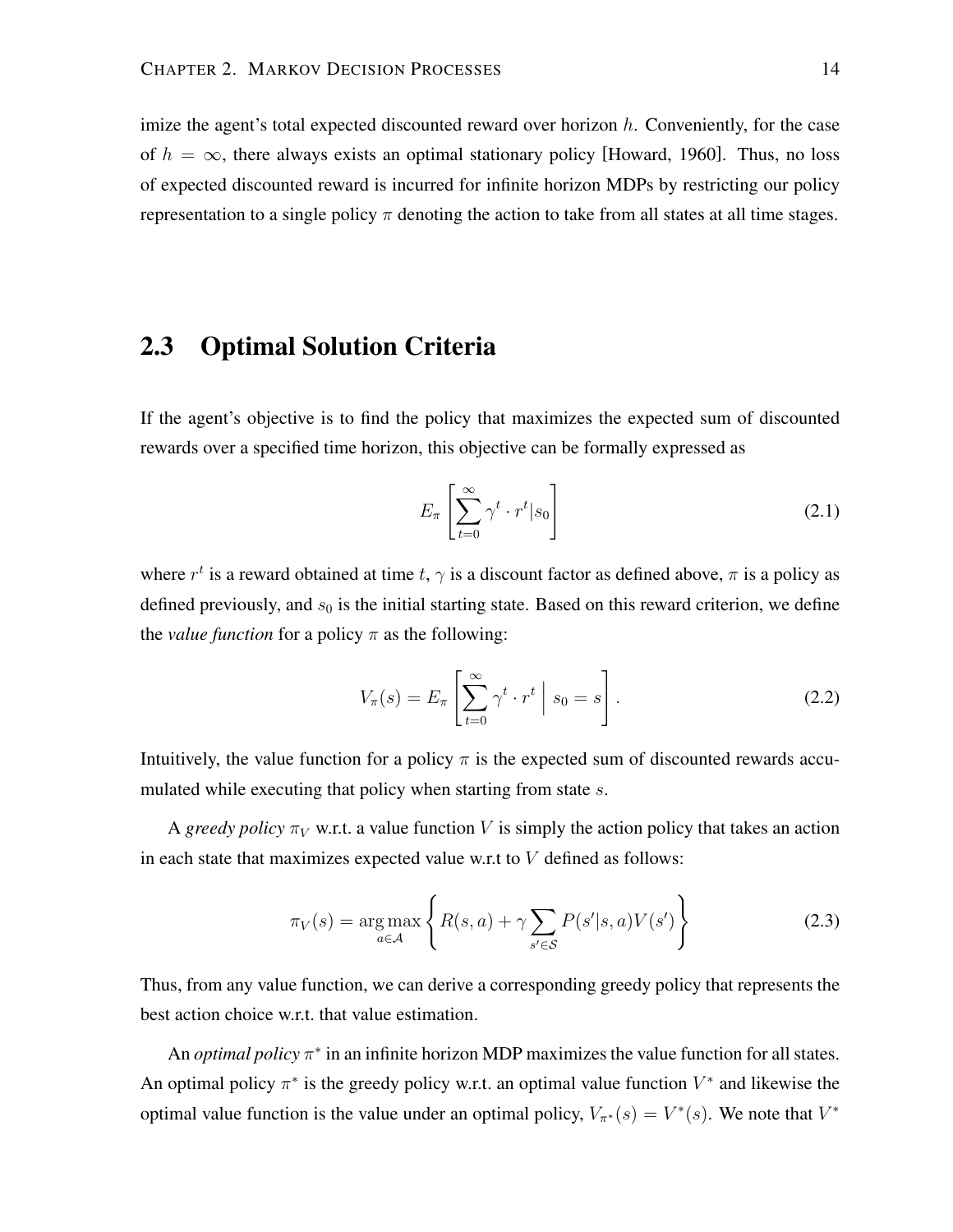satisfies the following fixed-point equality:

$$
V^*(s) = \max_{a} \left\{ R(s, a) + \gamma \sum_{s' \in S} T(s, a, s') \cdot V^*(s') \right\}.
$$
 (2.4)

# **2.4 Exact Solution Techniques**

In this section we will discuss exact solution techniques primarily for the case of infinite horizon MDPs. Before we discuss these techniques though, we introduce an alternative matrix notation for MDPs that will simplify portions of the following presentation.

## **2.4.1 Vector and Matrix Notation**

We sometimes write the MDP in vector and matrix form. For each  $a \in A$ , we can represent the reward  $R(s, a)$  as a column vector  $R_a$  indexed by state  $s \in S$ . We can represent the value function  $V(s)$  as a column vector V indexed by state s. And we can represent the transition function  $T(s, a, s')$  for each action  $a \in \mathcal{A}$  as a transition matrix  $T_a$  row-indexed by current state s and column-indexed by next state  $s' \in S$ . In this case, equation 2.4 can be restated as the following:

$$
V^* = \max_{\pi} \{ R_{\pi} + \gamma T_{\pi} V^* \}
$$
 (2.5)

In some cases, we will refer to the reward vector and the transition matrix with respect to a policy  $\pi$  as  $R_{\pi}$  and  $T_{\pi}$ , respectively; here the reward value and transition probability for each state corresponds to the action choice indicated by  $\pi$ . Or we may refer to the reward vector and transition matrices restricted to a specific action  $a \in A$  as  $R_a$  and  $T_a$ , respectively. If needed,  $\pi$  itself can be represented as a vector of actions  $a \in \mathcal{A}$  indexed by state and we let  $\Pi$  denote the set of all possible policy vectors.

## **2.4.2 Dynamic programming**

We begin our discussion of dynamic programming by providing two equations that form the basis of the stochastic dynamic programming algorithms used to solve MDPs.

We define  $V_{\pi}^0 = R(s)$  and then inductively define the *t*-stage-to-go value function for a policy  $\pi$  as follows:

$$
V_{\pi}^{t}(s) = R(s, \pi(s)) + \gamma \sum_{s' \in \mathcal{S}} T(s, \pi(s), s') \cdot V_{\pi}^{t-1}(s')
$$
\n(2.6)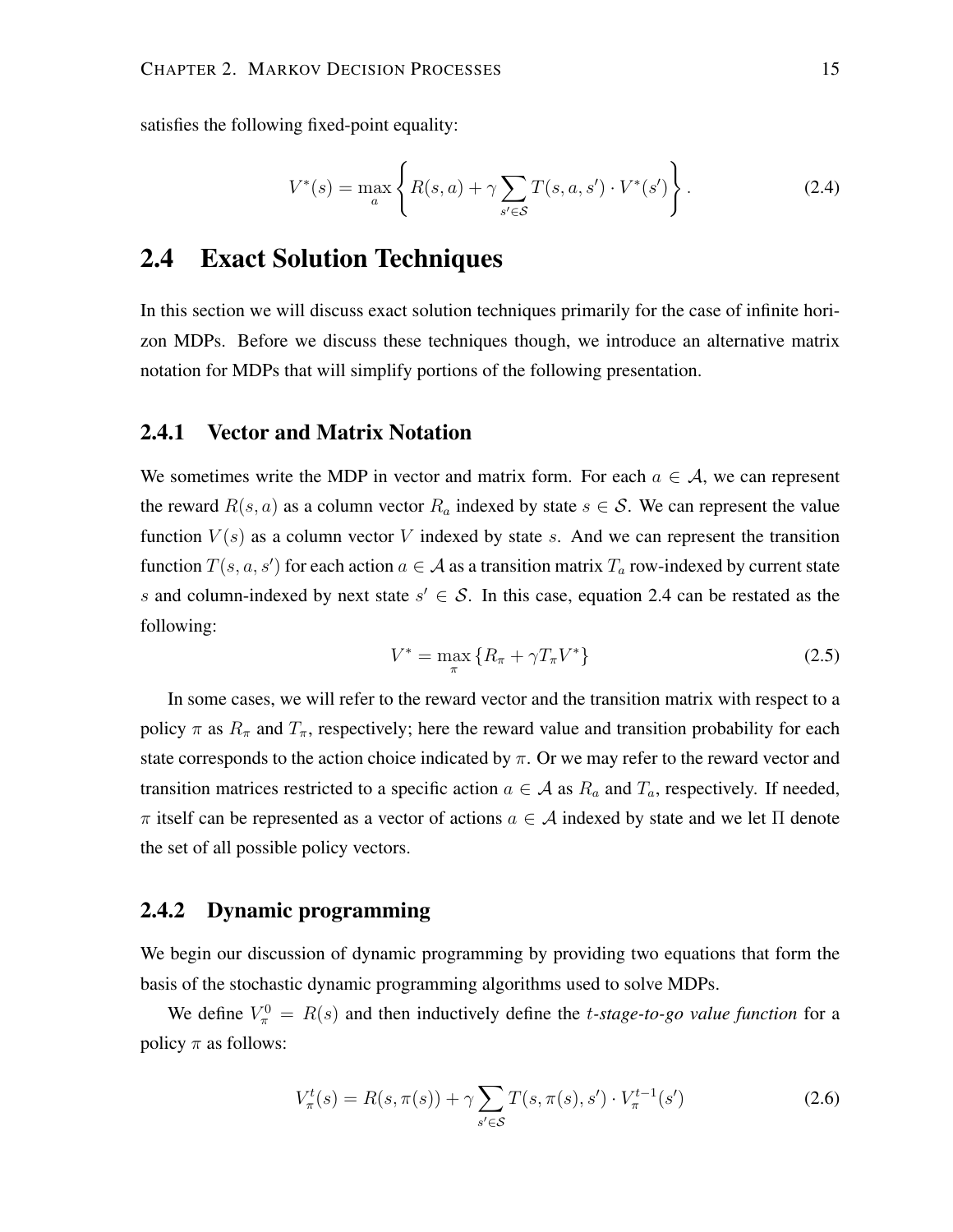

Figure 2.1: A diagram demonstrating a) forward evaluation of the MDP value function and b) dynamic programming regression evaluation of the MDP value function. Both methods return the same value for  $V^3(s)$ , but the forward evaluation requires exponential time in the search depth  $O((|S| \cdot |A|)^d)$  and only calculates the value for one initial state whereas dynamic programming caches its results on each backup thus requiring only polynomial time in the search depth  $O(|S| \cdot |A| \cdot d)$  and solving for the value function at *every* state.

Based on this definition, Bellman's *principle of optimality* [Bellman, 1957] establishes the following relationship between the optimal value function at stage  $t$  and the optimal value function at the previous stage  $t - 1$ :

$$
V^{t,*}(s) = \max_{a \in \mathcal{A}} \left\{ R(s, a) + \gamma \sum_{s' \in \mathcal{S}} T(s, a, s') \cdot V^{t-1,*}(s') \right\}
$$
(2.7)

### **Value iteration**

We start with an algorithm known as value iteration that directly implements Equation 2.7. Here, we start with  $V^0(s) = \max_a R(s, a)$  and perform the Bellman backup given in Equation 2.7 for each state  $V^1(s)$  using the value of  $V^0(s)$ . We repeat this process for each stage t, producing the backed up value function for  $V^t(s)$  from  $V^{t-1}(s)$  until we have computed the intended  $t$ -stage-to-go value function. This algorithm is demonstrated graphically in Figure 2.1(b).

Often, the Bellman backup is rewritten in two steps to separate out the backup of a value function through a single action and the maximization of this value over all actions. In this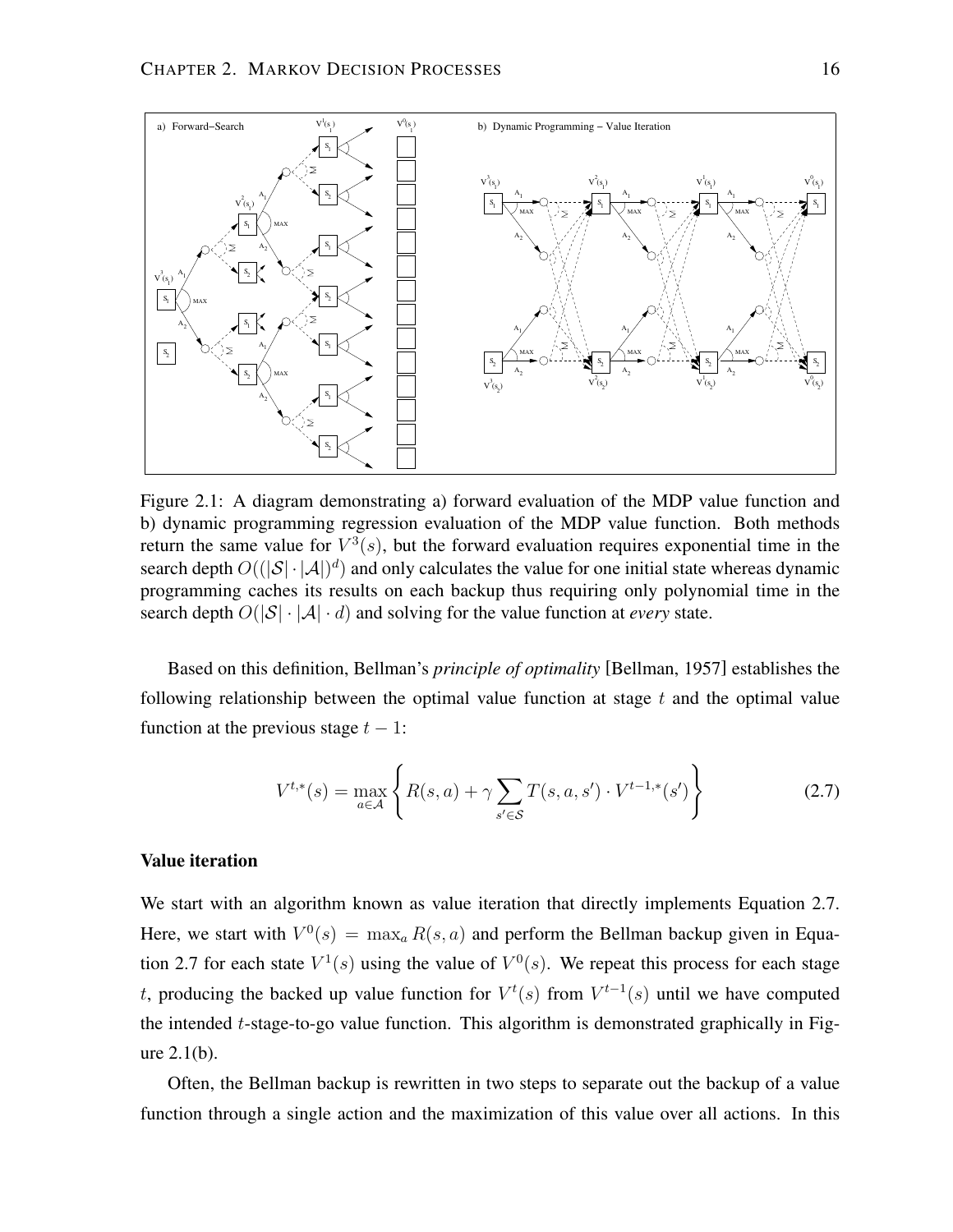case, we first compute the t-stage-to-go Q-function for every action and state:

$$
Q^{t}(s, a) = R(s, a) + \gamma \cdot \sum_{s' \in S} T(s, a, s') \cdot V^{t-1}(s')
$$
\n(2.8)

Then we maximize over each action to determine the value of the regressed state:

$$
V^t(s) = \max_{a \in A} \left\{ Q^t(s, a) \right\} \tag{2.9}
$$

This is clearly equivalent to equation 2.7 but is in a form that we will refer to later since it separates the algorithm into its two conceptual components.

Puterman [1994] shows that terminating once the following condition is met

$$
\|V^t - V^{t-1}\|_{\infty} < \frac{\epsilon(1-\gamma)}{2\gamma} \tag{2.10}
$$

guarantees  $\epsilon$ -optimality, i.e.,  $\max_s |V^t(s) - V^*(s)| < \epsilon$ . Thus, the greedy policy derived from  $V^t$  iteration loses no more than  $\epsilon$  in value over the infinite horizon in comparison to the optimal policy.

We note that the value iteration approach requires time polynomial in the search depth  $d$ , i.e.,  $O(|S| \cdot |A| \cdot d)$ , and solves for the value function at *every* state. Puterman [1994] provides a proof that value iteration converges at a linear rate in terms of the number of iterations.

#### **Policy iteration**

At each step of the value iteration backup, we are implicitly performing a policy update, determining the best action to take from every state in order to maximize reward. Another approach to dynamic programming is known as policy iteration [Howard, 1960] and is summarized in the following algorithm:

- 1. *Initialization:* Pick an arbitrary initial decision policy  $\pi_0 \in \Pi$  and set  $i = 0$ .
- 2. *Policy Evaluation:* Solve for  $V_{\pi_i}$  (see below).
- 3. *Policy Improvement:* Find a new policy  $\pi_{i+1}$  that is a greedy policy w.r.t.  $V_{\pi_i}$ (i.e.,  $\pi_{i+1} \in \arg \max_{\pi \in \Pi} \{ R_{\pi} + \gamma T_{\pi} V_{\pi_i} \}$  with ties resolved via a total precedence order over actions).
- 4. *Termination Check*: If  $\pi_{i+1} \neq \pi_i$  then increment i and go to step 2 else return  $\pi_{i+1}$ .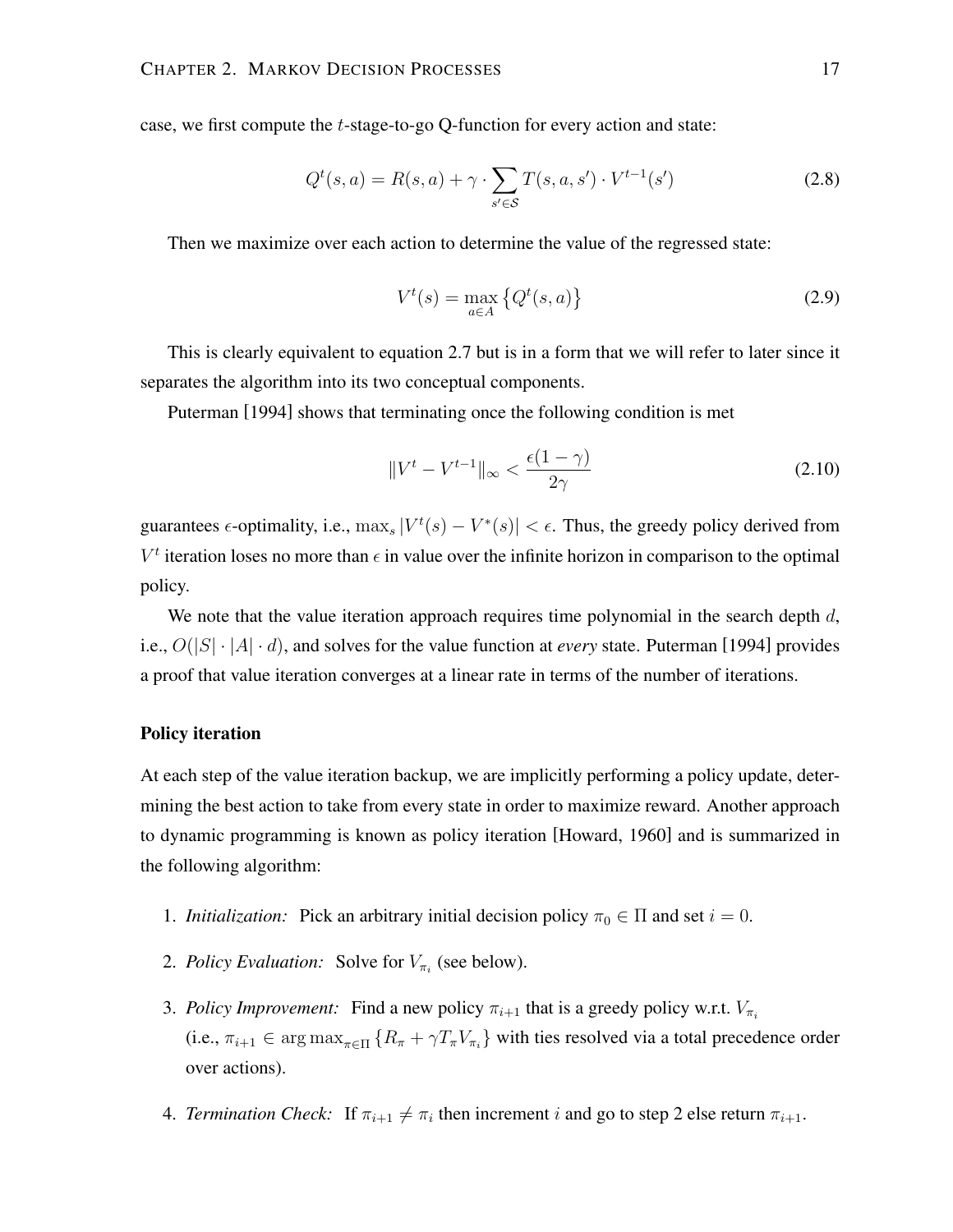We note that the policy evaluation of a *fixed* policy π reduces to the solution of a linear system since the MDP reduces to a simple Markov chain. Thus, we can solve for  $V_{\pi}$  by computing the right-hand side of the following equation:

$$
V_{\pi} = R_{\pi} (I - \gamma T_{\pi})^{-1}
$$
\n(2.11)

We note that a unique solution for  $V_\pi$  always exists since the Markovian properties of  $T_\pi$ guarantee that  $I - \gamma T_{\pi}$  is invertible. We note that solving for  $V_{\pi}$  directly using matrix inversion takes time  $O(|S|^3)$ . Alternately, we can solve for  $V_\pi$  using *successive approximation*, which initializes  $V^0_\pi = R_\pi$  and iteratively computes  $V^t_\pi$  from  $V^{t-1}_\pi$  using Equation 2.6 until  $V^t_\pi = V^{t-1}_\pi$ (where  $V_{\pi} = V_{\pi}^{t}$ ).

Once policy iteration has terminated, the final policy returned is the optimal policy  $\pi^*$ and the value function corresponding to this policy is the optimal value function  $V^*$ . Puterman [1994] provides conditions and a proof of a superlinear rate of convergence for policy iteration.

So far, we have implicitly assumed that the above algorithms perform synchronous updates, that is, we are updating the value function in value iteration for all states and that we are improving the policy in policy iteration for all states. We additionally note that there are a number of asynchronous variants of value and policy iteration that do not update the value or improve the policy at every state on all iterations, yet still retain similar convergence properties. These algorithm variants are discussed by Puterman [1994] and Bertsekas and Tsitsiklis [1996] and are extremely useful for proving convergence properties of the reinforcement learning [Barto and Sutton, 1998] and real-time search [Barto *et al.*, 1993] approaches to solving MDPs. However, we do not discuss asynchronous methods further as they are not directly relevant to the methods we employ throughout the rest of the thesis.

### **Modified policy iteration**

A comparison of the two previous algorithms reveals that they occupy two extremes in terms of policy updates: value iteration performs an implicit policy update in order to compute every intermediate value function whereas policy iteration performs an update only after solving directly for  $V_{\pi}$ .

If we interpolate between these two approaches, we arrive at an algorithm known as modified policy iteration [Puterman and Shin, 1978]. In this algorithm, we simply iterate between policy evaluation and policy improvement phases until our policy is  $\epsilon$ -optimal using the same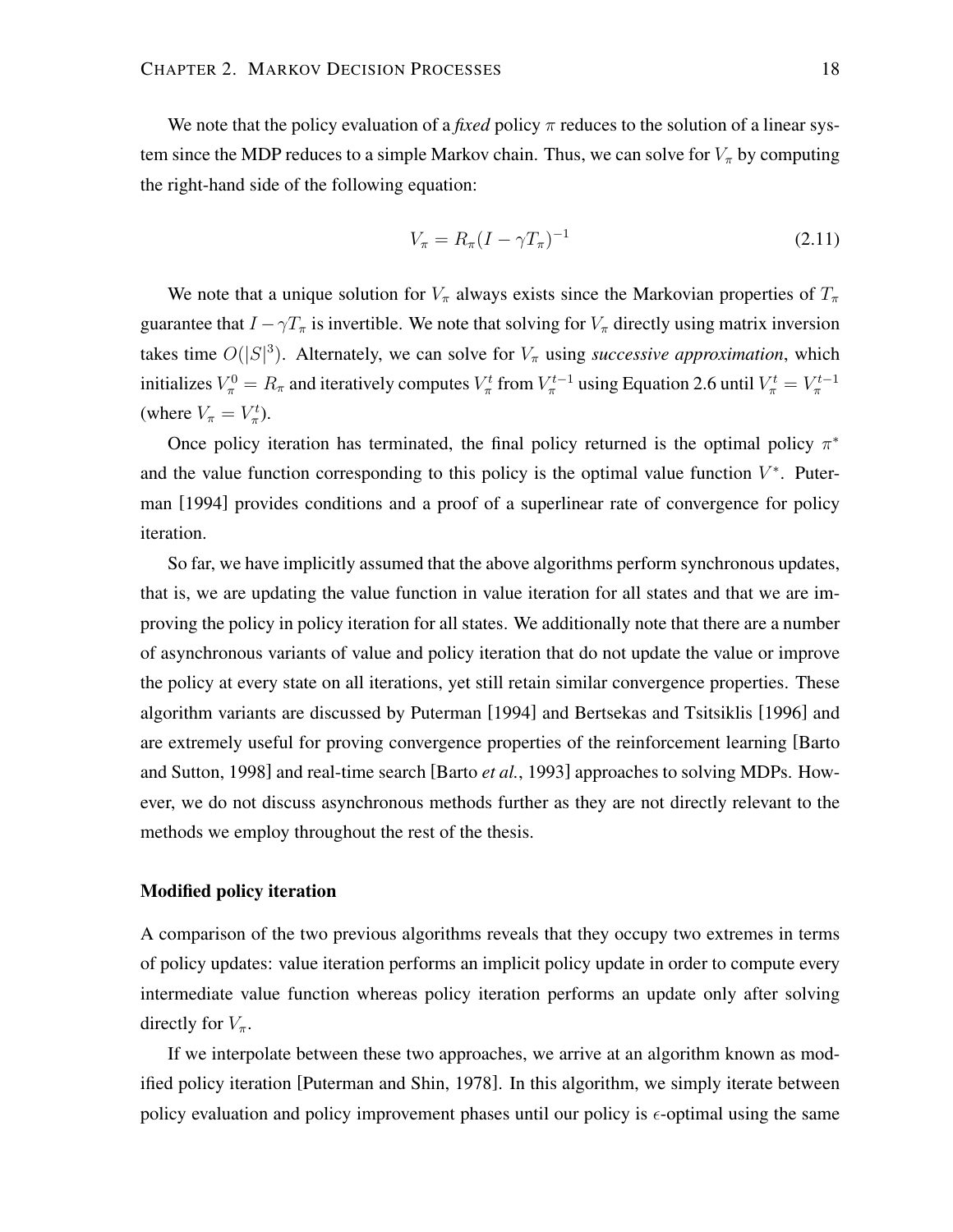terminating criteria as value iteration. The algorithm is very similar to policy iteration with the exception of the policy evaluation phase replaced by an approximate version:

- 1. *Initialization:* Pick an arbitrary initial decision policy vector  $\pi_0 \in \Pi$  and set  $i = 0$ .
- 2. Approximate Policy Evaluation: Solve for  $V_{\pi_i}$  using some number of steps of successive approximation.
- 3. *Policy Improvement:* Find a new policy  $\pi_{i+1}$  that is the greedy policy w.r.t.  $V_{\pi_i}$ .
- 4. *Termination Check*: If  $\pi_{i+1} \neq \pi_i$  then increment i and go to step 2 else return  $\pi_{i+1}$ .

Algorithm convergence requires only that the policy approximation phase does not increase the error of the value estimate from the previous iteration, i.e.,

$$
||V^* - V_{\pi_{i+1}}|| \le ||V^* - V_{\pi_i}|| \tag{2.12}
$$

Such a property holds, for example, by initializing the value estimate with  $V_{\pi_i}$  and then performing one or more steps of successive approximation under the policy  $\pi_{i+1}$ .

A proof of superlinear convergence rate for modified policy iteration under certain conditions is given by Puterman [1994]. Puterman also notes that modified policy iteration often empirically requires less computation time than both value and policy iteration.

## **2.4.3 Forward-search**

If we reexamine Equation 2.7, we note that we could compute this recurrence in a forwardsearch manner by starting at an initial state and unfolding the recurrence to horizon  $h$  and then computing the expectation and maximization as we return to the initial state. A graphical representation of the unfolding of this computation is shown in Figure 2.1(a). We note that determining the value  $V^h(s)$  for a *single* state using this method requires time exponential in the search depth h, that is,  $O((|\mathcal{S}| \cdot |\mathcal{A}|)^h)$ .

Since we are performing forward search to a fixed *a priori* search depth, we can determine the minimum horizon h to search if we want an  $\epsilon$  bound on the maximum error of our value function, given knowledge of our discount factor  $\gamma$  and our maximum reward  $R_{max} = \max_{s,a} R(s,a)$ :

$$
h \ge \log_{\gamma} \left( \frac{\epsilon (1 - \gamma)}{R_{max}} \right) - 1 \tag{2.13}
$$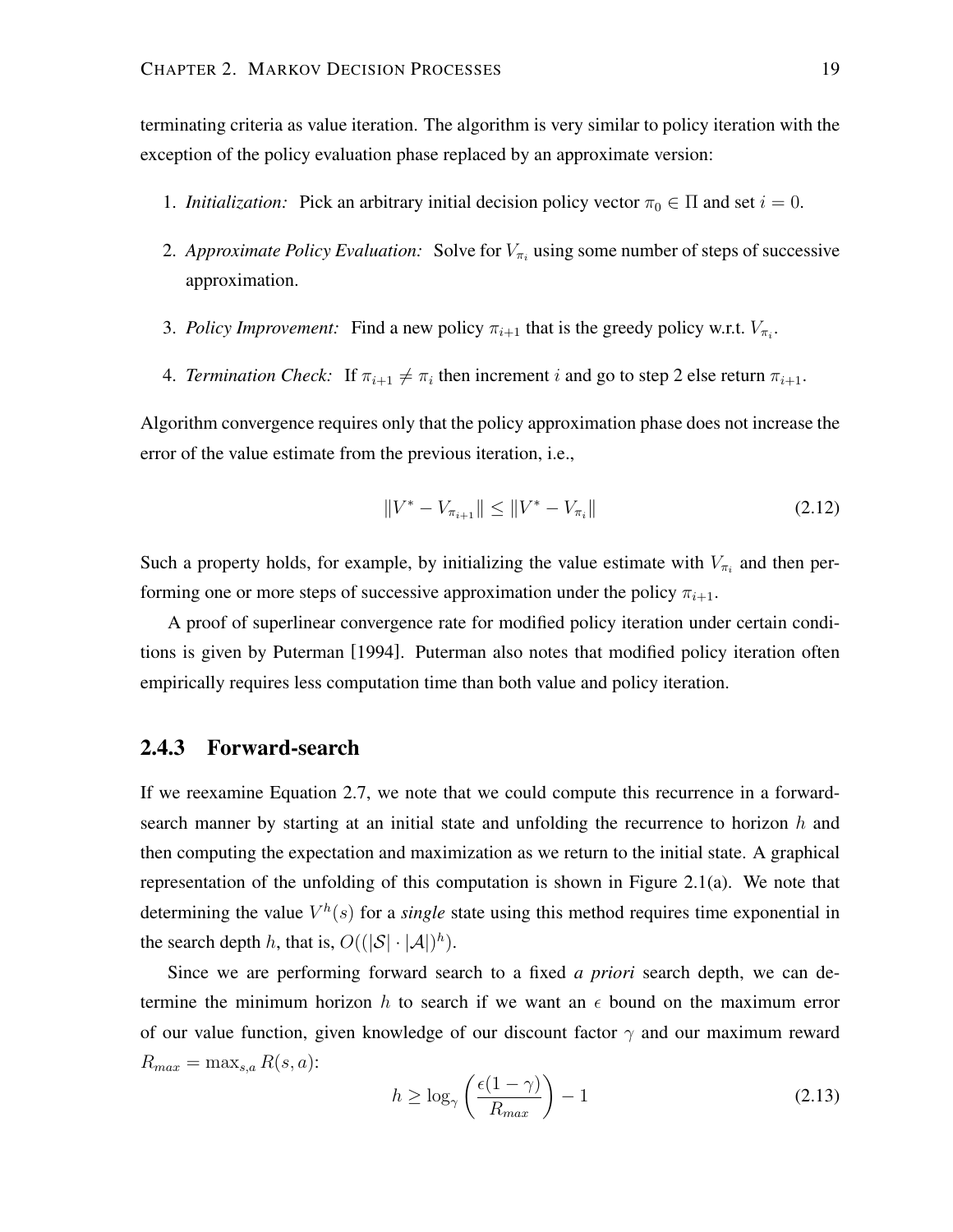# **2.4.4 Real-time dynamic programming**

The real-time dynamic programming (RTDP) framework [Barto *et al.*, 1993] is a hybrid approach that combines real-time forward search with dynamic programming. This approach uses limited depth, forward-search backups to update the value function of the set of states visited during on-line trials, assuming that initial states were generated according to some fixed distribution. The policy used for the trials is the optimal policy for the current value function. Since backed-up and cached values from one step are used by other steps, this approach mixes the forward-search and dynamic programming paradigms. It is provably convergent and has the advantage that it only derives the value function for the set of states reachable from the initial state distribution. This can often be more efficient than synchronous dynamic programming approaches when the set of reachable states is small compared to the total number of states.

# **2.4.5 Linear programming**

An MDP can also be solved by formulating it as the optimization of a linear program (LP). The fact that such a solution exists follows from the notion that the optimal policy and value function must satisfy the following inequalities for all states as implied by Equation 2.4:

$$
V^*(s) \ge \max_{a \in \mathcal{A}} \left( R(s, a) + \gamma \sum_{s' \in S} P(s'|s, a) V^*(s') \right); \ \forall s \in \mathcal{S}
$$
 (2.14)

This equality in turn implies the following conditions:

$$
V^*(s) \ge R(s,a) + \gamma \sum_{s' \in S} P(s'|s,a)V^*(s'); \ \forall a \in \mathcal{A}, s \in \mathcal{S}
$$
 (2.15)

While this latter set of inequalities only enforces one side of the optimal value function fixedpoint equality given in Equation 2.4, it turns out that finding the minimal  $V^*$  under an  $\mathcal{L}_1$ metric that satisfies these constraints suffices to enforce the other side of the inequality. Thus, the optimal value function can be computed by the following primal specification of a linear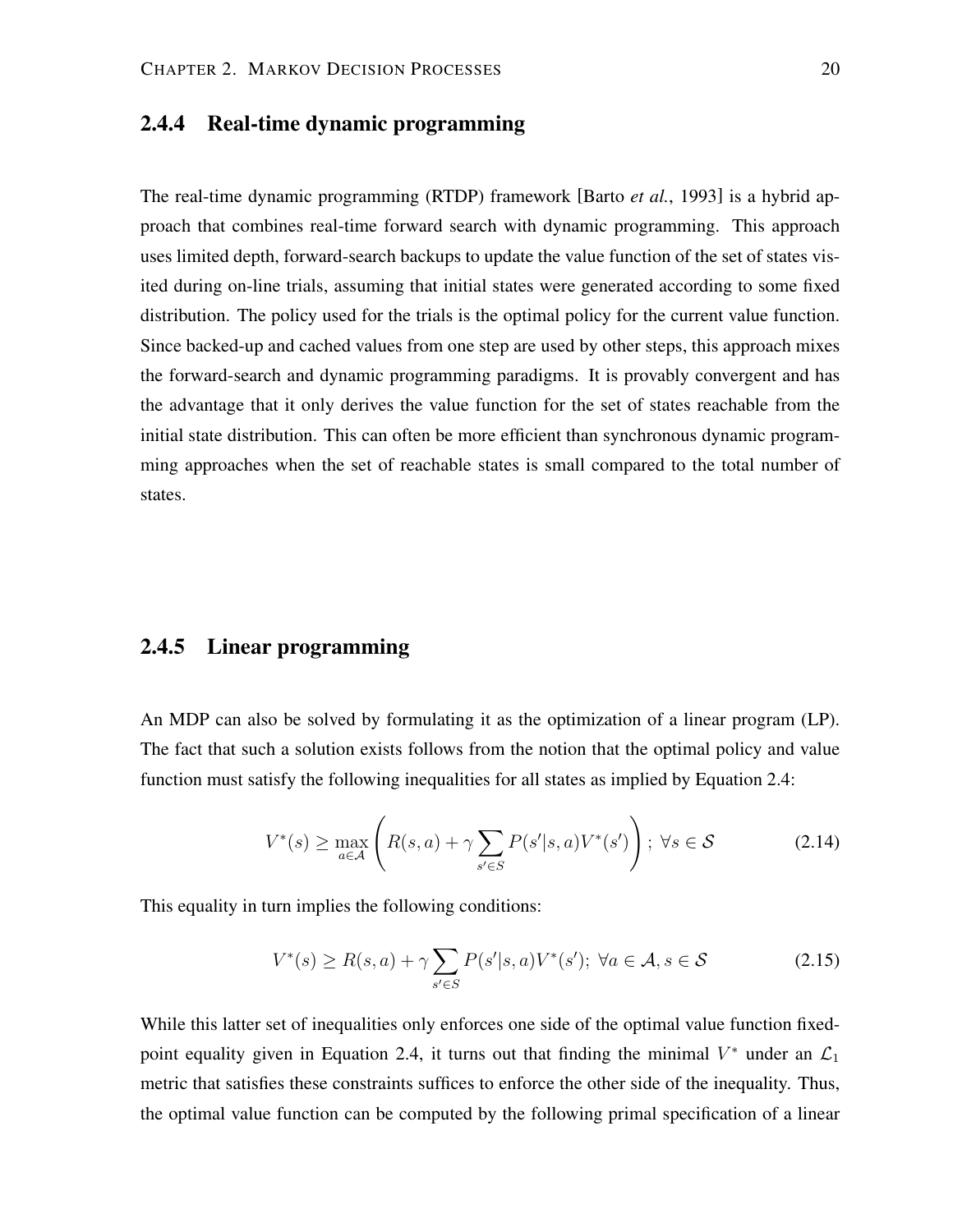program [Puterman, 1994]:

Variables: 
$$
V
$$
  
Minimize:  $||V||_1$   
Subject to:  $0 \ge R_a + \gamma T_a V - V$ ,  $\forall a \in \mathcal{A}$  (2.16)

Puterman [1994] provides a proof that this formulation is guaranteed to produce an optimal value function for an MDP. Puterman also notes that solving the dual LP formulation is often more efficient than solving the primal LP formulation. However, we do not present the dual formulation here as we work directly with the primal formulation and its variants throughout the thesis.

# **2.5 Approximate Solution Techniques**

As the number of states and actions in an MDP grows, it often becomes necessary to explore approximate solutions in the face of intractability of exact solutions. While approximation in MDPs can take many forms, it is frequently carried out by considering restricted representations of the value function. Some methods for restricting the value function representation will become relevant once we introduce structured descriptions of our MDP models and solution algorithms. However, a very general and popular approximate solution technique for MDPs is that of linear-value function approximation [Schweitzer and Seidmann, 1985; Tsitsiklis and Van Roy, 1996; Koller and Parr, 1999a; Koller and Parr, 1999b; Schuurmans and Patrascu, 2001; Guestrin *et al.*, 2002], which we discuss at length in this section.

## **2.5.1 Linear-value Function Representation**

Representing value functions as a linear combination of basis functions has many convenient computational properties, many of which will become evident as we incorporate factored and relational structure in our MDP model. However, perhaps one of the most important aspects for the work we present here is that linear-value function representations lead to MDP solution formulations using optimization w.r.t. linear objectives and linear constraints — that is, the well-studied case of linear program (LP) optimization. Since many robust off-the-shelf LP solvers are available, this makes such approaches attractive for practical implementation purposes.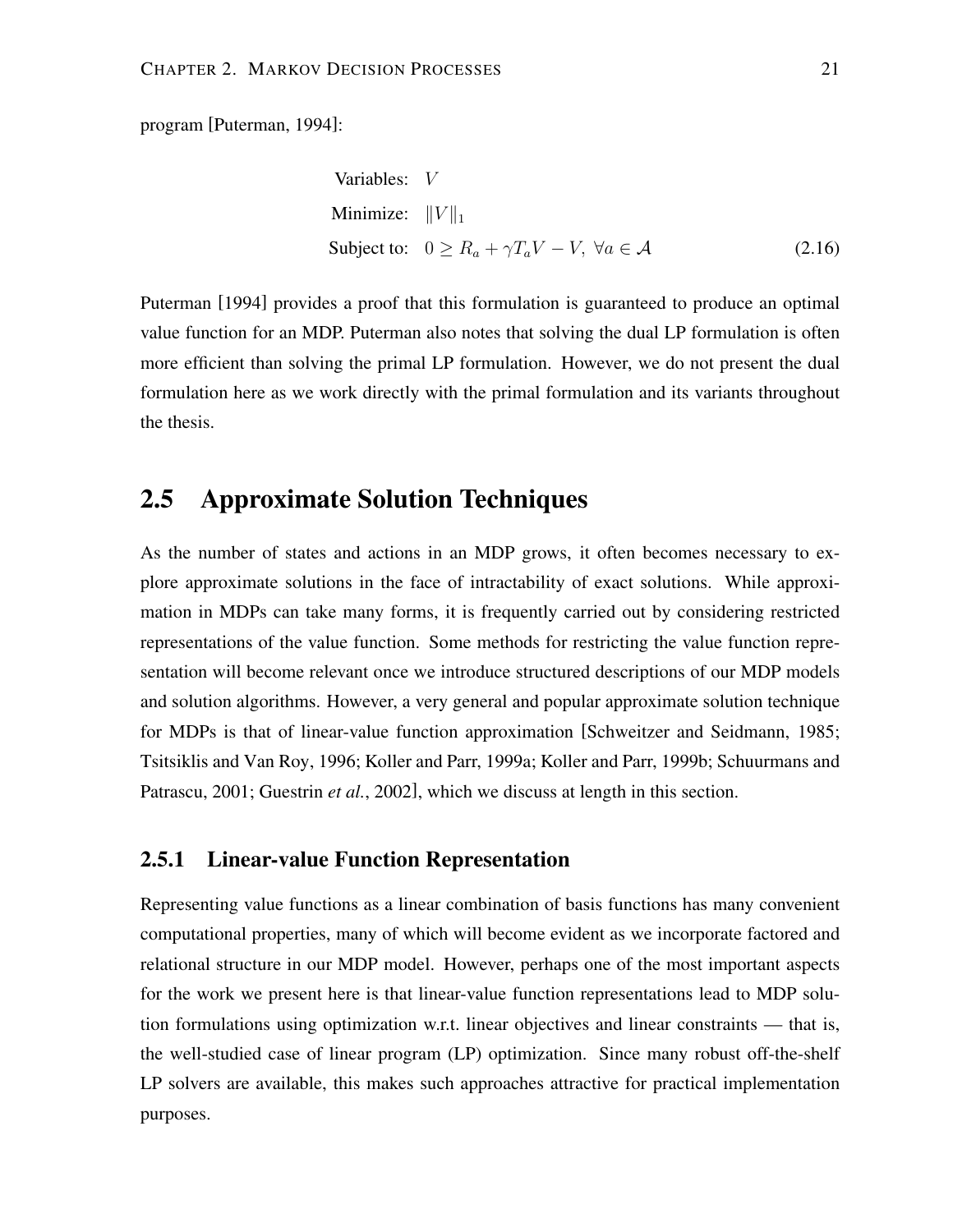If we have *n* states in our MDP, the exact value function can be specified as a vector in  $\mathbb{R}^n$ . This vector can be approximated by a value function  $\tilde{V}_{\vec{w}}$  that is a linear combination of k fixed basis function vectors denoted  $b_i(s)$  as follows:

$$
\tilde{V}_{\vec{w}}(s) = \sum_{i=1}^{k} w_i \cdot b_i(s) \qquad (2.17)
$$

The linear subspace spanned by the basis set might not include the actual value function, but one can use projection methods to minimize some error measure between the actual value function and the linear combination of basis functions.

The basis functions themselves can be specified by domain experts, constructed or learned in an automated fashion (e.g., [Poupart *et al.*, 2002a; Mahadevan, 2005]). We will consider more structured forms of automated basis function construction as we introduce structured MDP representations in subsequent chapters.

On a final note, we mention that there are a variety of other general function approximation such as nonlinear functions or neural nets [Bertsekas and Tsitsiklis, 1996] but it is generally difficult to provide useful convergence properties for such approximation architectures so we do not discuss them further in this thesis.

# **2.5.2 Error Bounds on Approximate Value Functions**

Once a set of basis functions has been specified, the problem of finding an approximate value function reduces to the problem of finding a good set of weights that closely approximates the optimal value function. One way of measuring the *a posteriori* quality of an approximated value function  $\tilde{V}_{\vec{w}}$  is by evaluating the Bellman error  $\beta$  (i.e., the  $L_{\infty}$  norm of the Bellman residual) of the value function under the MDP dynamics:

$$
\beta = \max_{s \in \mathcal{S}} \left| \tilde{V}_{\vec{w}}(s) - \max_{a \in \mathcal{A}} \left( R(s, a) + \gamma \sum_{s' \in \mathcal{S}} P(s'|s, a) \tilde{V}_{\vec{w}}(s') \right) \right| \tag{2.18}
$$

Of course we note that when the Bellman error is zero, this equation satisfies the fixed-point equation for the optimal value function given in Equation 2.4 and thus  $\beta = 0$  indicates that  $\tilde{V}_{\vec{w}}=V^*$ .

Let  $\tilde{\pi}$  be the greedy policy w.r.t. the value function approximation  $\tilde{V}_{\vec{w}}$ . Once  $\beta$  is known for  $\tilde{V}_{\vec{w}}$ , it is then easy to bound the max-norm  $(\mathcal{L}_{\infty})$  error of  $V_{\tilde{\pi}}$  w.r.t. the optimal value function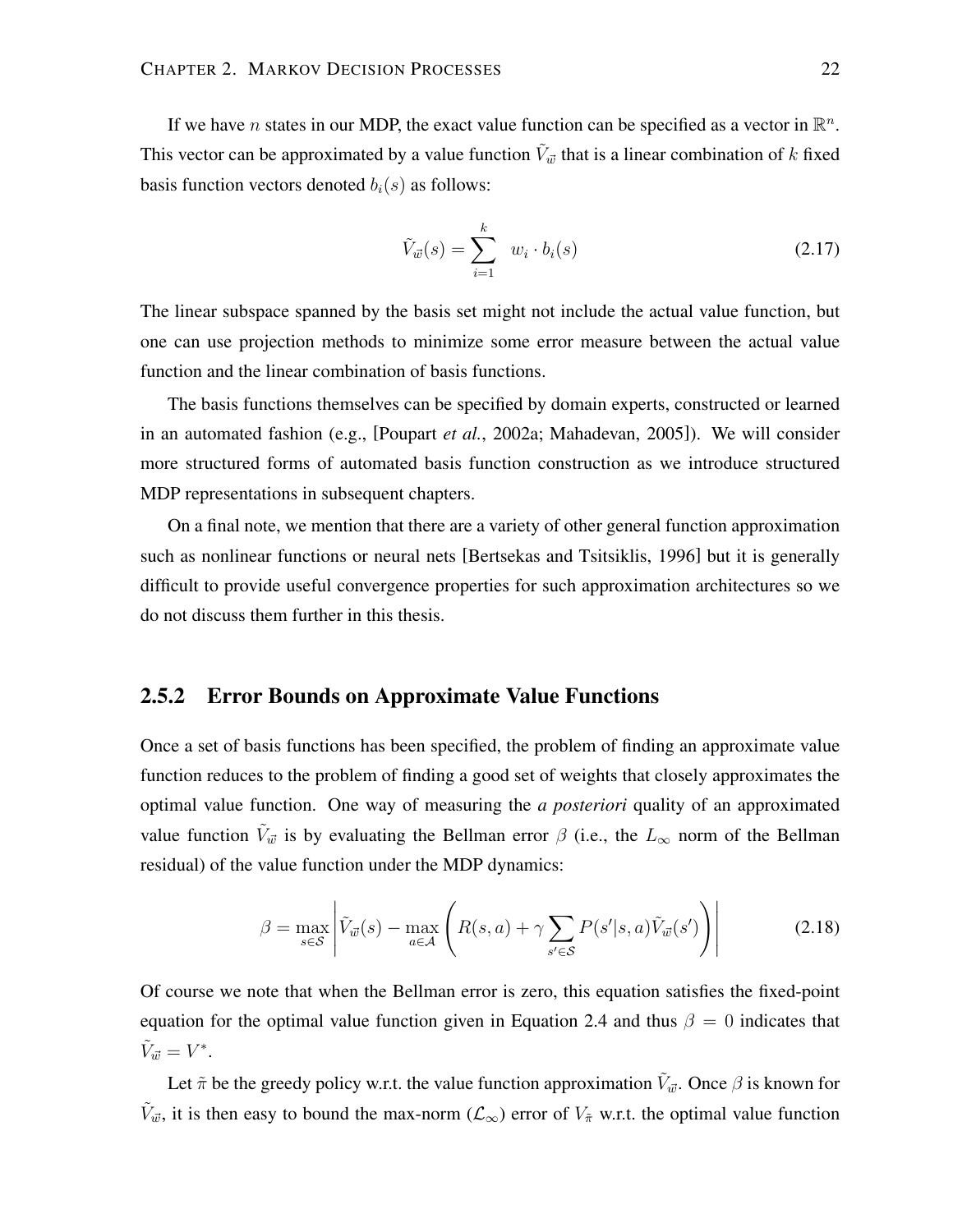using the following inequality [Williams and Baird, 1994]:

$$
||V^* - V_{\tilde{\pi}}||_{\infty} \le \frac{2\gamma\beta}{1-\gamma}
$$
\n(2.19)

Thus, in all of the following approximation techniques, we will have some way of determining a maximum bound on the loss of our approximation.

## **2.5.3 Approximate Dynamic Programming**

Approximate dynamic programming techniques are simply extensions of the previous dynamic programming algorithms with additional approximation steps. While these approximation steps do not guarantee convergence, an *a posteriori* analysis of the Bellman error of a value function can show that the value function estimate has converged within some error bound.

## **Approximate Value Iteration**

*Approximate value iteration (AVI)* is precisely the value iteration algorithm previously presented with the additional step that after each Bellman backup, the value function may be projected onto a more compact representation. Since we are focusing on linear-value function approximation in this section, we will cover the case of projecting the one-step Bellman backup onto a linear-value function representation.

In AVI using linear-value approximation, we begin by initializing the weights  $\vec{w}^0$  of our initial linear-value function representation  $\tilde{V}^0_{\vec{w}}$  in some way — perhaps with  $\vec{w}^0=\vec{0}$  or with  $\vec{w}^0$ set so that  $\tilde{V}^0_{\vec{w}} = \max_a R_a$  (if our linear-value function representation permits this). Then we perform the standard Bellman backup given in Equation 2.7 to obtain  $V^1$ . Since the dynamics of our MDP do not guarantee that our linear-value function representation spans the space of  $V^1$ , it will be necessary to project  $V^1$  onto the space of  $\tilde{V}^1_{\vec{w}}$ , which we discuss in a moment. This process can proceed indefinitely in AVI, obtaining  $V^t$  from  $\tilde{V}^{t-1}_{\vec{w}}$  and projecting  $V^t$  to obtain  $\tilde{V}^t_{\vec{w}}$  until some predefined stopping criterion such as a maximum limit on iterations or Bellman error bound has been met.

Perhaps the most obvious choice for projecting  $V^t$  to obtain  $\tilde{V}^t_{\vec{w}}$  in AVI is the following where  $\vec{w}^*$  represents the weights for the optimal projection and n is the error norm  $\mathcal{L}_n$  being minimized in the projection:

$$
\vec{w}^* = \underset{\vec{w}}{\text{arg min}} \left\| V^t - \tilde{V}_{\vec{w}}^t \right\|_n \tag{2.20}
$$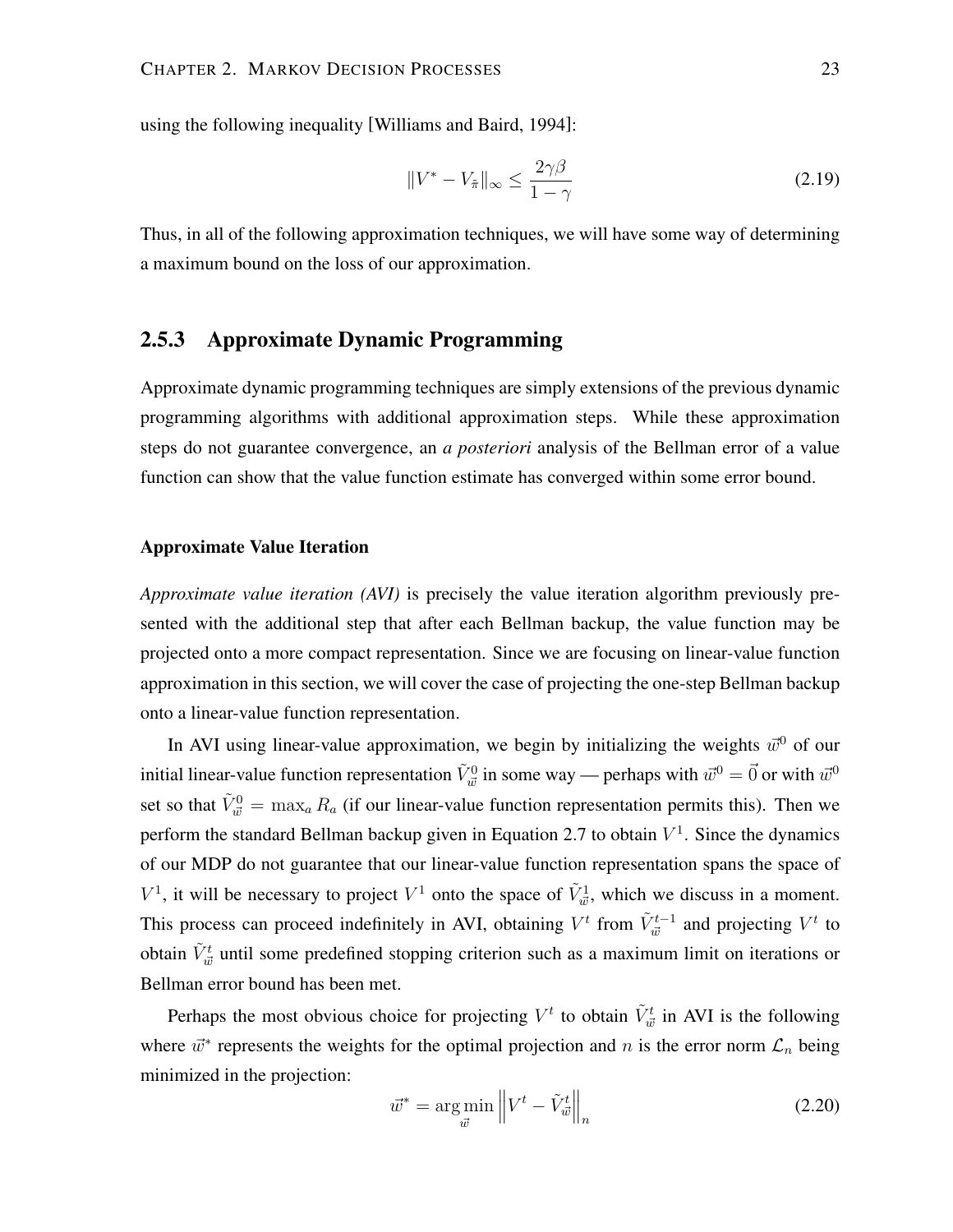Tsitsiklis and Van Roy [1996] show that minimizing the Euclidean-distance  $(\mathcal{L}_2)$  error can diverge — even when  $\tilde{V}_{\vec{w}}^t$  spans the space of the optimal value function. Likewise, Guestrin, Koller, and Parr [2001] discuss similar issues with the divergence of AVI for the case of the max-norm ( $\mathcal{L}_{\infty}$ ) error minimizing projection. However, these divergence issues can be mitigated in practice if additional basis functions are introduced to minimize the projection error.

### **Approximate Policy Iteration**

*Approximate policy iteration (API)* with linear-value function approximation is another variant of dynamic programming that uses a different projection step. The benefit of API is that under an  $\mathcal{L}_{\infty}$  projection step, its error can be shown to be bounded for all iterations, thus avoiding the divergence issues of AVI [Guestrin *et al.*, 2001].

The API algorithm follows the policy iteration algorithm provided previously, except that the value determination step is now approximate rather than exact. After starting with an initial arbitrary policy  $\pi_0$ , policy iteration iterates between the following two steps where the projection is in terms of the  $\mathcal{L}_n$  norm:

$$
\vec{w}^i = \underset{\vec{w}}{\arg \min} \left\| R_{\pi_i} + T_{\pi_i} \tilde{V}_{\vec{w}} - \tilde{V}_{\vec{w}} \right\|_n \tag{2.21}
$$

$$
\pi_{i+1} = \underset{\pi \in \Pi}{\arg \max} \left\{ R_{\pi} + \gamma T_{\pi} \tilde{V}_{\vec{w}^i} \right\} \tag{2.22}
$$

Koller and Parr [1999b] provide an API algorithm based on minimizing a weighted  $\mathcal{L}_2$  norm in the projection step. In subsequent work, Guestrin, Koller and Parr [2001] presented the following LP intended to directly minimize the  $\mathcal{L}_{\infty}$  norm in the projection step:

Variables: 
$$
\vec{w}
$$
  
Minimize:  $\beta$   
Subject to:  $\beta \ge |R_{\pi_i} + T_{\pi_i} \tilde{V}_{\vec{w}} - \tilde{V}_{\vec{w}}|$  (2.23)

One nice advantage of directly minimizing the  $L_{\infty}$  norm in the projection step is that when API converges (i.e.,  $\pi_i = \pi_{i-1}$  or equivalently  $\vec{w}^i = \vec{w}^{i-1}$ ), the objective  $\beta$  for the final LP solution of Equation 2.23 is the Bellman error of the approximated value function. Thus a bound on the error of the approximated value function is immediately available by plugging  $\beta$  directly into Equation 2.19 [Guestrin *et al.*, 2001].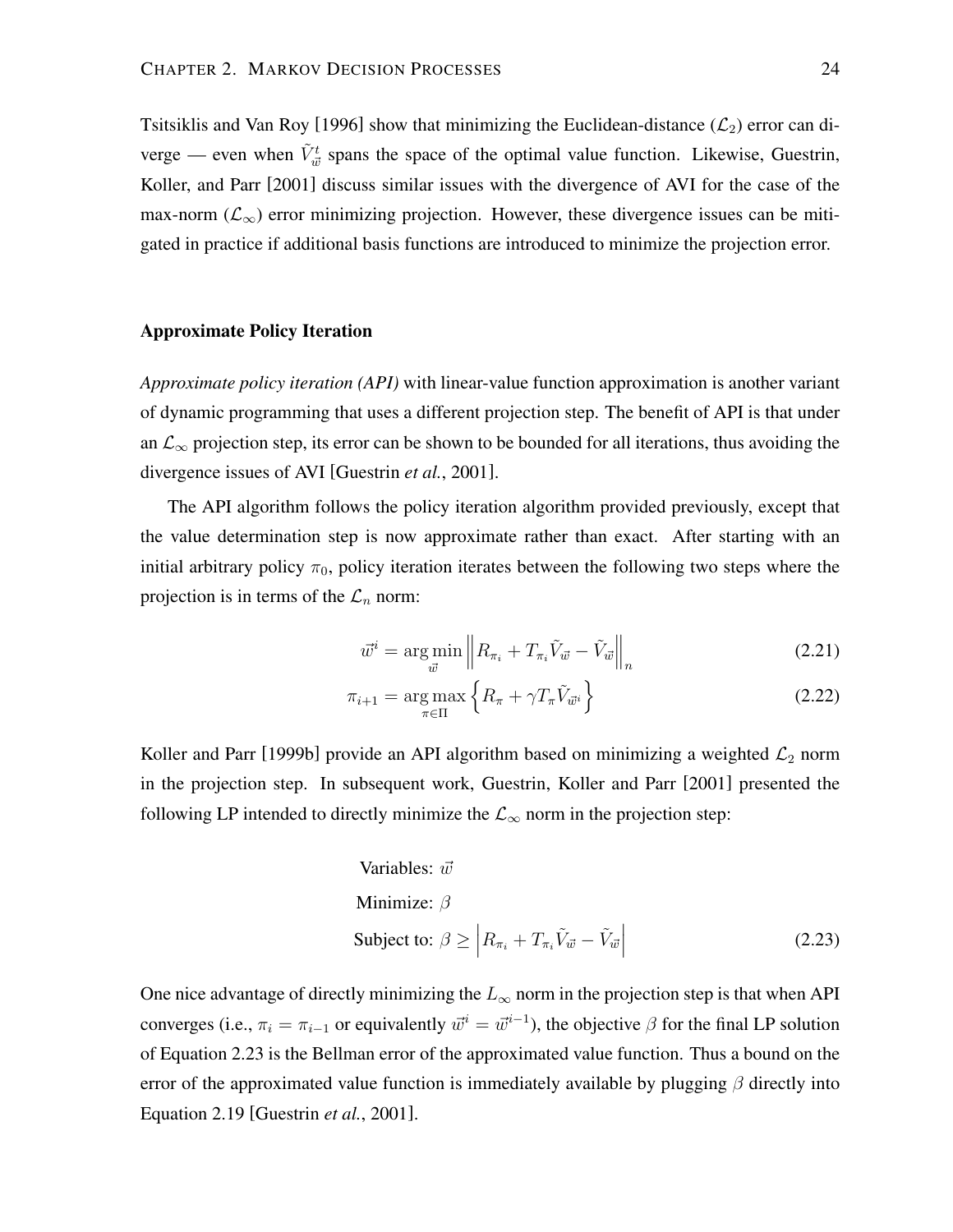## **2.5.4 Approximate Linear Programming**

*Approximate linear programming (ALP)* is simply an extension of the linear programming solution of MDPs to the case where the value function is approximated. In a linear-value function representation, the objective and constraints will be linear in the weights being optimized and thus the linear programming framework can still be used. Consequently, we arrive at the following variant of the LP in Equation 2.16 that simply takes into account the linear-value function representation:

Variables: 
$$
\vec{w}
$$
  
Minimize:  $\|\tilde{V}_{\vec{w}}\|_1$   
Subject to:  $0 \ge R_a + \gamma T_a \tilde{V}_{\vec{w}} - \tilde{V}_{\vec{w}}, \ \forall a \in \mathcal{A}$  (2.24)

# **2.6 Application to AI Planning Problems**

We focus on MDPs as a model for decision-theoretic planning since they generalize many of the planning paradigms found in the literature. First we review some of these planning paradigms and then proceed to a discussion of two general classes of MDP problems, one oriented towards a decision-theoretic extension of classical task-oriented planning and the other oriented towards a non-terminating process model with a long-tern reward optimization objective, but no clear definition of a single task or goal.

## **2.6.1 Common AI Planning Paradigms**

As mentioned previously, classical planning can be viewed as a restricted case of decisiontheoretic planning in MDPs where all actions are deterministic and the reward is goal-oriented, that is, there is only one non-zero reward value that is specified for a set of absorbing goal states. Typically the initial state is known, thus making observability a moot issue — with a known initial state and deterministic actions, the state of the world after *any* action sequence will be known with certainty.

In classical planning the objective is simply to find a sequence of actions that will lead to a goal state from the initial state. There may be an emphasis placed on finding shorter plans, or more generally there may be costs associated with actions and the use of an objective criterion that minimizes cost-to-goal. Nonetheless, all of these variants can be modeled in the MDP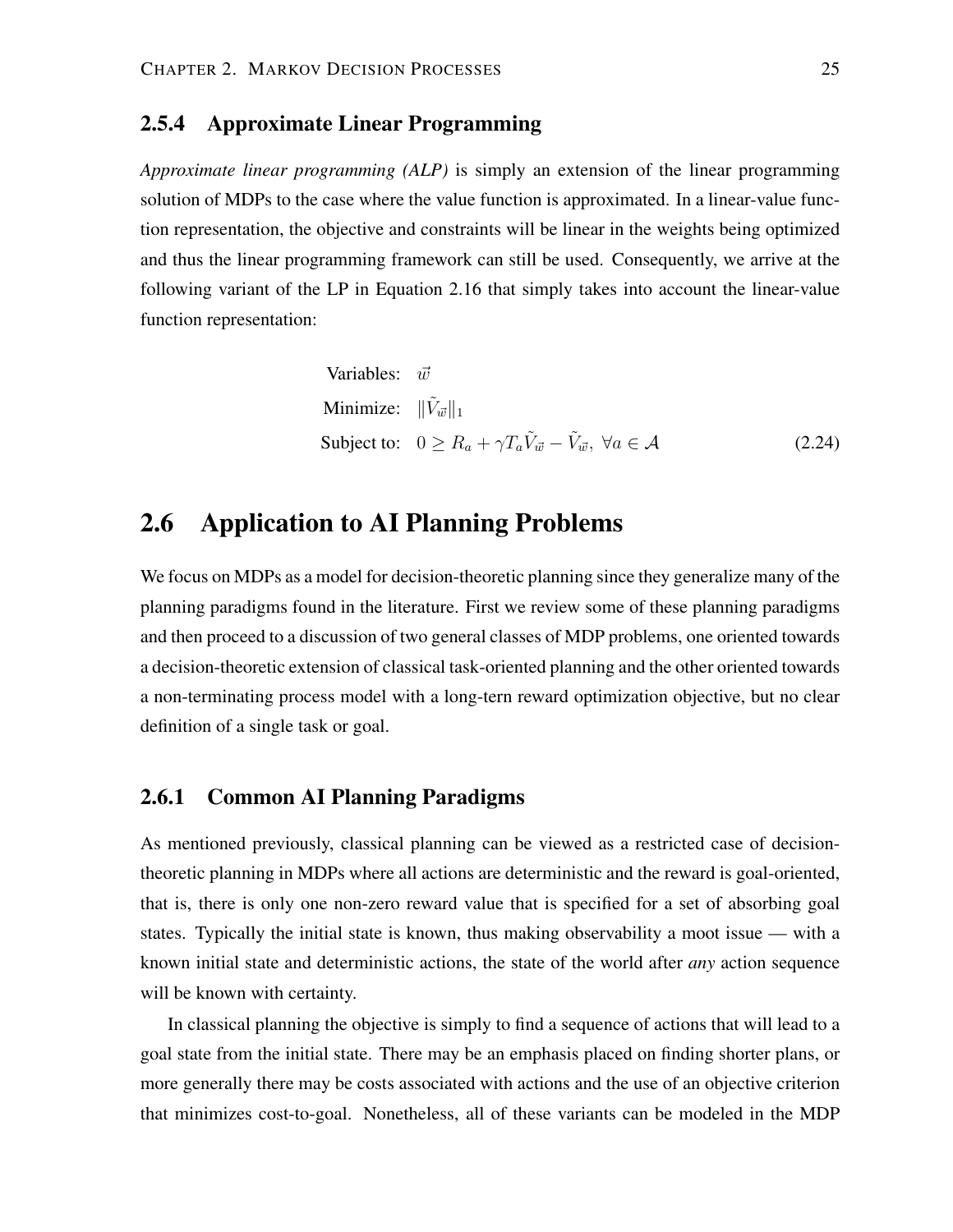framework. However, this does not mean that standard MDP solution algorithms are particularly well-suited for classical planning; while standard exact MDP solution algorithms will provide an optimal policy in the case of classical planning, this optimal policy is provided for *all* states. However due to the known initial state and determinism of action effects, solutions to classical planning can be specified via straight-line sequences of actions that may touch on only a very small subset of the total state space. Thus, the full policy provided by exact MDP solution algorithms will be inefficient compared to deterministic planners in the classical planning paradigm that can exploit knowledge of the initial state and action constraints to avoid searching through all states. Weld [1999] provides an excellent overview of many recent advances in classical deterministic AI planning along these lines.

A related topic is that of optimal deterministic planning, which uses a similar framework as classical AI planning (i.e., known initial state and deterministic action effects), but relaxes the goal-oriented notions to a much richer set of preferences over goals and resource constraints (see e.g., [Haddawy and Hanks, 1998; Williamson and Hanks, 1994; Brafman and Chernyavsky, 2005]) and even temporally extended preferences (see e.g., [Bienvenu *et al.*, 2006; Baier *et al.*, 2007] for some recent work and a discussion of related approaches in this area). The task here is to find an optimal plan that takes into account the preferences and constraints. Since these approaches use a rich notion of preferences and assumptions, there does not necessarily exist a direct correspondence to the scalar-reward MDP framework discussed in this chapter. Nonetheless, notions of reward in the MDP framework defined here can capture some aspects of optimal deterministic planning.

A number of planning problems in AI involve partial observability and thus cannot be solved in the MDP framework presented here. Two notable problems are variants of conformant planning. In conformant planning [Cimatti and Roveri, 1999] the initial state is restricted, but strictly unknown and actions have non-deterministic effects with no (or in some variants, partial) observability. Probabilistic conformant planning is similar except that strict uncertainty in the initial state and action effects are replaced with known probability distributions [Kushmerick *et al.*, 1995]. Nonetheless, the partial observability assumptions of conformant planning and many other partially observable problems prevent them from being modeled or solved within the MDP framework presented here.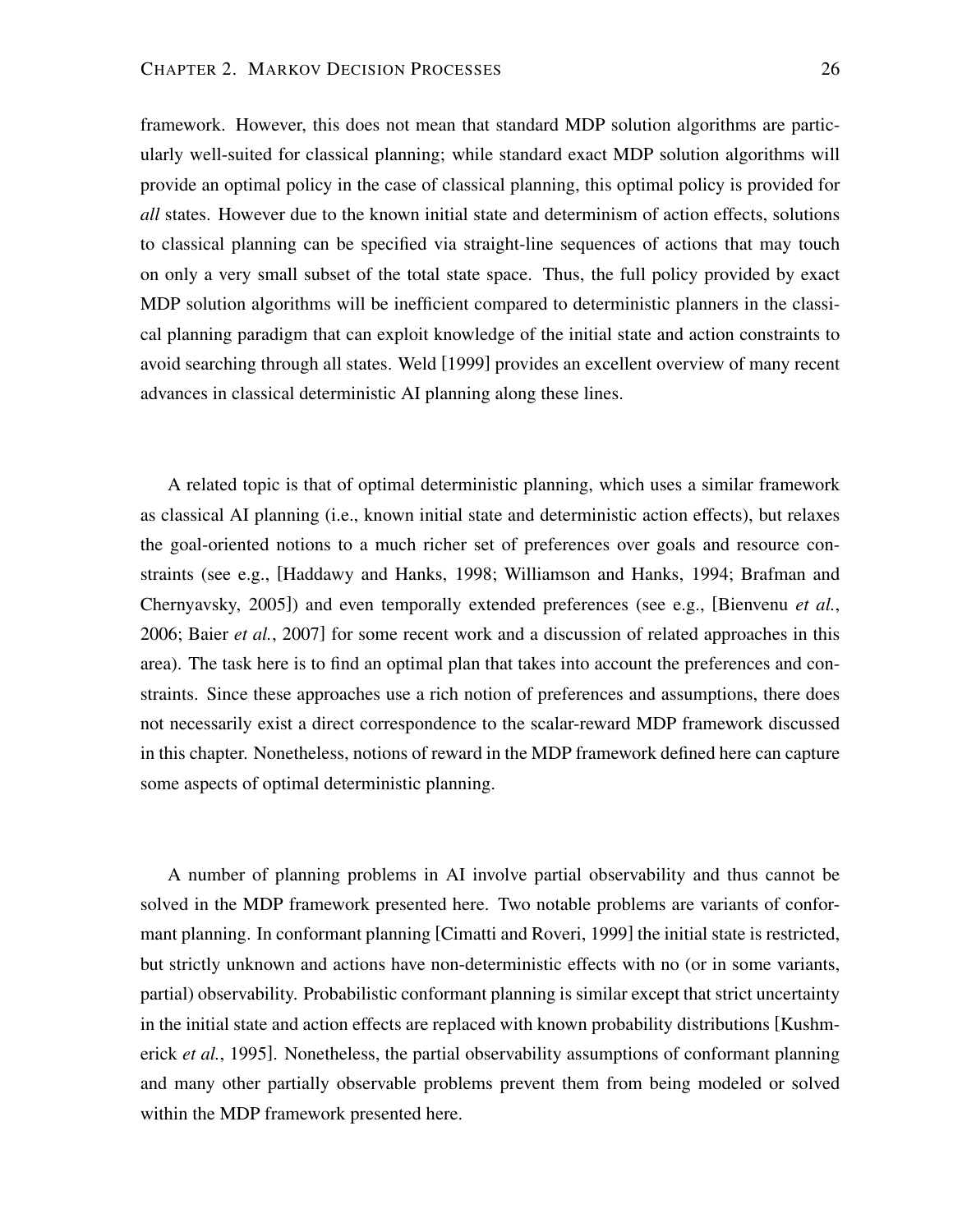## **2.6.2 Task- vs. Process-oriented Planning**

Most classical AI planning problems exhibit the characteristic of being goal-oriented, even when there are multiple goals and relative preferences over those goals. The BOXWORLD problem from Chapter 1 is a good example of a such a task-oriented problem: there are a number of boxes that need to be delivered to their destination and once this is achieved, the problem terminates. While many task-oriented decision-theoretic planning problems can be modeled as MDPs with some form of absorbing goal state, this is only one possible class of problems.

There are many problems that are continuous processes without a clearly defined notion of goal or termination, but rather a continuously accumulating reward over an infinite horizon. The SYSADMIN problem from Chapter 1 is an exemplar of this class of problems. Recalling the SYSADMIN description, the objective was to maximize the count of computers running per time step under an infinite horizon discounted reward criterion. However, given that any computer can independently fail at any time step if not rebooted due to exogenous events, the task has no clear criterion for termination since no state can persist indefinitely. Fortunately, this ongoing process-oriented problem is well-modeled as the optimization and solution of an infinite-horizon discounted reward MDP.

As mentioned in Boutilier *et al.* [1999], many real-world problems exhibit both task- and process-oriented behavior. And the beauty of the MDP framework is that it can accommodate both forms of MDP models and it can seamlessly combine them, if needed. Thus, we can not only accurately model decision-theoretic planning problems based on the classical taskoriented paradigm, but we can encapsulate these task-oriented problems in a more realistic ongoing optimization process with random exogenous events. These types of combined taskand process-oriented models more accurately reflect the problems than an agent would likely have to contend with while acting in a realistic world model.

# **2.7 Summary**

We have motivated the decision-theoretic planning paradigm and cast the framework in an MDP setting. And we have covered all of the groundwork for the MDP solution techiques that we develop in this thesis. Among these solutions, there are two important choices to consider. The first choice is whether to use iterative dynamic programming methods or direct linear program optimization techniques. The second choice is whether to use exact or approximate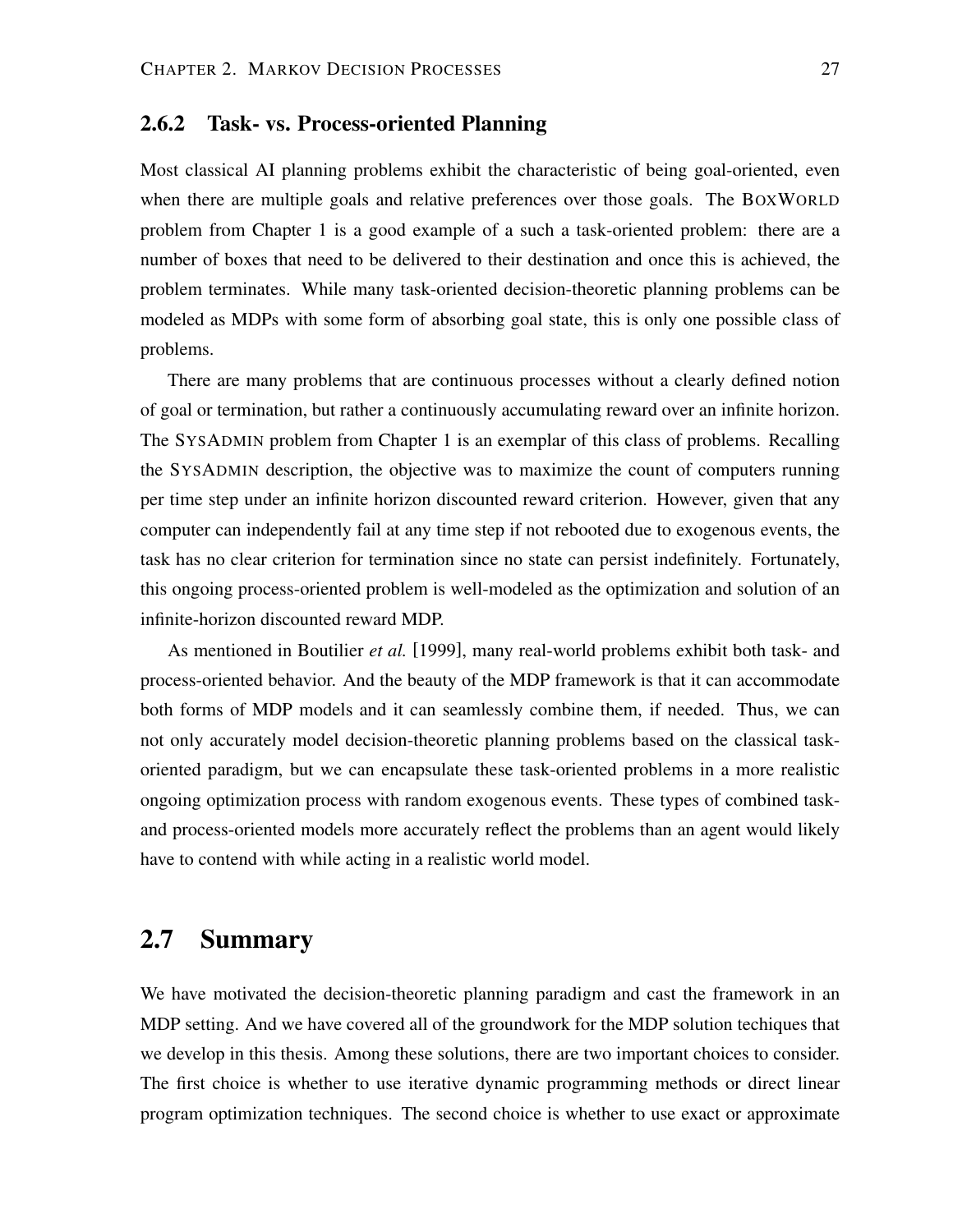solution methods.

It is not entirely clear when to use dynamic programming algorithms vs. direct linear program optimization techniques. While Puterman [1994] cites Koehler [1976] in reporting that dynamic programming based modified policy iteration techniques can outperform direct linear programming techniques by as much as 10 times, Trick and Zin [1997] report exactly the opposite case, perhaps owing to their use of the more recently available and highly optimized ILOG CPLEX LP solver.

The second choice of exact vs. approximate is almost invariably determined by the size of the state space. If the state space is relatively small then one can easily resort to exact methods. However, if the state space is sufficiently large, approximate solution techniques are the only viable option. But this last statement depends critically on *how one measures the size of the state space*.

Looking ahead to future chapters, we note that there is only so much computational advantage that can be gained by using the approximate solution techniques in place of the exact techniques covered in this chapter. That is, all exact and approximate solution techniques mentioned here must represent the value function and policy (if required) as vectors or functions over an explicitly enumerated state space. As it turns out, there are many representations well suited to decision-theoretic planning tasks that do not require explicit state enumeration in the problem representation or in the solution. As such, the use and exploitation of structured representations is complementary to the choice of exact vs. approximate solution method or dynamic programming vs. direct linear program optimization. That is, the exploitation of structure can help all of these methods scale far beyond what is possible with approaches that rely on explicit state enumeration.

Thus, the modeling and exploitation of decision-theoretic planning structure in the MDP framework will be the core focus of the remainder of this thesis.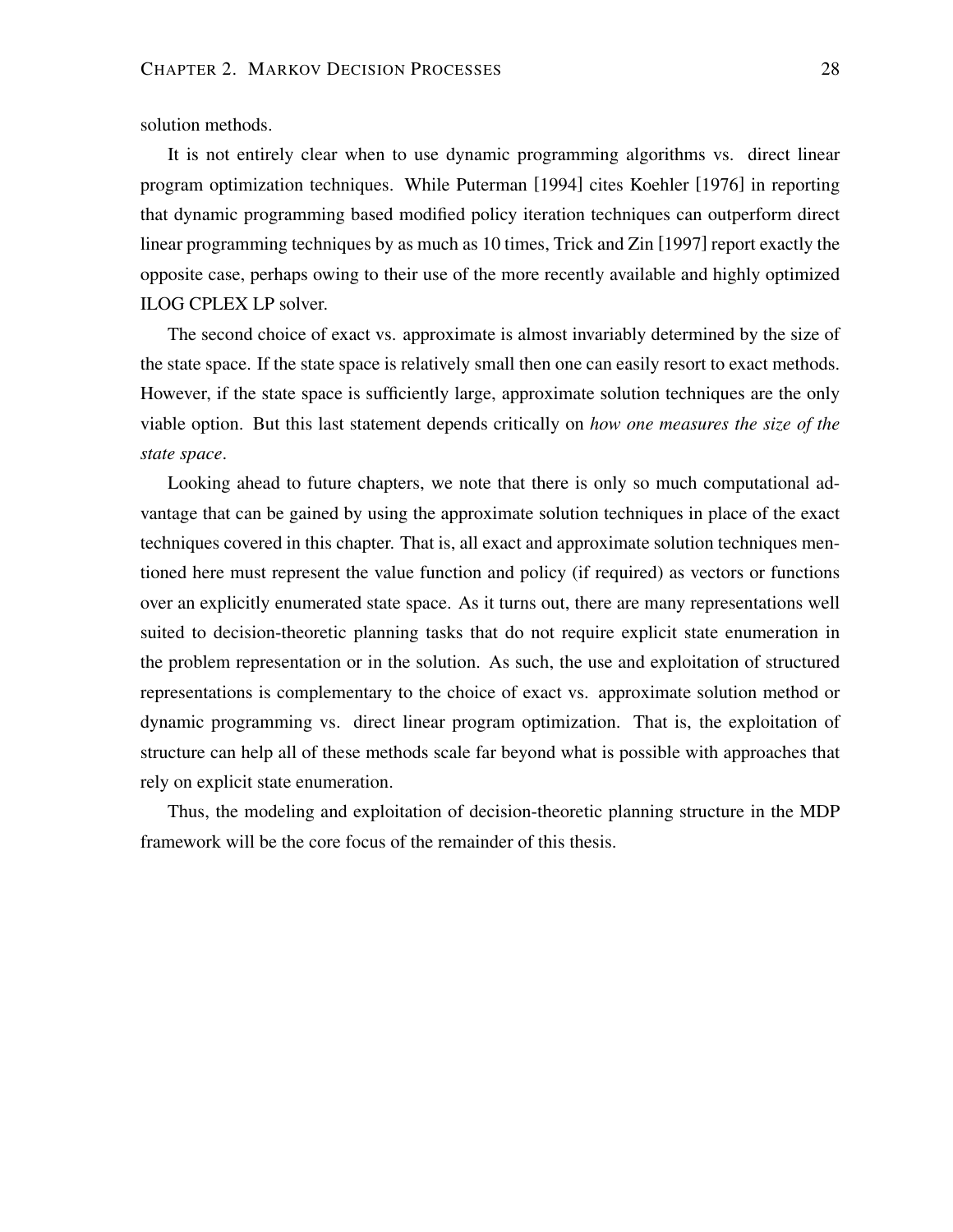# **Chapter 3**

# **Factored MDPs**

In the MDP representation of the previous chapter we expressed the reward, transition distribution, policy, and value function all in terms of an explicitly enumerated state space. However, this is neither the most natural nor the most compact representation one can choose, nor can it be easily exploited in solution methods.

Intuitively, we often think of states in terms of various state properties. That is, a state representation can be factored into a number of properties that we will call *state variables* where each of these state variables can take assignments from a set of possible values. For example, a state variable may be the location of an object and it may take assignments from a small set of locations (e.g., office, hallway, or cafeteria). If there are a number of objects, we may choose to represent the location of each object with a different state variable. In this case of multiple state variables, states can be considered to be a joint configuration of all state variables. As we will show in the first half of this chapter, it is not only natural to represent MDPs in this factored manner, but state variable factoring can also result in compact representations that can be exploited by solution methods to avoid explicit state enumeration.

In the second half of this chapter, we will review a number of methods for exploiting factored MDP structure in extensions of solution algorithms from the previous chapter. We will also introduce the first contribution of this thesis, which is a compact data structure termed the affine algebraic decision diagram (AADD) that can compactly and simultaneously exploit multiple forms of independence in the representation and solution of factored MDPs.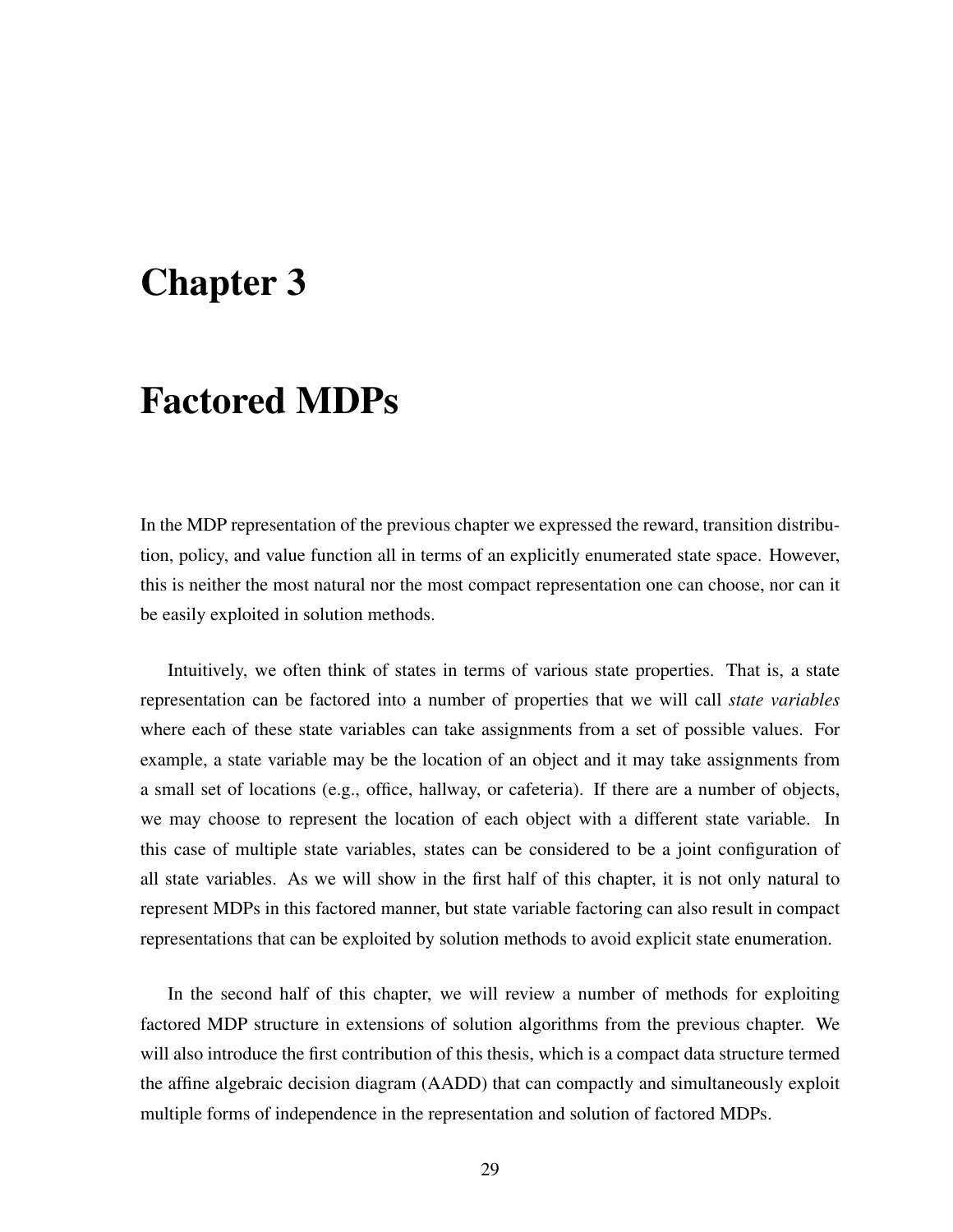# **3.1 Factored MDP Representations**

While the MDP solution techniques from the previous chapter all require time at least polynomial in  $|S|$  and  $|A|$ , we note that  $|S|$  can be very large. To see this, recall the SYSAD-MIN problem from Chapter 1 where the state can be represented by  $n$  binary state variables  $x_1, \ldots, x_n$  where each state variable  $x_i \in \mathcal{X}_i$  (with  $\mathcal{X}_i = \{true, false\}$ ) represents whether computer *i* is running or not. In this problem, the total number of states is  $2^n$  (i.e.,  $|S|$  =  $|\{\mathcal{X}_1 \times \mathcal{X}_2 \times \cdots \times \mathcal{X}_n\}|$ ). This is Bellman's well-known curse of dimensionality [Bellman, 1957] and it unfortunately implies that the enumerated state solution methods discussed in the last chapter require time exponential in the number of state variables  $n$ . Obviously, such enumerated state solution approaches would be computationally prohibitive for as few as 50 computers.<sup>1</sup>

Consequently, efficient representations and algorithms are extremely important for the solution of MDPs for realistic problems. This is especially true for fields such as decision-theoretic planning where 50 binary state variables would be considered at most an intermediate-sized problem.<sup>2</sup> In the following sections, we describe structured representations and algorithms that mitigate the problems associated with enumerated state MDP representations and solution algorithms, thus vastly increasing the size of MDPs that can be practically solved exactly or approximately.

# **3.1.1 Factored Transition and Reward Dynamics**

One of the major representational bottlenecks in MDPs stems from representing the transition matrices. For example, with a state in SYSADMIN formed from  $n = 3$  binary variables, the joint transition distribution would be of the form  $P(x'_1, x'_2, x'_3, x_1, x_2, x_3, a)$  (with the  $x'_i$ variables representing the next-state variables and  $a \in \mathcal{A}$  representing the three actions to reboot each of the three computers). If this probability distribution was represented in an enumerated manner, it would require  $|\mathcal{A}| = 3$  matrices of row and column dimension  $2^3$  for a total of  $2<sup>6</sup>$  entries per matrix. Clearly, it would become prohibitively difficult to store these matrices as more variables were added as the number of matrix entries scales exponentially

<sup>&</sup>lt;sup>1</sup>For reference, using one byte of storage per enumerated state in an MDP with 50 variables would require one petabyte of storage, far beyond what could reasonably be stored in primary or secondary storage on a modern desktop computer.

 ${}^{2}$ For example, in the 2006 ICAPS International Probabilistic Planning Competition, the largest problems in the ELEVATOR domain had well over 350 binary state variables if a binary variable were instantiated for each ground relational fluent. This amounts to over  $2^{350}$  distinct states.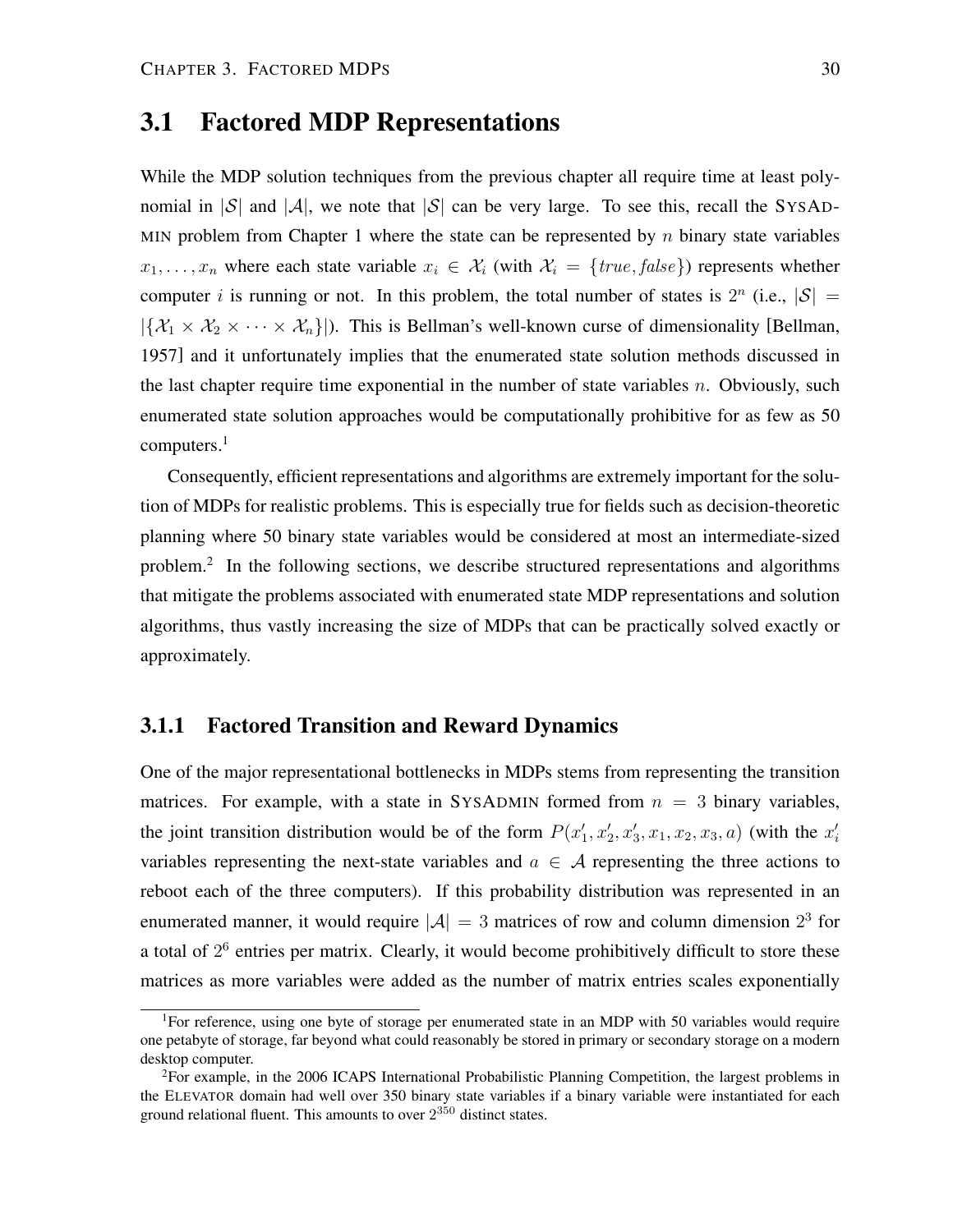with the number of state variables  $n$ .

However, from an intuitive standpoint, most actions affect only a small subset of state variables, which can be exploited in a factored representation of the transition distribution. A *dynamic Bayes net (DBN)* [Dean and Kanazawa, 1989] serves as an appropriate representation in this case. Using a DBN, we can specify the effects of an action on an individual computer conditioned on the relevant state variables. Let us assume that our three computers in SYSAD-MIN are connected in a unidirectional ring<sup>3</sup>, thus having the network configuration and DBN transition function representation in Figure 3.1(a). We can then specify the *conditional probability tables (CPTs)* in the DBN where the next state of each computer  $x_i'$  is conditioned on the computer's previous state  $x_i$ , the computer  $x_{i-1}$  to which it has an upstream connection, and the action (specifically whether  $x_i$  was rebooted by the action  $reboot(i)$ :<sup>4</sup>

$$
P(x'_{i} = true | \vec{x}_{i}, a) = \begin{cases} a = reboot(i): & 1\\ a \neq reboot(i) \land x_{i} = true: & .475 \cdot (\mathbb{I}[x_{i-1}] + 1) \\ a \neq reboot(i) \land x_{i} = false: & .025 \cdot (\mathbb{I}[x_{i-1}] + 1) \end{cases}
$$
(3.1)

In words, this states that a computer is running in the next state with probability 1 if it was rebooted, or otherwise with a probability that is most impacted by the computer's previous state and somewhat less by the previous state of its upstream connection. The exact numerical values chosen here are taken from the SYSADMIN specification in *Guestrin et al.* [2002].

We can use a factored representation in the spirit of influence diagram [Howard and Matheson, 1984] representations to model the state variables that influence the reward function. This is also shown in Figure 3.1(a).

For this DBN, we can then write the full conditional joint transition distribution in the following factored form:

$$
P(x'_1, x'_2, x'_3 | x_1, x_2, x_3, a) = P(x'_1 | x_1, x_3, a) \cdot P(x'_2 | x_1, x_2, a) \cdot P(x'_3 | x_2, x_3, a)
$$

We note that the full conditional joint distribution for a single action would take 192 entries to represent as a fully enumerated CPT while the factored representation requires tables with a total number of 72 entries given the conditional independence assumptions. As the number

<sup>&</sup>lt;sup>3</sup>Formally, in a unidirectional ring, each computer  $x_i$  has one incoming connection from  $x_{i-1}$  where subtraction is modulo n.

<sup>&</sup>lt;sup>4</sup>The notation  $\mathbb{I}[\cdot]$  is an indicator function that takes the value 1 when its argument evaluates to true and 0 when it evaluates to false.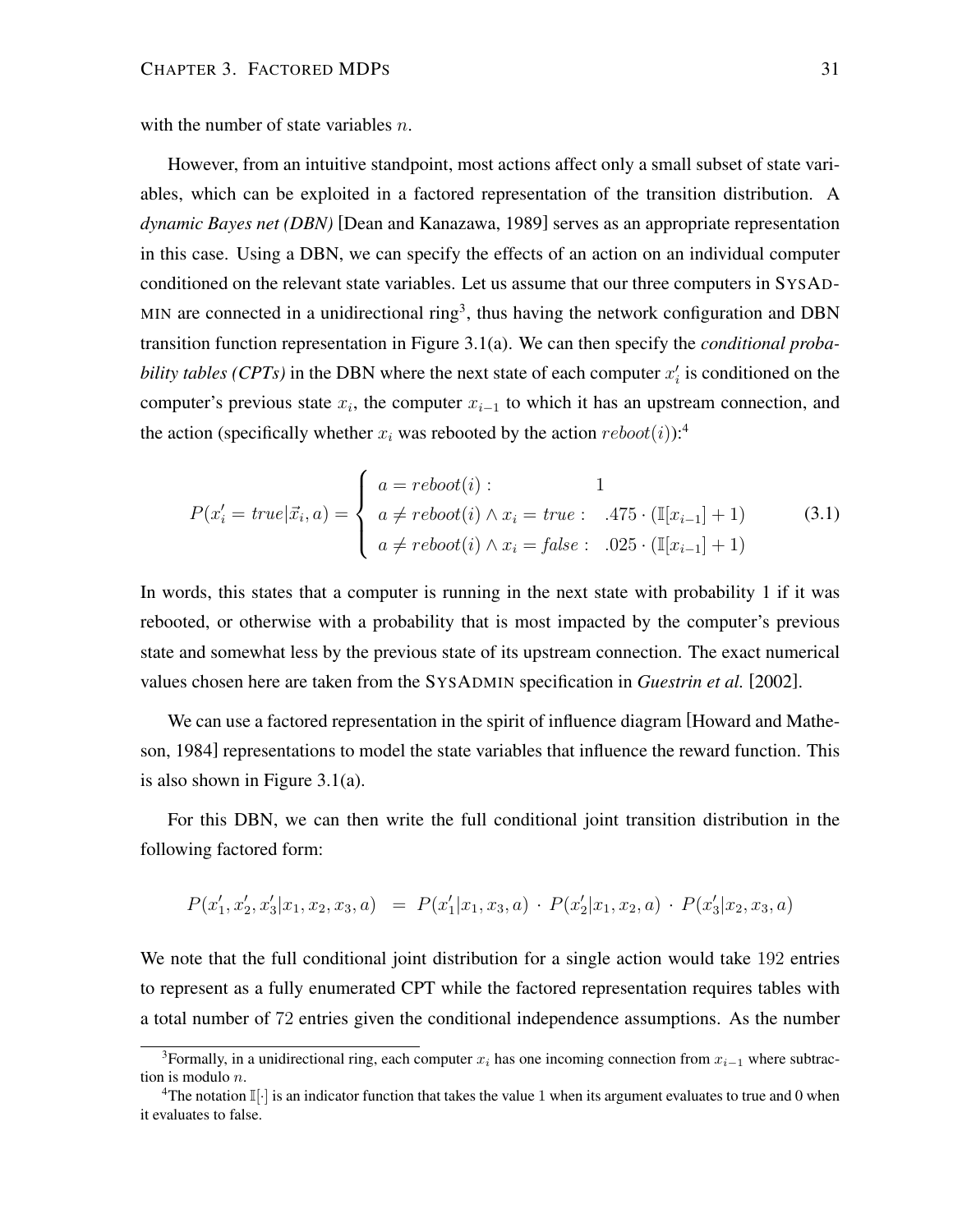

Figure 3.1: a) A dynamic Bayes network and decision diagram representing a transition function and a reward function for SYSADMIN with  $n = 3$  and a unidirectional ring network topology. b) An compact encoding of the transition function CPT for the DBN as an ADD. Note that  $x'_3$  sums to one over all possible previous states. c) An ADD representation of the additive reward function for SYSADMIN. For all ADDs, the high (true) edge is solid, the low (false) edge is dotted.

of computers  $n$  in this unidirectional network topology increases, the size of the full joint representation will scale exponentially in  $n$  while the size of the DBN representation will scale only quadratically in n (requiring n CPTs each with  $8n$  entries).

Throughout this exposition, we assume that the DBN representation of the transition function does not have synchronic arcs that specify dependences between post-action variables. However, if needed, it is easy to modify our DBN notation to permit such arcs and the forthcoming algorithms to take such arcs into account during inference. Or alternately, one may choose to modify the problem description to use joint variables in place of variables connected via synchronic arcs. This approach incurs a representational blowup exponential in the number of variables joined, but converts a DBN with synchronic arcs to an equivalent (but larger) DBN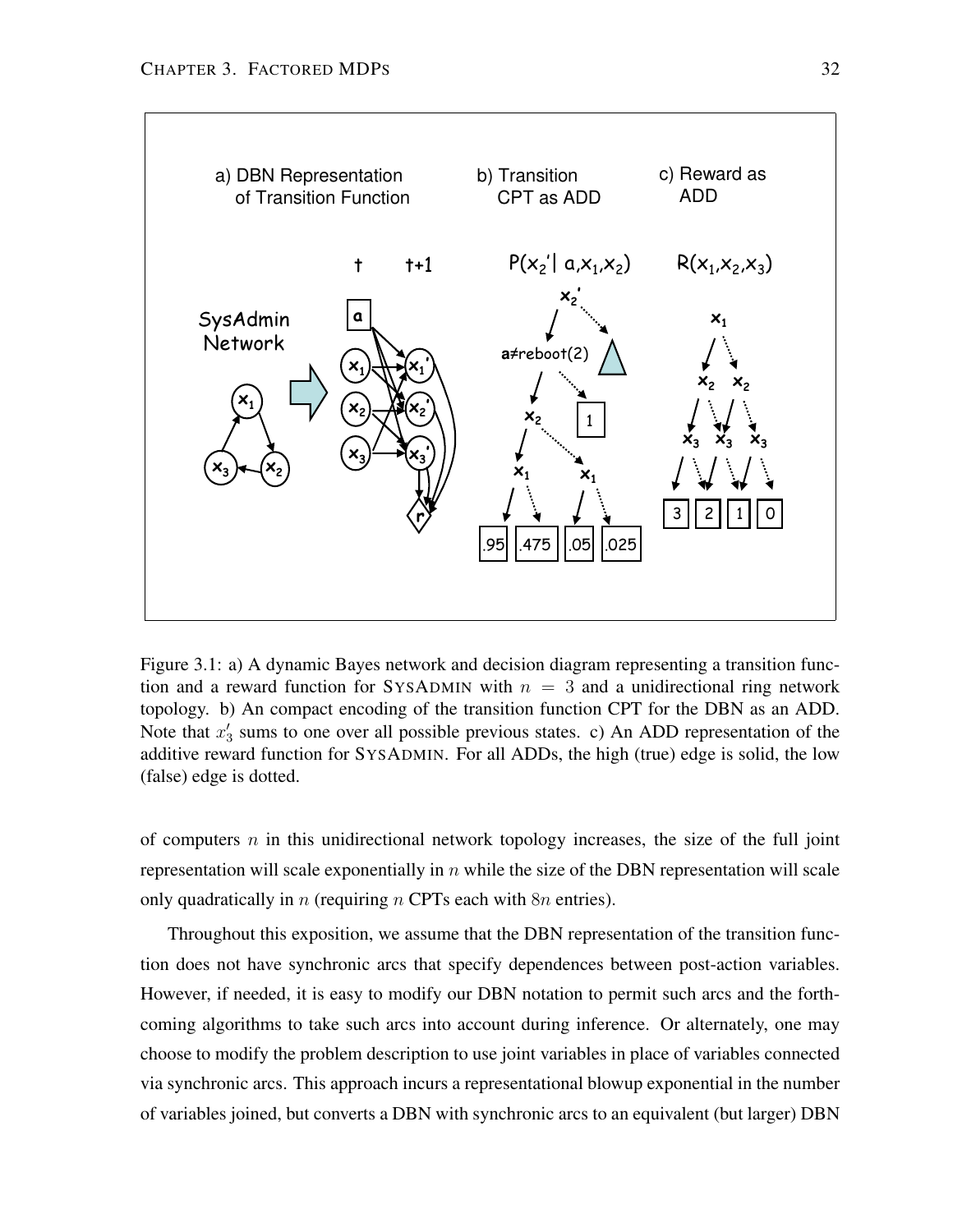without synchronic arcs.

We also note that there are alternative representations to the DBN transition representation such as probabilistic generalizations of STRIPS operators [Boutilier *et al.*, 1995a]. However, Littman [1997] proved that this representation can be converted to a dynamic Bayes net representation with only a polynomial blowup in size. This effectively demonstrates that both formalisms are representationally equivalent.

In the general case, using DBN and influence diagram structures to efficiently represent transition and reward dependencies often saves a considerable amount of space in these representations. Defining the *parents* of a next-state variable  $x_i$  in the DBN representation as the set of current-state variables  $\{x_j\}$  appearing in a CPT with  $x'_i$ , we note that in the worst case, every  $x'_i$  has all  $\{x_1, \ldots, x_n\}$  as parents, thus requiring a number of parameters exponential in n. In the best case, every state variable  $x_i'$  has only  $x_i$  as a parent, requiring a number of parameters linear in  $n$ . However, even in the typical case, if the number of parents of any state variable is bounded by some constant  $k < n$ , this requires  $O(n \cdot 2^k)$  parameters in the case of binary state variables — still an exponential reduction over the worst case. While a factored transition and reward representation can yield substantial savings for the MDP representation, we note that this factoring cannot often be preserved in the value function due to the correlation of action effects over sufficiently extended periods of time [Boutilier *et al.*, 1995b]. Nevertheless, representing large MDPs is a first step toward solving them and subsequent techniques will take advantage of this factored structure for efficient computation and approximation.

# **3.1.2 Context-specific Independence and ADDs**

Even if we can represent the joint transition probability as a Bayes net with a conditional probability table (CPT) for each next-state variable, we can often represent these tables more efficiently than by enumerating all state configurations of the variables in that table. Quite often, we find that certain values of variables in a CPT render the other values irrelevant. This is known as *context-specific independence (CSI)* [Boutilier *et al.*, 1996].

For the example DBN in Figure 3.1(a), given that the value of  $x'_2$  depends on  $x_1, x_2$  and a in  $P(x_2'|x_1, x_2, a)$  but that in the context of  $a \neq reboot(2)$ , the value of  $x_2'$  depends on no other variables, we say that in the context of  $a \neq \text{reboot}(2)$ ,  $x'_2$  is independent of all other variables and thus  $P(x_2'|x_1, x_2, a \neq \text{reboot}(2)) = P(x_2'|a \neq \text{reboot}(2))$ . In order to represent this CSI compactly, we can use a decision tree or an algebraic decision diagram (ADD) [Bahar *et al.*, 1993], which is similar to a tree except that it is a canonical *directed acyclic graph (DAG)* with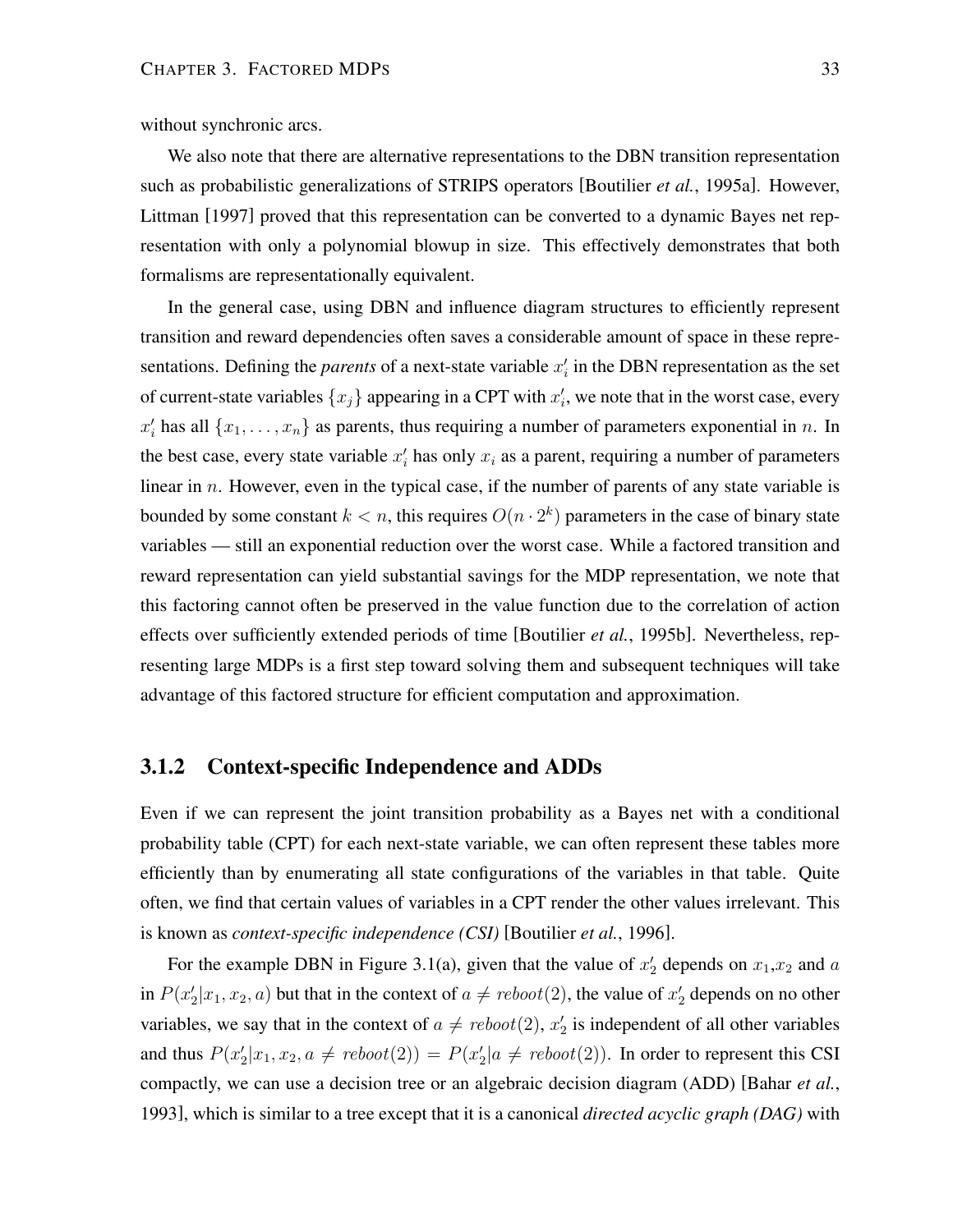all variable decision tests following a strict order from the root to the leaves. An example ADD for this probability distribution showing the above CSI is given in Figure 3.1(b). Effectively, CSI performs automatic state aggregation in that all possible state contexts under the condition  $a \neq \text{reboot}(2)$  are effectively grouped together and assigned a common value. An example ADD for the reward is given in Figure 3.1(c), here there is no explicit CSI, but the reconvergent DAG structure of the ADD does allow sharing of common substructure that reduces what would be a tabular representation exponentially sized in  $n$  to an ADD representation quadratically sized in  $n$ .

In addition to the representational efficiency of state aggregation in ADDs, we note that computation with ADDs can also be very efficient. When we perform operations on factors represented as ADDs, we can just replace these operations with their ADD-based versions [Bahar *et al.*, 1993], allowing us to exploit CSI and shared substructure not only in the representation of factored MDPs, but also in the computations required for their solution.

Since the ADD will be a crucial data structure for our subsequent presentation of factored MDP solution algorithms, we provide a formal definition of ADDs and algorithms to construct and manipulate them in the following subsections. The following discussion draws on the work of Bahar *et al.* [1993], which is itself a slight variant of the original work on ordered *binary decision diagrams (BDDs)* of Bryant [1986].

### **Canonical Reduced ADDs**

An ADD is a decision diagram with a fixed variable ordering of all decision tests on paths from the root to the leaves that is capable of representing functions from  $\mathbb{B}^n \to \mathbb{R}$ . We define ADDs with the following simple BNF grammar:

$$
F ::= C \mid \text{if } (F^{var}) \text{ then } F_h \text{ else } F_l \tag{3.2}
$$

Here,  $C \in \mathbb{R}$  is a constant-valued terminal node. Each internal decision node is represented as if ( $F^{var}$ ) then  $F_h$  else  $F_l$  and is associated with a single variable var that indicates the high branch leading to node  $F_h$  should be taken when  $var = true$  and the low branch leading to  $F_l$ should be taken when  $var = false$ .

Let  $Val(F, \rho)$  be the value of ADD F under variable value assignment  $\rho$ . Then the valua-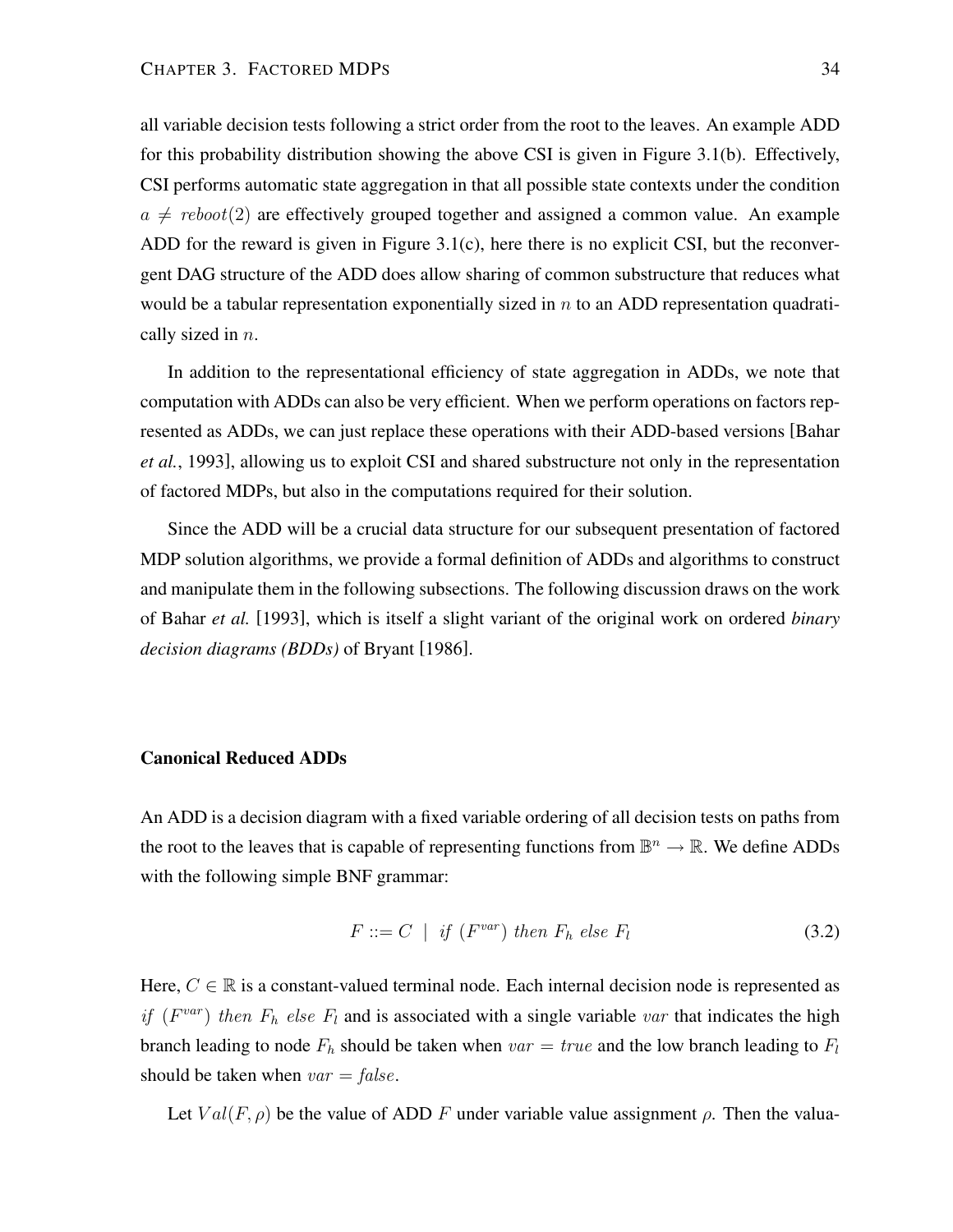tion of an ADD can be defined recursively by the following equation:

$$
Val(F, \rho) = \begin{cases} F = C: & C \\ F \neq C \land \rho(F^{var}) = true: & Val(F_h, \rho) \\ F \neq C \land \rho(F^{var}) = false: & Val(F_l, \rho) \end{cases}
$$

Formally, we define a *variable ordering* as a total ordering over all variables such that for all variable pairs  $x_i$ ,  $x_j$  ( $i \neq j$ ) either  $x_i \succ x_j$  or  $x_j \succ x_i$ . We say that F satisfies a given variable ordering if  $F = C$  or F is of the form if  $(F^{var})$  then  $F_h$  else  $F_l$  where (1)  $F^{var}$  does not occur in  $F_h$  or  $F_l$ , (2)  $F^{var}$  is the earliest variable under the given ordering occuring in F and (3)  $F_l$  and  $F_h$  satisfy the variable ordering. We discuss choices for variable order later in the context of variable reordering.

Then we obtain the following lemma where we define a *reduced* ADD to be the minimallysized ordered decision diagram representation a function  $f(x_1, \ldots, x_n)$ .

**Lemma 3.1.1.** *Fix a variable ordering over*  $x_1, \ldots, x_n$ *. For any function*  $f(x_1, \ldots, x_n)$ mapping  $\mathbb{B}^n \longrightarrow \mathbb{R}$ , there exists a unique reduced ADD F over variable domain  $x_1, \ldots, x_n$ *satisfying the given variable ordering such that for all*  $\rho \in \mathbb{B}^n$  *we have*  $f(\rho) = Val(F, \rho)$ *.* 

Bryant [1986] provides a proof of this lemma for BDDs, which only have two distinct terminal values. The proof trivially generalizes to ADDs, which can have more than two distinct terminal values. This lemma shows that there is a unique canonical ADD representation of all functions from  $\mathbb{B}^n \longrightarrow \mathbb{R}$ .

Given that there exists a unique reduced ADD for any function from  $\mathbb{B}^n \longrightarrow \mathbb{R}$ , we next describe how this reduced ADD can be constructed from an arbitrary ordered decision diagram. All algorithms that we will define rely on the helper function  $GetNode$  in Algorithm 1, which returns a canonical representation of a single internal decision node. Using GetNode, the Reduce procedure in Algorithm 2 takes any ordered decision diagram and returns its reduced, canonical ADD representation (necessarily removing any redundant structure in the process). The control flow of Reduce is very simple in that it uses the GetNode procedure to recursively build a reduced ADD from the bottom up (i.e., from the terminal leaf nodes all the way up to the root node). An example application of the *Reduce* algorithm is given in Figure 3.9.

#### **Binary Operations on ADDs**

Given functions  $\mathbb{B}^n \longrightarrow \mathbb{R}$  represented as ADDs, we now want to apply operations to these functions that work directly on the ADD representation. Additionally, we would prefer that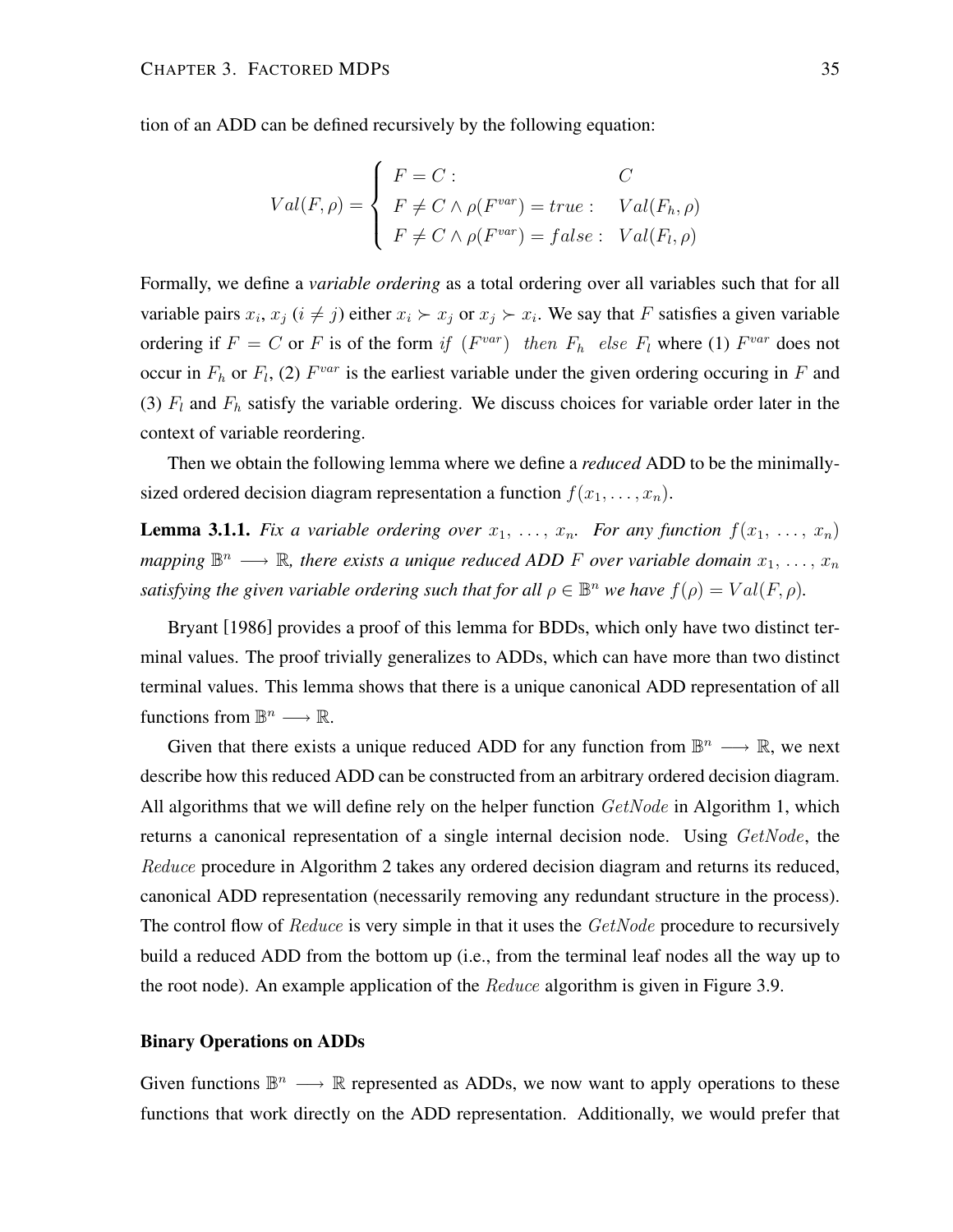# **Algorithm 1:**  $GetNode(v, F_h, F_l)$   $\longrightarrow$   $F_r$ **input**  $: v, F_h, F_l:$  Var and node ids for high/low branches **output** :  $F_r$ : Return values for offset, multiplier, and canonical node id **begin**

*// If branches redundant, return child* **if**  $(F_l = F_h)$  **then** return  $F_l$ ; *// Make new node if not in cache* **if**  $(\langle v, F_h, F_l \rightarrow id \text{ is not in node cache})$  **then**  $id :=$  currently unallocated id; insert  $\langle v, F_h, F_l \rangle \rangle \rightarrow id$  in cache; *// Return the cached, canonical node* return id ;

**Algorithm 2:**  $Reduce(F) \longrightarrow F_r$ 

**end**

**input** : F: Node id **output** :  $F_r$ : Canonical node id for reduced ADD **begin** *// Check for terminal node* **if** *(*F *is terminal node)* **then**  $\parallel$  return canonical terminal node for value of F; *// Check reduce cache* **if**  $(F \rightarrow F_r$  *is not in reduce cache*) **then** *// Not in cache, so recurse*  $F_h := Reduce(F_h);$  $F_l := Reduce(F_l);$ *// Retrieve canonical form*  $F_r := GetNode(F^{var}, F_h, F_l);$ *// Put in cache* insert  $F \to F_r$  in reduce cache; *// Return canonical reduced node* return  $F_r$ ; **end**

these operations avoid enumerating all possible variable assignments whenever possible.

To do this, we first define the  $Apply$  function that applies a binary operation to two operands represented as ADDs and returns the result as an ADD. We let  $op$  denote a binary operator on ADDs with possible operations being addition, substraction, multiplication, division, min, and max denoted respectively as  $\oplus$ ,  $\ominus$ ,  $\otimes$ ,  $\oslash$ ,  $\min(\cdot, \cdot)$ , and  $\max(\cdot, \cdot)$ . We also define binary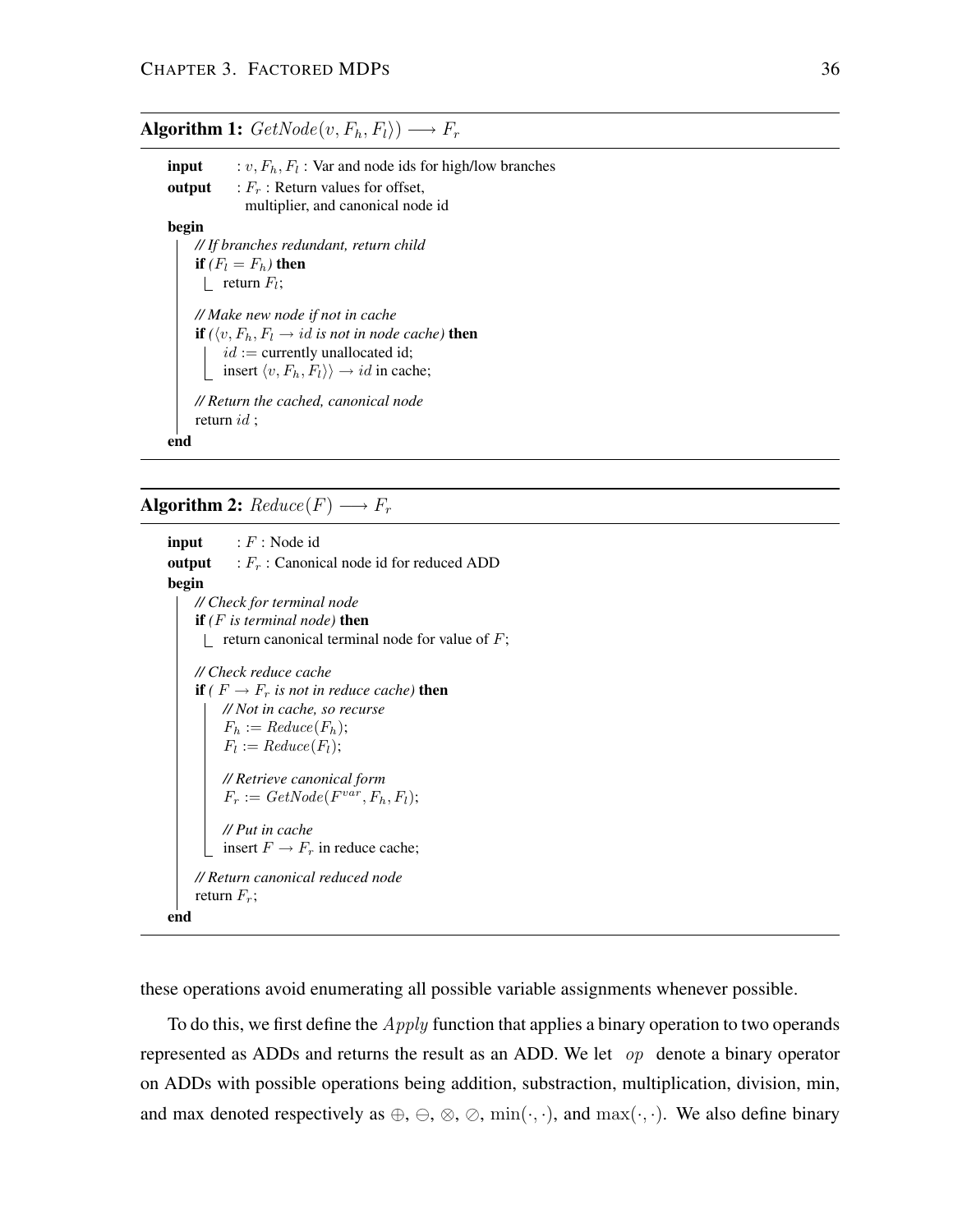

Figure 3.2: An example application of the *Reduce* algorithm. The input is the leftmost diagram. From left to right, the hollow arrow shows the node  $F$  currently being evaluated by *Reduce* just *after* the recursive *Reduce* calls to the high branch  $F_h$  and low branch  $F_l$  but *before*  $GetNode(F^{var}, F_h, F_l)$  is called and the canonical representation of F is returned (see Algorithm 2). The next diagram in the sequence shows the result after the previous Reduce call. The rightmost diagram is the final canonical ADD representation of the input.



Figure 3.3: Two ADD nodes  $F_1$  and  $F_2$  and a binary operation op with the corresponding notation used in the presentation of the *Apply* function.

comparison functions  $\geq, \geq, \leq, \leq$  that return an indicator function represented as an ADD that takes the value 1 when the comparison is satisfied and 0 otherwise.

The high-level control flow of the  $Apply$  routine in Algorithm 3 is straightforward: we first check whether we can compute the result immediately by calling *ComputeResult*, otherwise we check if we can reuse the result of a previously cached  $Apply$  computation. If we can do neither of these, we then choose a variable to branch on and recursively call the  $Apply$  routine for each instantiation of the variable. We cover these steps in-depth in the following sections and note that Figure 3.4 provides an example of the *Apply* operation.

**Terminal computation** The function *ComputeResult* given in Table 3.1, determines if the result of a computation can be immediately computed without recursion. The first entry in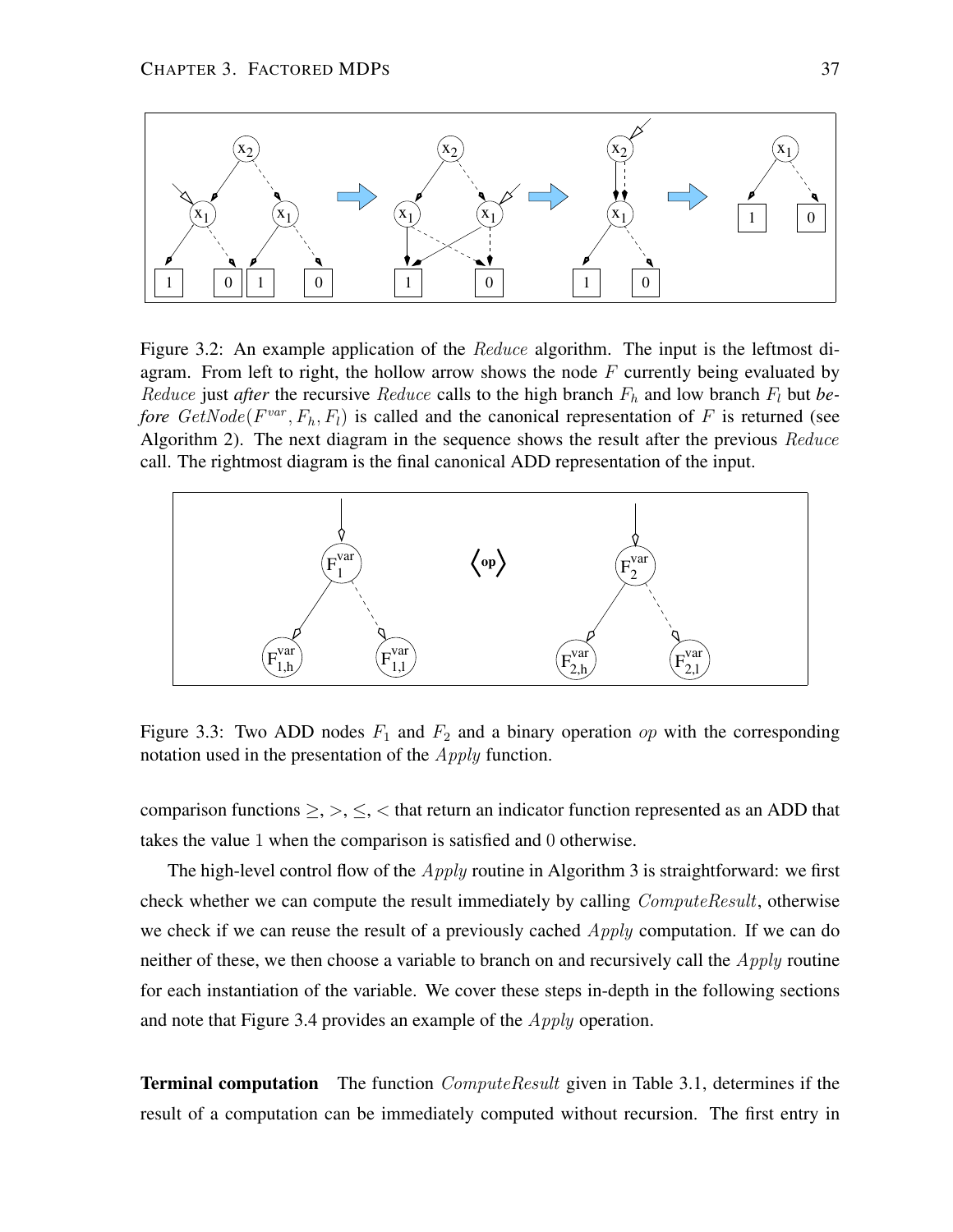**Algorithm 3:**  $Apply(F_1, F_2, op) \longrightarrow F_r$ 

**input** :  $F_1, F_2, op$ : ADD nodes and op **output** :  $F_r$ : ADD result node to return **begin** *// Check if result can be immediately computed* **if**  $(ComputeResult(F_1, F_2, op) \rightarrow F_r$  *is not null* ) **then** | return  $F_r$ ; *// Check if result already in apply cache* **if**  $(\langle F_1, F_2, op \rangle \rightarrow F_r$  *is not in apply cache*) **then** *// Not terminal, so recurse* **if**  $(F_1$  *is a non-terminal node*) **then if**  $(F_2$  *is a non-terminal node*) **then if**  $(F_1^{var}$  comes before  $F_2^{var}$ ) **then**  $var := F_1^{var};$ **else**  $var := F_2^{var};$ **else**  $var := F_1^{var};$ **else**  $var := F_2^{var};$ *// Set up nodes for recursion* **if**  $(F_1$  *is non-terminal*  $\wedge var = F_1^{var}$  **then**  $F_l^{v1} := F_{1,l}; \ \ F_h^{v1} := F_{1,h};$ **else**  $F_{l/h}^{v1} := F_1;$ **if**  $(F_2$  *is non-terminal*  $\wedge var = F_2^{var}$  **then**  $F_l^{v2} := F_{2,l}; \ \ F_h^{v2} := F_{2,h};$ **else**  $F_{l/h}^{v2} := F_2;$ *// Recurse and get cached result*  $F_l := Apply(F_l^{v1}, F_l^{v2}, op);$  $F_h := Apply(F_h^{v1}, F_h^{v2}, op);$  $F_r := GetNode(var, F_h, F_l);$ *// Put result in apply cache and return* insert  $\langle F_1,F_2,op\rangle \rightarrow F_r$  into apply cache; return  $F_r$ ; **end**

this table is required for proper termination of the algorithm as it computes the result of an operation applied to two terminal constant nodes. However, the other entries denote a number of pruning optimizations that immediately return a node without recursion. For example, we know that  $F_1 \oplus 0 = F_1$  and  $F_1 \otimes 1 = F_1$ . If a result cannot be immediately determined in ComputeResult then we must continue recursing on the substructure of the operands until a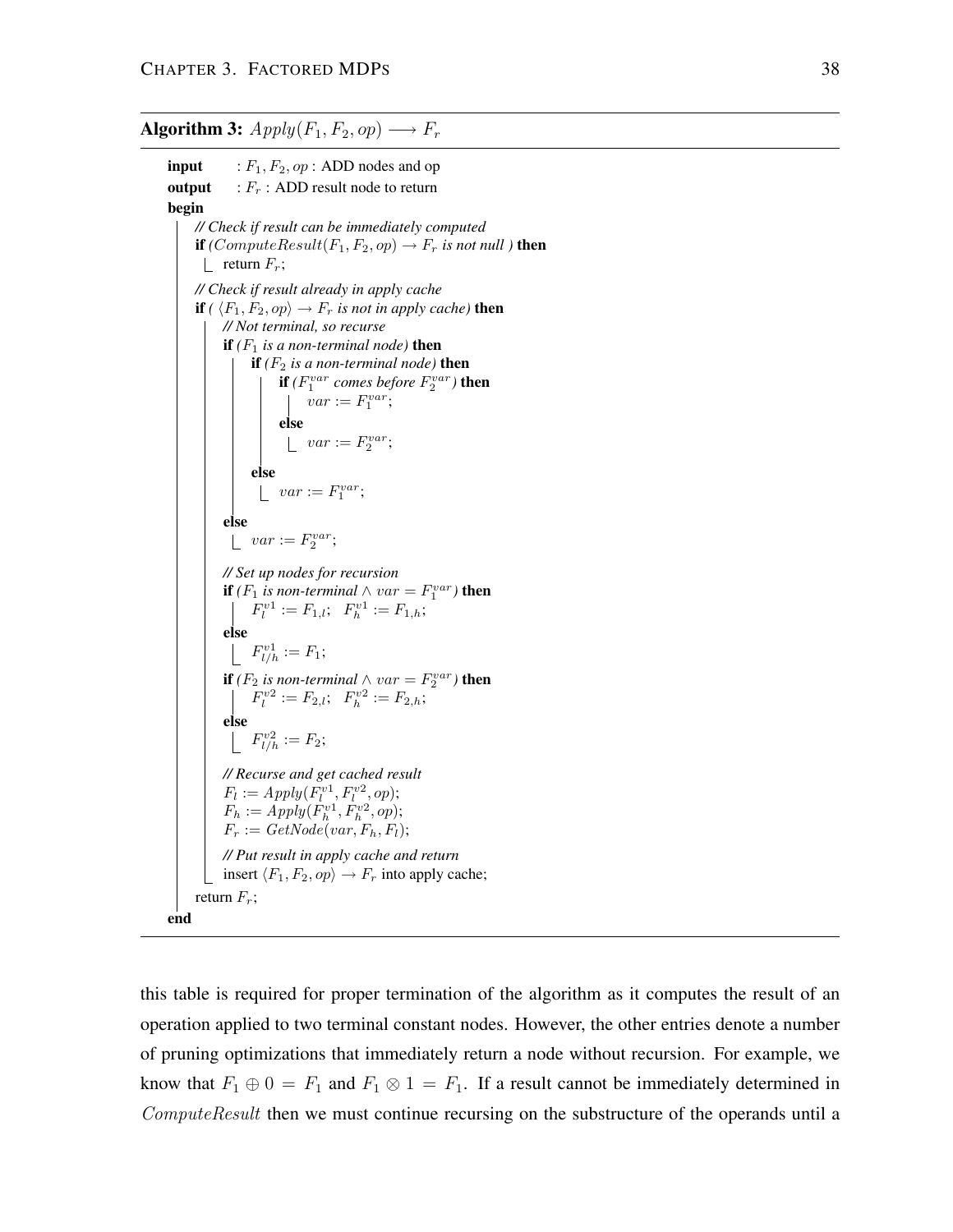| $ComputeResult(F_1, F_2, op) \longrightarrow F_r$ |                     |
|---------------------------------------------------|---------------------|
| <b>Operation and Conditions</b>                   | <b>Return Value</b> |
| $F_1$ op $F_2$ ; $F_1 = C_1$ ; $F_2 = C_2$        | $C_1$ op $C_2$      |
| $F_1 \oplus F_2$ ; $F_2 = 0$                      | $F_1$               |
| $F_1 \oplus F_2$ ; $F_1 = 0$                      | F <sub>2</sub>      |
| $F_1 \ominus F_2$ ; $F_2 = 0$                     | $F_1$               |
| $F_1 \otimes F_2$ ; $F_2 = 1$                     | $F_1$               |
| $F_1 \otimes F_2$ ; $F_1 = 1$                     | F <sub>2</sub>      |
| $F_1 \oslash F_2$ ; $F_2 = 1$                     | $F_1$               |
| $\min(F_1, F_2); \max(F_1) \leq \min(F_2)$        | $F_1$               |
| $\min(F_1, F_2)$ ; $\max(F_2) \leq \min(F_1)$     | F <sub>2</sub>      |
| similarly for max                                 |                     |
| $F_1 \leq F_2$ ; $\max(F_1) \leq \min(F_2)$       | 1                   |
| $F_1 \leq F_2$ ; max $(F_2) \leq \min(F_1)$       | $\left( \right)$    |
| similarly for $\lt, \ge$ , $\gt$                  |                     |
| other                                             | null                |

Table 3.1: Input and output summaries of *ComputeResult*. If *ComputeResult* receives two constant ADD nodes as input, the constant resulting from the direct evaluation of *any* possible binary operation is returned. In other cases where at least one node is non-terminal, special operand structure and specific operator properties sometimes permit the computation of the result without further recursion. Some computations rely on the unary  $min(F)$  and  $max(F)$ operators that are discussed directly following the Apply algorithm.

result can be computed.

**Recursive computation** If a call to *Apply* is unable to immediately compute a result or reuse a previously cached computation, we must recursively compute the result. For this we have two cases (the third case where both operands are constant terminal nodes having been taken care of in the previous section). These algorithms assume the notation given in Figure 3.3 for the structure of the operands.

•  $F_1$  or  $F_2$  is a constant terminal node, or  $F_1^{var} \neq F_2^{var}$ : For simplicity of exposition, we assume the operation is commutative and reorder the operands so that  $F_1$  is the constant node or the operand whose variable comes *later* in the variable ordering so that we know to branch on  $F_2^{var}$  first.<sup>5</sup> Thus, we compute the operation applied separately to

<sup>&</sup>lt;sup>5</sup>We note that the first case prohibits the use of the non-commutative  $\ominus$  and  $\oslash$  operations. However, a simple solution would be to recursively descend on either  $F_1$  or  $F_2$  rather than assuming commutativity and swapping operands to ensure descent on  $F_2$ . To accommodate general non-commutative operations, we have used this alternate approach in our specification of the Apply routine.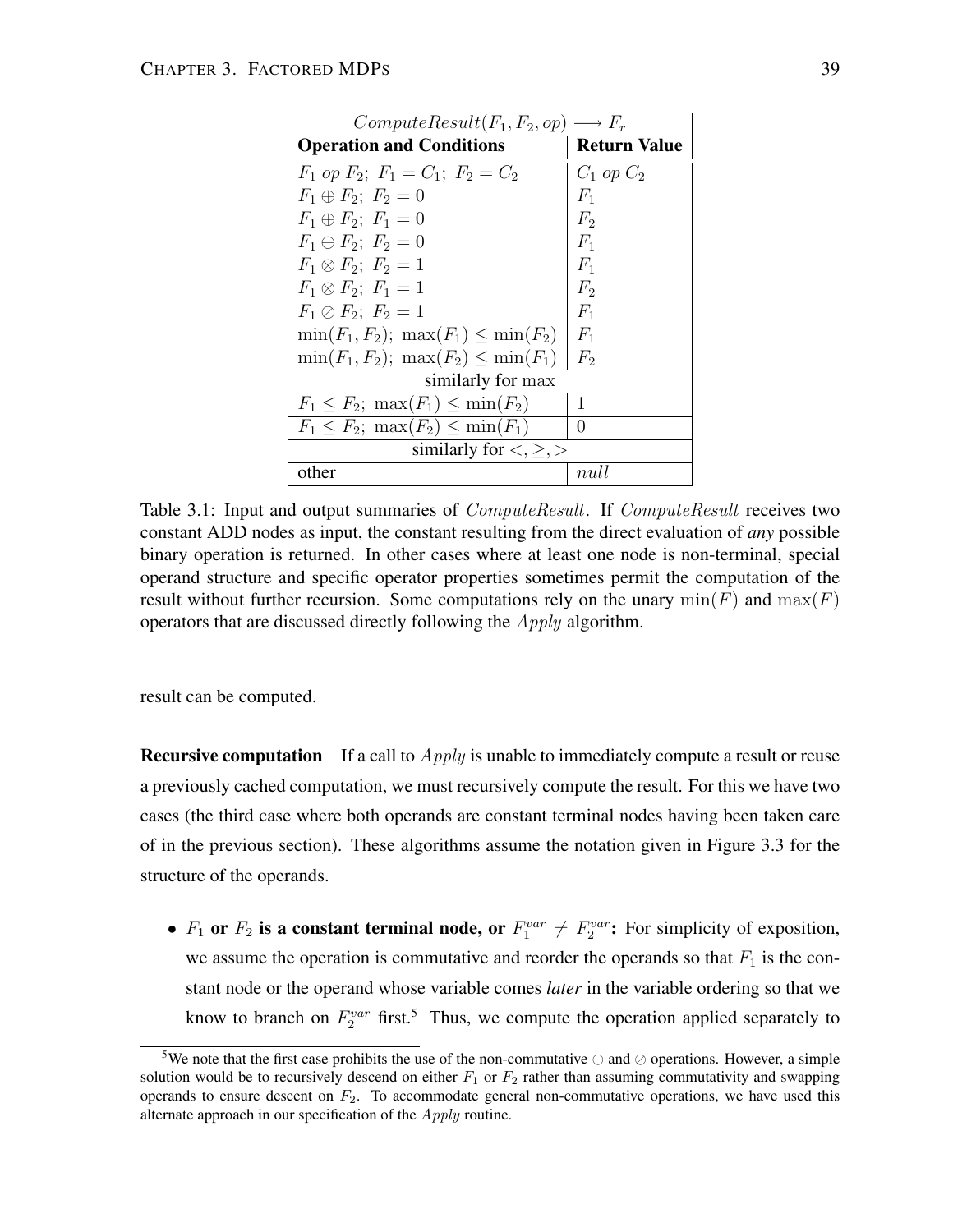$F_1$  and *each* of  $F_2$ 's high and low branches. We then build an internal if decision node conditional on  $F_2^{var}$  and get its canonical representation for the result:

$$
F_h = Apply(F_1, F_{2,h}, op)
$$
  
\n
$$
F_l = Apply(F_1, F_{2,l}, op)
$$
  
\n
$$
F_r = GetNode(F_2^{var}, F_h, F_l)
$$

•  $F_1$  and  $F_2$  are constant nodes and  $F_1^{var} = F_2^{var}$ : Since the variables for each operand match, we know the result  $F_r$  is simply an if statement branching on  $F_1^{var}$  (=  $F_2^{var}$ ) with the true case being the operator applied to the high branches of  $F_1$  and  $F_2$  and likewise for the false case and the low branches:

$$
F_h = Apply(F_{1,h}, F_{2,h}, op)
$$
  
\n
$$
F_l = Apply(F_{1,l}, F_{2,l}, op)
$$
  
\n
$$
F_r = GetNode(F_1^{var}, F_h, F_l)
$$



Figure 3.4: An example application of the *Apply* algorithm. The indices  $(i)$  in the diagram correspond to successive (recursive) calls to the  $Apply$  algorithm: for the operands the indices denote which node of each operand is passed as a parameter to the call to  $Apply$  (the op is always  $\oplus$ ); for the result the indices indicate the node that is returned by the call to  $Apply$ . For example, the initial call to  $Apply$  takes the arguments corresponding to the node marked  $(1)$  $x_2$  on the LHS of the ⊕ and the node (1)  $x_1$  on the RHS of the ⊕ (as well as the operation ⊕ itself) and returns the node marked (1) on the RHS of the equality.

**Other Operations** Above we covered binary operations on ADDs, but we will also need to perform a variety of unary operations on ADDs such as determining the min and max value of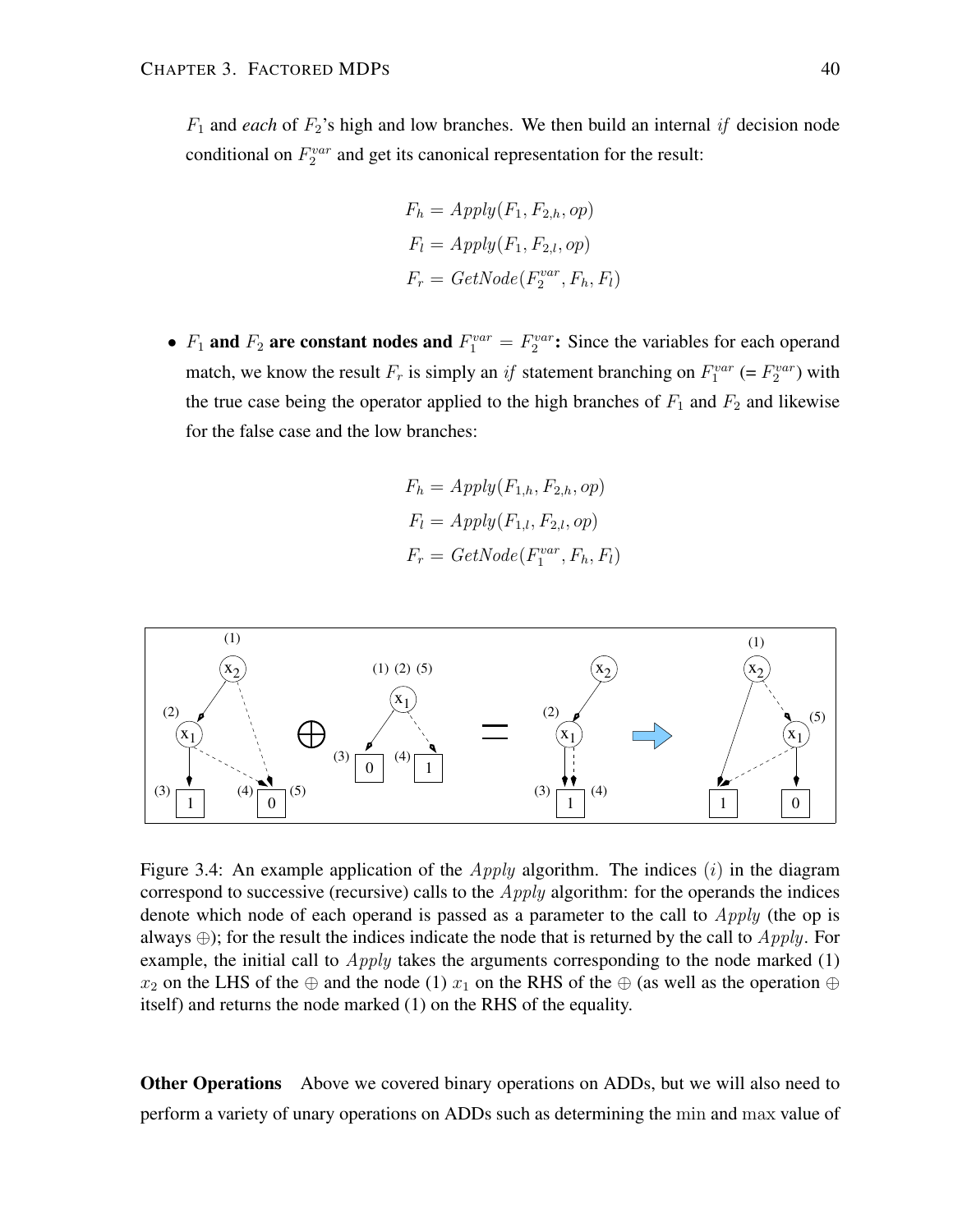

Figure 3.5: An example application of the unary *restriction* and *marginization* operations. Each ADD has all of its internal nodes annotated with [min, max], which can be recursively computed from the children of each internal node.

an ADD and marginalization over variables. Here we cover some unary operations that can be performed (efficiently) on ADDs:

- **min and max computation:** During the Reduce operation, it is easy to maintain the minimum and maximum values for each internal decision node. Exploiting the fact that an ADD is a DAG,  $\min F = \min(F_l, F_h)$  and likewise for max. A simple example of this annotation and its recursive relationship is shown in Figure 3.5.
- **Restriction:** The restriction of a variable  $x_i$  in an ADD  $F$  to either *true* or *false* (i.e.  $F|_{x_i=true/false}$  can be computed by replacing all decision nodes for variable  $x_i$  with the branch corresponding to the variable restriction. Then Reduce can be applied on the resulting decision diagram to convert it to a canonical ADD. Two examples of restriction are given in Figure 3.5.
- **Sum out/marginalization:** A variable  $x_i$  can be summed (or marginalized) out of a function F simply by computing the sum of the restricted functions (i.e.  $\sum_{x_i} F =$  $F|_{x_i=T} \oplus F|_{x_i=F}$ ). An example of this is given in Figure 3.5.
- **Negation/reciprocation:** Negation can be performed using the binary *Apply* operation on  $0 \ominus F$ . Likewise, reciprocation (i.e.,  $\frac{1}{F}$ ) can be computed using the binary  $Apply$ operation  $1 \oslash F$ .
- **Variable reordering:** Rudell [1993] provides an ADD variable reordering algorithm that casts a general variable reordering in terms of a sequence of pairwise reorderings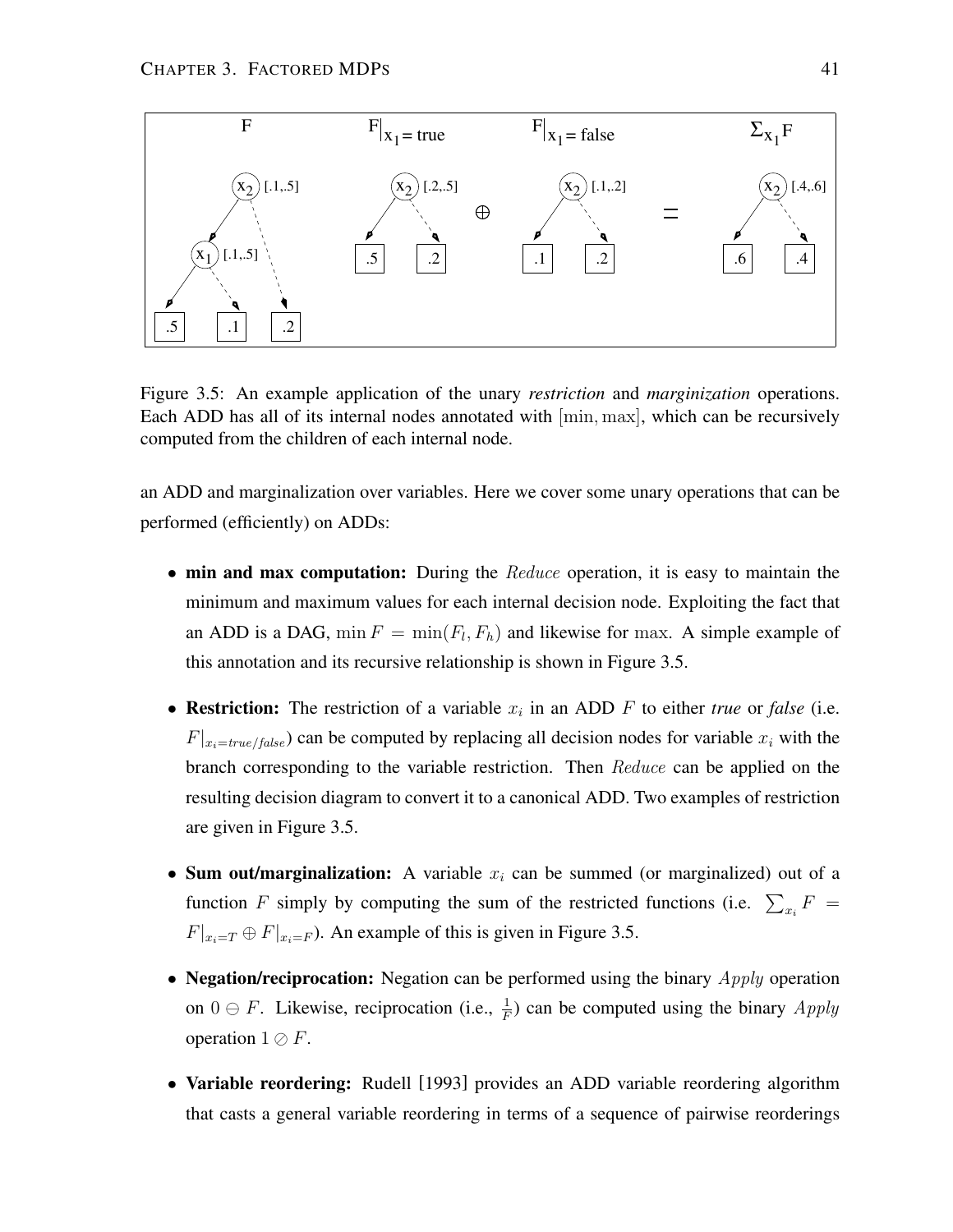of neighboring variables. Then, the basic idea is that two variables  $x_i$  and  $x_j$  can be reordered locally (i.e., rotated) in the ADD DAG without requiring the modification of any internal nodes other than those involving  $x_i$  and  $x_j$ . Furthermore, Rudell describes how this can be done without requiring extra storage for backpointers from children to parents if  $GetNode$ 's canonical node cache is allowed to be modified.

As an addendum to this final operation, we note that the MDP solution algorithms based on ADDs (and their extensions) that we introduce in this chapter could dynamically reorder variables in an attempt to maintain even more compact representations than possible with a fixed variable ordering. However, we do not employ such dynamic variable ordering techniques in this thesis as they prevent the reuse of cached computations that underly one of the major sources of efficiency of ADDs when used in MDP solution algorithms. Furthermore, searching for compact ADD representations requires search and is computationally expensive. Such results are reflected in experiments using ADDs to perform value iteration in factored MDPs [St-Aubin *et al.*, 2000], which demonstrate that dynamic variable reordering does not pay off and that a natural fixed variable ordering derived from the MDP description tends to be compact and preserves structure. As a consequence of these observations, all of the algorithms used in this thesis use a natural fixed variable ordering derived from the order that variables appear in an MDP problem description, unless otherwise noted.

## **3.1.3 Additive Independence**

Additive independence in reward structure is a common assumption in utility theory and related fields [Keeney and Raiffa, 1976; Bacchus and Grove, 1995]. In Figure 3.1(c), we note that we could represent the additive reward structure of SYSADMIN using an ADD whose size scales quadratically in the number of computers  $n$ . But if we can explicitly model additive rewards as sums of (potentially non-linear) factors, then we trivially note that the SYSADMIN reward can be expressed compactly in a form whose size scales linearly in  $n$ :

$$
R(\vec{x}, a) = \sum_{i=1}^{n} \mathbb{I}[x_i]
$$
\n(3.3)

Furthermore, if we permit the use of similar expressions in the CPTs that we specify for our transition DBN, we can also exploit additive independence in their representation. For example, letting  $Conn(i, j)$  denote that there is an incoming network connection to computer j from computer  $i$ , we note that the CPTs for the transition function for any SYSADMIN network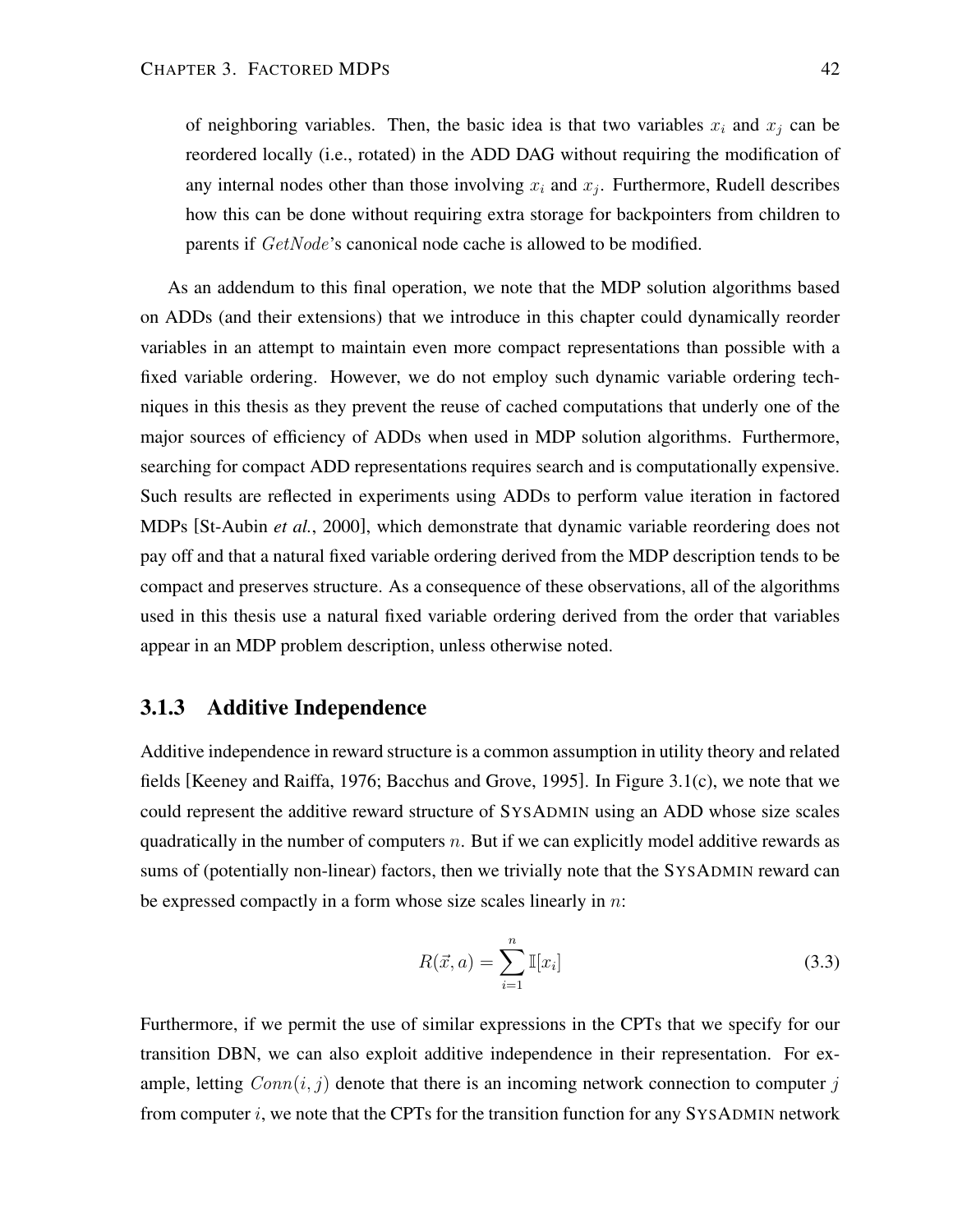topology can be specified in the following additive manner:

$$
P(x'_{i} = true | \vec{x}_{i}, a) = \begin{cases} a = reboot(c_{i}) : 1 \\ a \neq reboot(c_{i}) : (0.05 + 0.9 \cdot \mathbb{I}[x_{i}]) \cdot \frac{\sum_{j} \mathbb{I}[j \neq i \land x_{j} \land Conn(j, i)]}{|\{x_{j}|j \neq i \land Conn(j, i)\}| + 1} \end{cases}
$$

Here we see that the success probability of a computer running scales proportionally to the number of it's incoming connections that are also running. And we also note that the previous CPT we gave for the unidirectional ring in Figure 3.1(b) is just a special case of this CPT where computer i is connected only to computer  $i + 1$  (where addition is modulo n).

In our subsequent discussion of solution methods for factored MDPs, we note that some recent approaches can exploit additive reward structure while others cannot. In fact, it will only be in the final part of this chapter when we introduce affine ADDs (AADDs) that we will be able to fully exploit CSI and additive independence in both the reward and transition functions, not to mention multiplicative independence as it happens to naturally occur in many value functions.<sup>6</sup>

# **3.1.4 Structured Policy Representation**

Just as the reward and transition function may be represented in a factored manner in propositional MDPs, so can the policy. To do this, we adapt the following definition from Boutilier *et al.* [1995b]:

**Definition 3.1.2.** A structured policy is any set of function-action pairs  $\pi = \{\langle \phi_a, a \rangle\}$  such that  $\phi_a$  *is a structured representation of an indicator function and*  $\{\phi_a\}$  *partitions the state space. This induces the explicit policy*  $\pi_a(\vec{x}) = a$  *iff*  $\phi_a(\vec{x}) = 1$ *.* 

To ensure that the policy partitions the state space, one must ensure that it is exhaustive and that all action indicator functions are pairwise disjoint. To ensure that the policy exhausts the entire state space, one can simply ensure that the sum of all indicator functions is the constant 1 (i.e.,  $\sum_{a \in A} \phi_a = 1$ ). To ensure that all action policies are pairwise disjoint, one can ensure  $\phi_a \cdot \phi_b = 0$  for all action pairs  $a \in \mathcal{A}, b \in \mathcal{A}$  such that  $a \neq b$ .

There are a variety of structured methods for representing the  $\{\phi_a\}$  indicator functions ranging from decision lists [Koller and Parr, 1999a], to trees [Boutilier *et al.*, 1995b], to ADDs. Throughout our presentation here, we will use ADDs. Then policy evaluation is simply the task

 $6$ Multiplicative independence is just the multiplicative generalization of additive independence.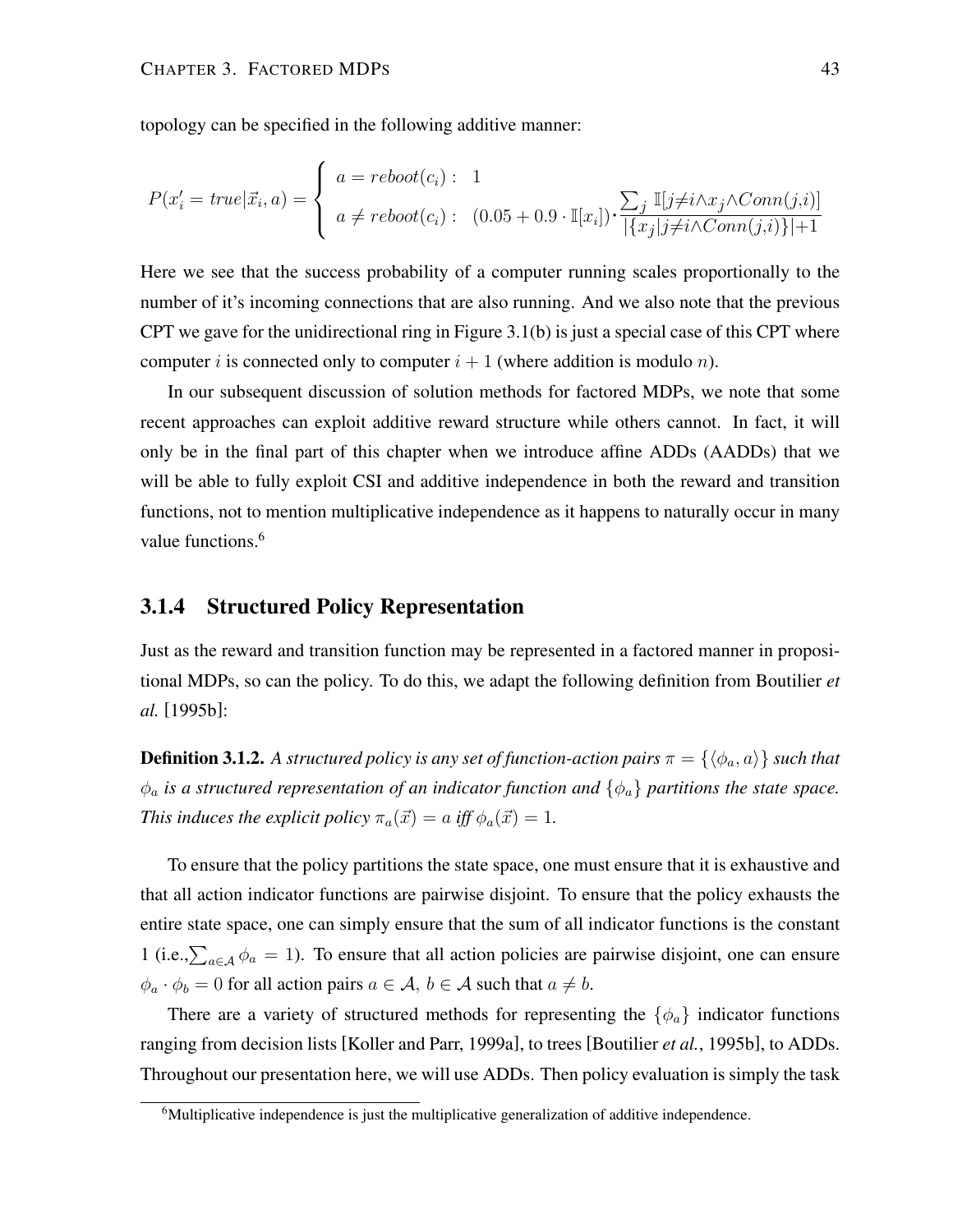of evaluating each ADD  $\phi_a$  under a given state assignment  $\vec{x}$  to see if  $\phi_a(\vec{x}) = 1$  (meaning do action a). This structured policy representation will play an important role in our description of structured policy iteration.

## **3.1.5 Putting it all Together**

Before we cover exact solution methods in the factored MDP framework, let us quickly recapitulate the factored MDP representation. In a factored MDP, states will be represented by vectors  $\vec{x}$  of length n, where for simplicity we assume all state variables  $x_1, \ldots, x_n$  are binaryvalued;<sup>7</sup> hence the total number of states is  $N = 2<sup>n</sup>$ . We also assume a finite set of actions  $A = \{a_1, \ldots, a_m\}$ . As usual, we assume a discount factor  $\gamma$ ,  $0 \leq \gamma \leq 1$  where appropriate steps have been taken to ensure bounded reward in the case of  $\gamma = 1$ .

To generalize the MDP model from the previous chapter, we specify a propositionally factored MDP by the following:

- 1. *Factored Transition Function:* A DBN-factored state transition model which specifies the probability of the next state  $\vec{x}'$  given the current state  $\vec{x}$  and action a. The transition function can be factored as a dynamic Bayes net (DBN) with CPTs  $P(x_i' | \vec{x_i}, a)$  where each next state variable  $x_i'$  is only dependent upon the action  $a$  and its direct parents  $\vec{x}_i$  in the DBN. Then the transition model can be compactly specified as  $P(\vec{x}'|\vec{x}, a) =$  $\prod_{i=1}^n P(x'_i|\vec{x}_i, a).$
- 2. *Factored Reward Function:* An additive reward function  $\sum_{i=1}^{r} R_i(\vec{x}_i, a)$  over r reward factors  $R_i(\vec{x}_i, a)$  dependent on action a and relevant state  $\vec{x}_i$ , which specifies the immediate reward obtained by taking action  $\alpha$  in state  $\vec{x}$ .

The individual factors can be expressed as tabular representations, or as trees and ADDs that exploit CSI, or even as additive expressions that exploit additive independence. Finally, when needed, a structured policy  $\pi = {\{\langle \phi_a, a \rangle\}}$  uses indicator functions  $\phi_a$  to specify the states where action a should be taken.

 $7$ However, all of the methods here can be easily generalized to non-binary variables through known transformations [Rossi *et al.*, 1990; Stergiou and Walsh, 1999].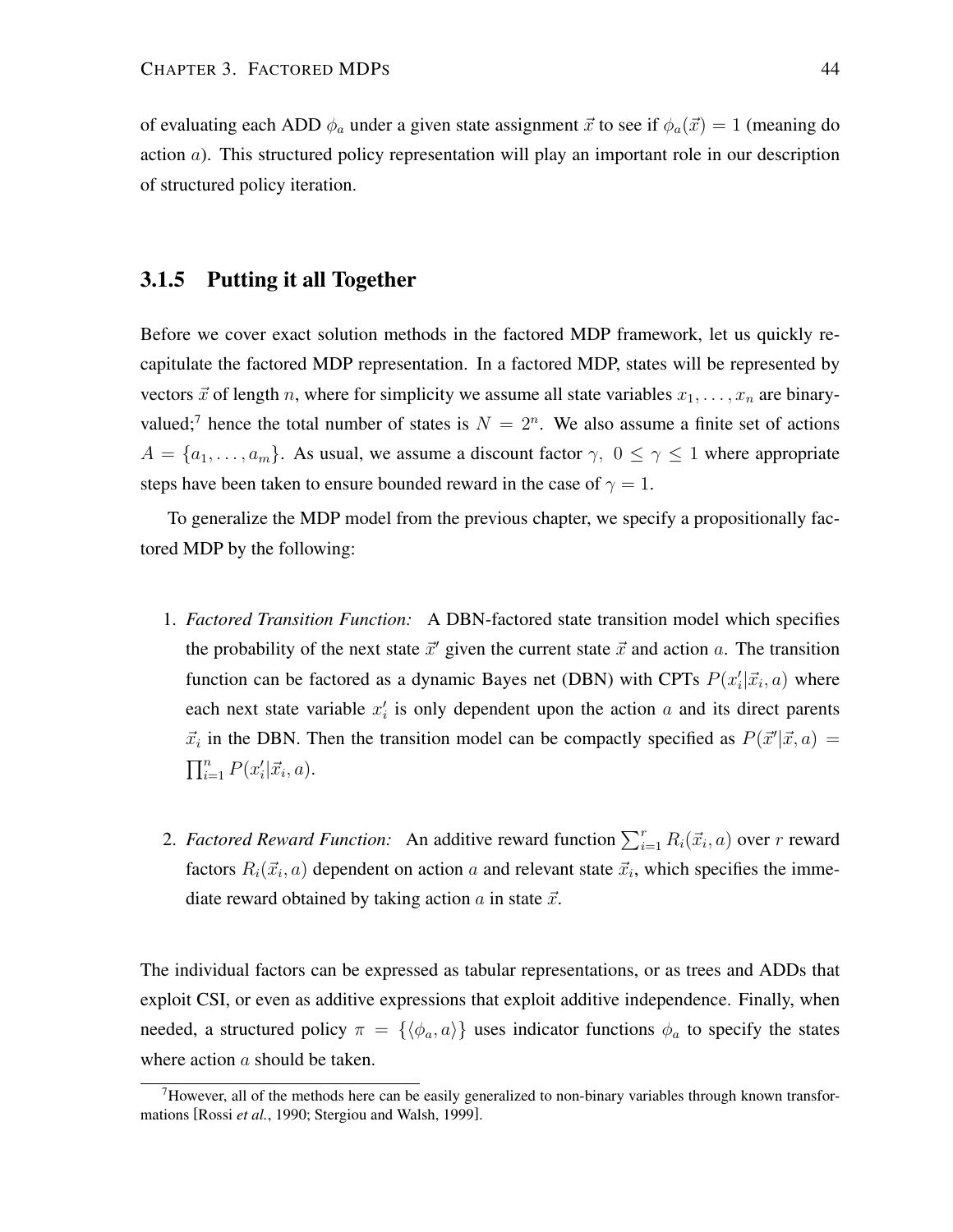# **3.2 Exact Solution Methods**

In our specification of our solution methods, it will be notationally useful to define a *backup* operator  $B^a$  for action a as follows:<sup>8</sup>

$$
B^{a}[V(\vec{x})] = \gamma \sum_{\vec{x}'} \prod_{i=1}^{n} P(x'_{i}|\vec{x}_{i}, a)V(\vec{x}') \qquad (3.4)
$$

This is essentially the factored representation of the Q-function computation for action  $a$  in Equation 2.8 from Chapter 2 without adding in the reward. We note that the backup  $B^a[\cdot]$ operator can exploit both additive structure since it is a *linear operator* as well as efficient factored computation due to the transition DBN structure.

If  $\pi^*$  denotes the optimal policy and  $V^*$  its value function, then we have the following factored representation of the fixed-point Equation 2.4 from Chapter 2:

$$
V^*(\vec{x}) = \max_{a \in \mathcal{A}} \left\{ \sum_{i=1}^r R_i(\vec{x}_i, a) + B^a[V^*(\vec{x})] \right\}.
$$
 (3.5)

Having done this, we first present the basic factored variants of the relevant MDP equations from the previous thesis chapter and proceed to show that the previous MDP solution methods can be easily redefined in terms of these factored equations. This allows us to exploit the factored structure and any CSI therein during the application of the MDP solution algorithms.

# **3.2.1 Structured Value Iteration**

## **ADD-based Value Iteration**

The value iteration algorithm from Chapter 2 can be easily extended to exploit factored MDP structure in a structured value iteration setting. Initializing  $V^0(\vec{x})$  to some value, we generalize Equation 2.7 from Chapter 2 to the factored form:

$$
V^{t+1}(\vec{x}) = \max_{a \in \mathcal{A}} \left\{ \sum_{i=1}^{r} R_i(\vec{x}_i, a) + B^a[V^t(\vec{x})] \right\}.
$$
 (3.6)

It will be extremely important to use a compact data structure such as a tree or ADD to exploit CSI in the representation of the value function in structured value iteration. If we were

<sup>&</sup>lt;sup>8</sup>Technically, this should be written  $(B^a V)(\vec{x})$ , but we abuse notation for readability when V itself is structured and for consistency with subsequent first-order MDP notation.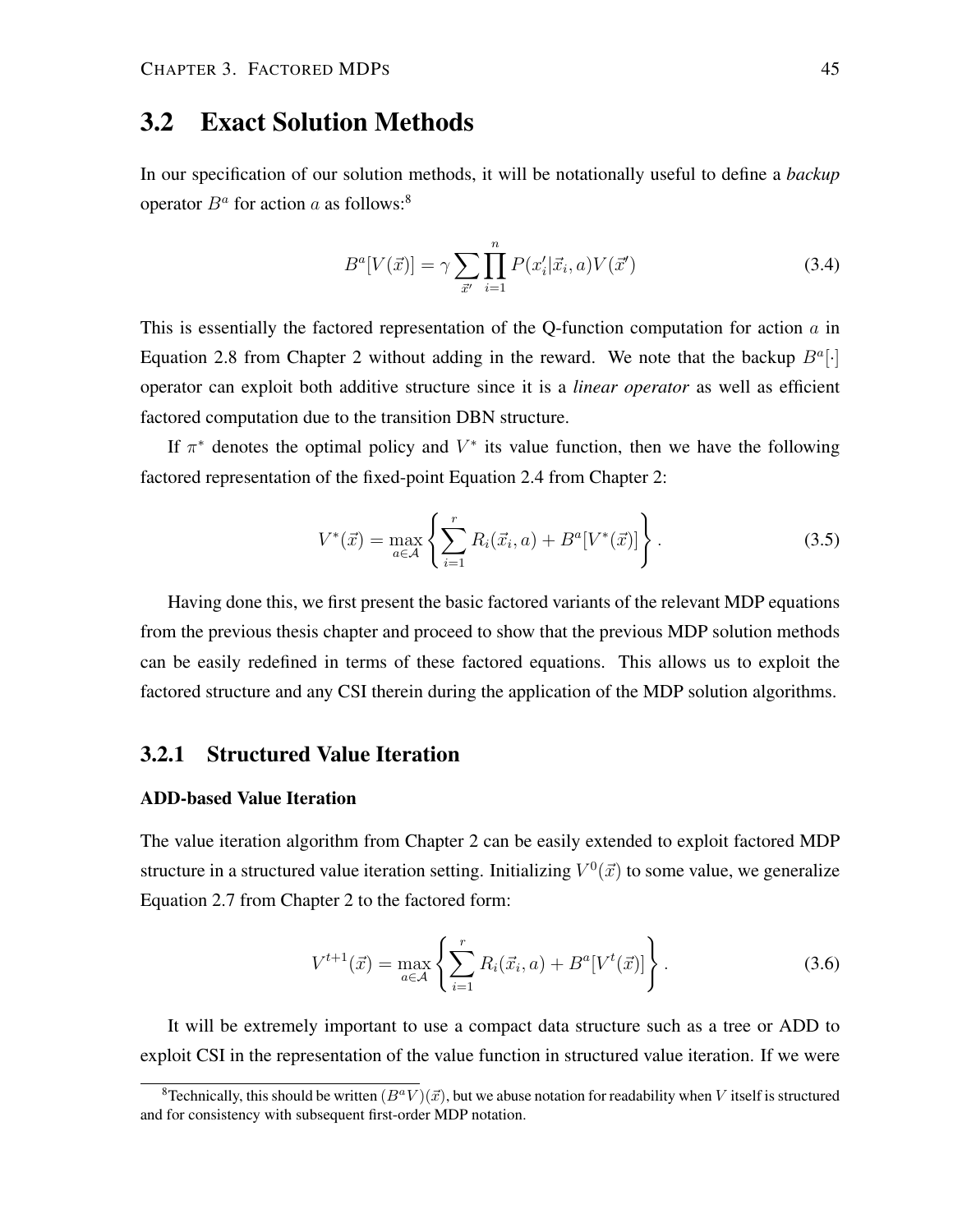to simply use a tabular representation, we would find that in typical MDPs, all variables in the value function become correlated after some number of backups *if* the graphical model underlying the DBN cannot be decomposed into disjoint components [Boutilier *et al.*, 1995b]. Thus, a tabular representation will typically need to represent a value function over all state variables and in the absence of some method for compactly representing value function structure, this representation will require full state enumeration.

Fortunately, as described previously, ADDs are ideal for exploiting CSI and functions with shared substructure, both of which may occur in the value functions of highly structured factored MDPs. As such, representing all factors in Equation 3.6 using ADDs and carrying out its computation in terms of ADD operations as done in the SPUDD algorithm of Hoey *et al.* [1999] has proved to be a promising method in comparison to the enumerated state value iteration approach of the previous chapter. While SPUDD may scale comparably to enumerated state value iteration in the worst case (e.g., when all states have distinct values), the authors demonstrate that there is much potential for computational and space savings using the SPUDD algorithm to perform value iteration on many factored MDPs.

## **Decomposition-based Value Iteration**

In a different vein of research, there are alternate (but not incompatible) approaches to structured value iteration that exploit decomposable task structure in MDPs [Meuleau *et al.*, 1998a; Singh and Cohn, 1998]. If a problem domain consists of many independent subprocesses that only interact via their dependence on globally shared resources and/or constraints on joint action choices, one can often factor these MDPs into tasks represented as independent subMDPs with global resource and action constraints. We could take the cross-product of all the subMDP state spaces and solve the resulting joint MDP, but this would discard a lot of the structure inherent in the task decomposition of the initial problem. Alternately we can focus on algorithms that directly exploit the decomposed structure of the MDP directly.

An exact structured value iteration approach for a subclass of MDPs with highly decomposable structure is provided by Singh and Cohn [Singh and Cohn, 1998]. In this model, an MDP must decompose into a set of subMDPs where each subMDP has its own independent state space but an action set that is globally constrained. The reward objective is to maximize the sum of rewards for each subMDP. The solution approach they advocate is a value iteration method based on maintaining upper and lower bounds on the value function. The upper bounds simply come from assuming that actions are unconstrained across subMDPs (which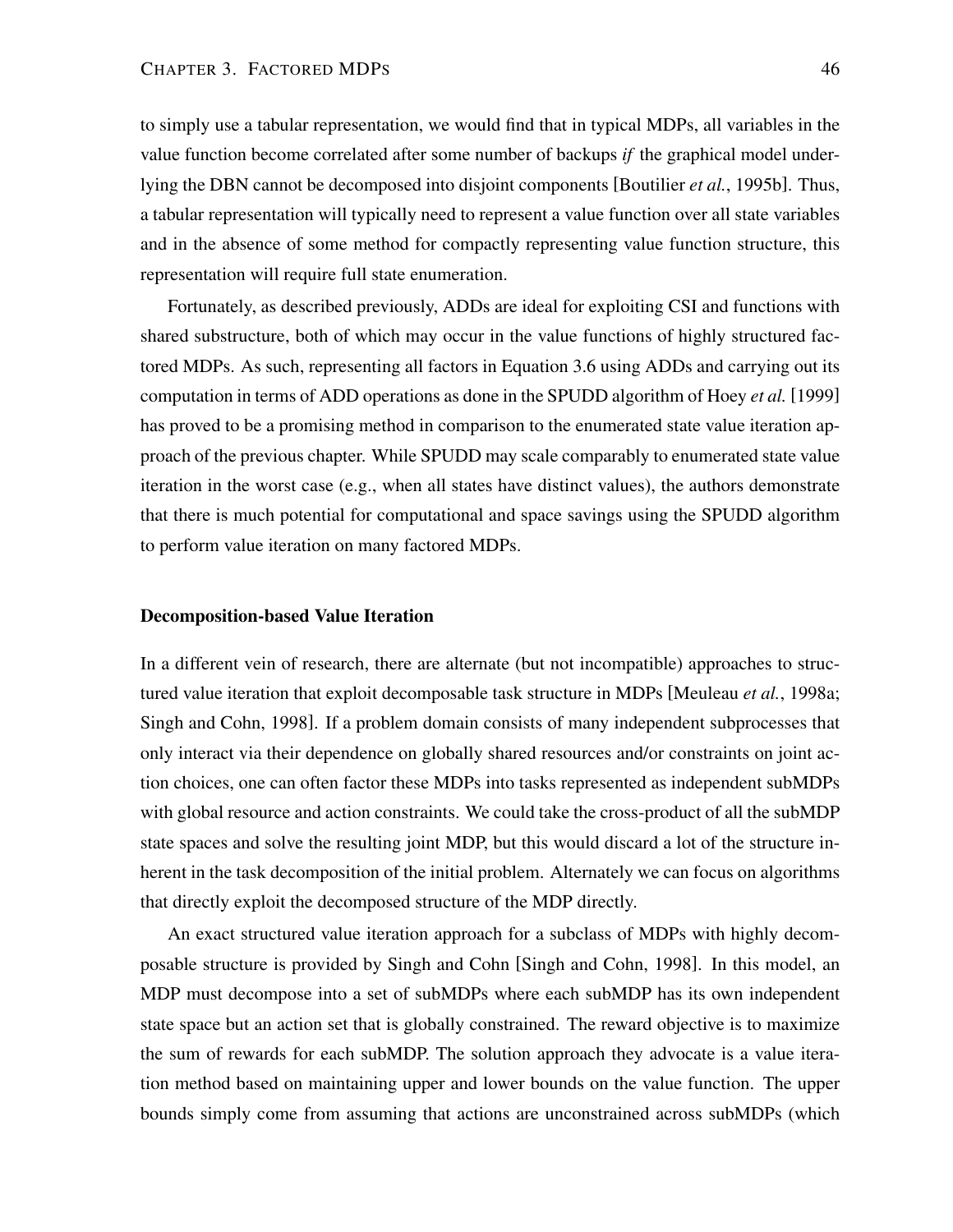can be achieved in the best case) and the lower bounds come from taking the maximal reward for an individual subMDP (which could be achieved in the worst case). These upper and lower bounds allow various actions to be pruned from consideration during value iteration and with enough iterations will provably converge on an optimal solution. This decomposed value iteration algorithm is empirically found to be more efficient than value iteration in the joint cross-product MDP.

## **3.2.2 Structured Policy Iteration**

Structured policy iteration (SPI) in factored MDPs was first defined in Boutilier *et al.* [1995b] using trees as a method of state aggregation. Here we describe a similar version using ADDs.<sup>9</sup> Recalling the definition of modified policy iteration from the previous chapter, first we initialize a random policy  $\pi_0 = {\langle \phi_a, a \rangle}$  and then we iterate between approximate policy evaluation and policy improvement steps. For approximate policy evaluation, we can simply use the following factored extension of the successive approximation update (c.f. Section 2.4.2):

$$
V_{\pi_i}^{t+1}(\vec{x}) = \sum_{a \in \mathcal{A}} \phi_a(\vec{x}) \cdot \left\{ \sum_{j=1}^r R_j(\vec{x}_j, a) + B^a[V_{\pi_i}^t(\vec{x})] \right\}.
$$
 (3.7)

Here, the policy indicator function  $\phi_a$  ensures that the value for a state is only updated for action  $\alpha$  if the policy indicates that action  $\alpha$  should be taken from that state. We note that this entire computation can be carried out in terms of efficient operations on ADDs. Correctness follows from the fact that  $\pi_i$  is a partitioning of the state space.

Then, given  $V^{\pi_i}(\vec{x})$ , we need only produce a new policy  $\pi_{i+1}$  that is greedy w.r.t.  $V^{\pi_i}$ . In order to break ties for actions having equal value, we require a total preference ordering (perhaps random) over actions, that is, for all actions a and b such that  $a \neq b$ , either  $a \succ b$  or  $b \succ a$ . Recalling the definition of the ADD ">" and ">" comparison functions that produce an ADD taking the value 1 in states where the LHS operand is greater than (or equal to) the RHS operand and 0 otherwise, we can produce the ADD representation of  $\phi_a$  for all  $a \in \mathcal{A}$  in the following iterative fashion:

- 1. Initialize  $\phi_a = 1$  (the constant 1 ADD)
- 2. For each  $a \in A$ , let  $Q(\vec{x}, a) = \sum_{j=1}^{r} R_j(\vec{x}_j, a) + B^a[V_{\pi_i}(\vec{x})]$

<sup>&</sup>lt;sup>9</sup>We will implicitly assume throughout the text that all operations in the following equations such as  $+$ ,  $-$ ,  $\times$ , *etc*. are performed on ADDs in terms of their corresponding operations  $\oplus$ ,  $\ominus$ ,  $\otimes$ , *etc*.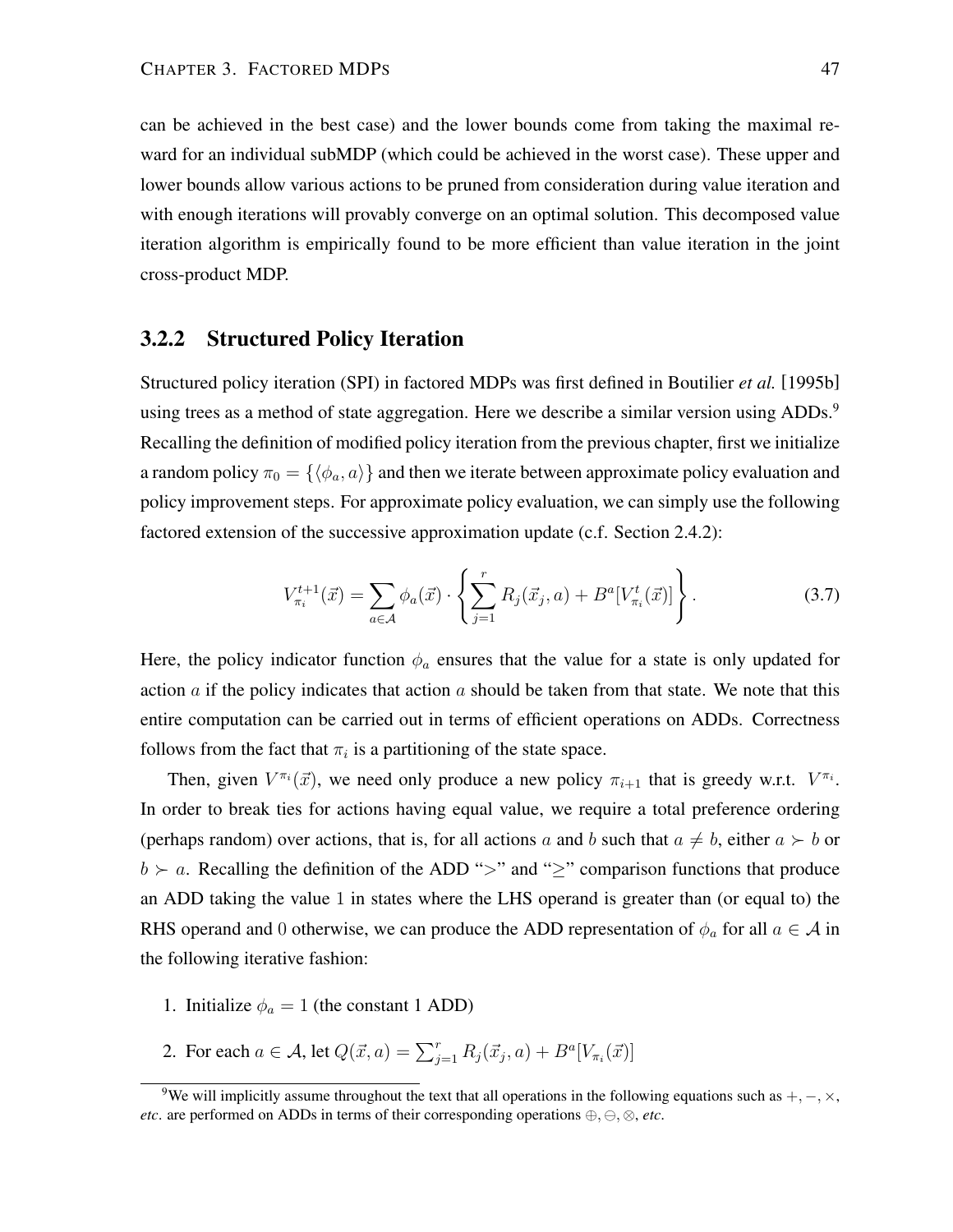3. For each  $b \in A$  s.t.  $b \neq a$  update  $\phi_a$  as follows:

$$
\phi_a := \begin{cases} a \succ b : & \phi_a \cdot (Q(\vec{x}, a) \ge Q(\vec{x}, b)) \\ b \succ a : & \phi_a \cdot (Q(\vec{x}, a) > Q(\vec{x}, b)) \end{cases}
$$

Thus we have defined a structured version of policy iteration. While our algorithm presentation here differs from the original presentation [Boutilier *et al.*, 1995b], it is consistent with the overall structured approach to policy iteration. Furthermore, we will build on this approach when we extend policy iteration to exploit other types of structure in future chapters.

## **3.2.3 Difficulty of Structured Linear Programming**

We do not present a structured variant of the exact linear programming solution to factored MDPs as this method requires *a priori* knowledge of the structure of the value function and in this case we are talking about the exact value function. Typically, we cannot determine the structure of an optimal value function from the structure of a factored MDP. Consequently, for the exact case, we would have no choice but to use a fully enumerated state representation of the value function, thus preventing the exploitation of factored structure. However, as we will see shortly, the approximate variant of linear programming is in fact quite useful for solving factored MDPs and there is much opportunity to exploit factored structure in that case.

# **3.3 Approximate Solution Methods**

While some factored MDPs do exhibit considerable structure in their optimal value functions or policies, sometimes these representations are still too large for practical representation or computation as the size of the problem scales. Thus, in this section we focus on approximate variants of previously described solution algorithms.

# **3.3.1 Approximate Value Iteration Methods**

### **ADD-based Approximation**

One additional benefit of the use of ADDs to specify factored MDPs is that it allows one to prune internal nodes in an ADD and replace these nodes with the minimum and maximum value of the ADD rooted at that node [Dearden and Boutilier, 1997]. An example of this is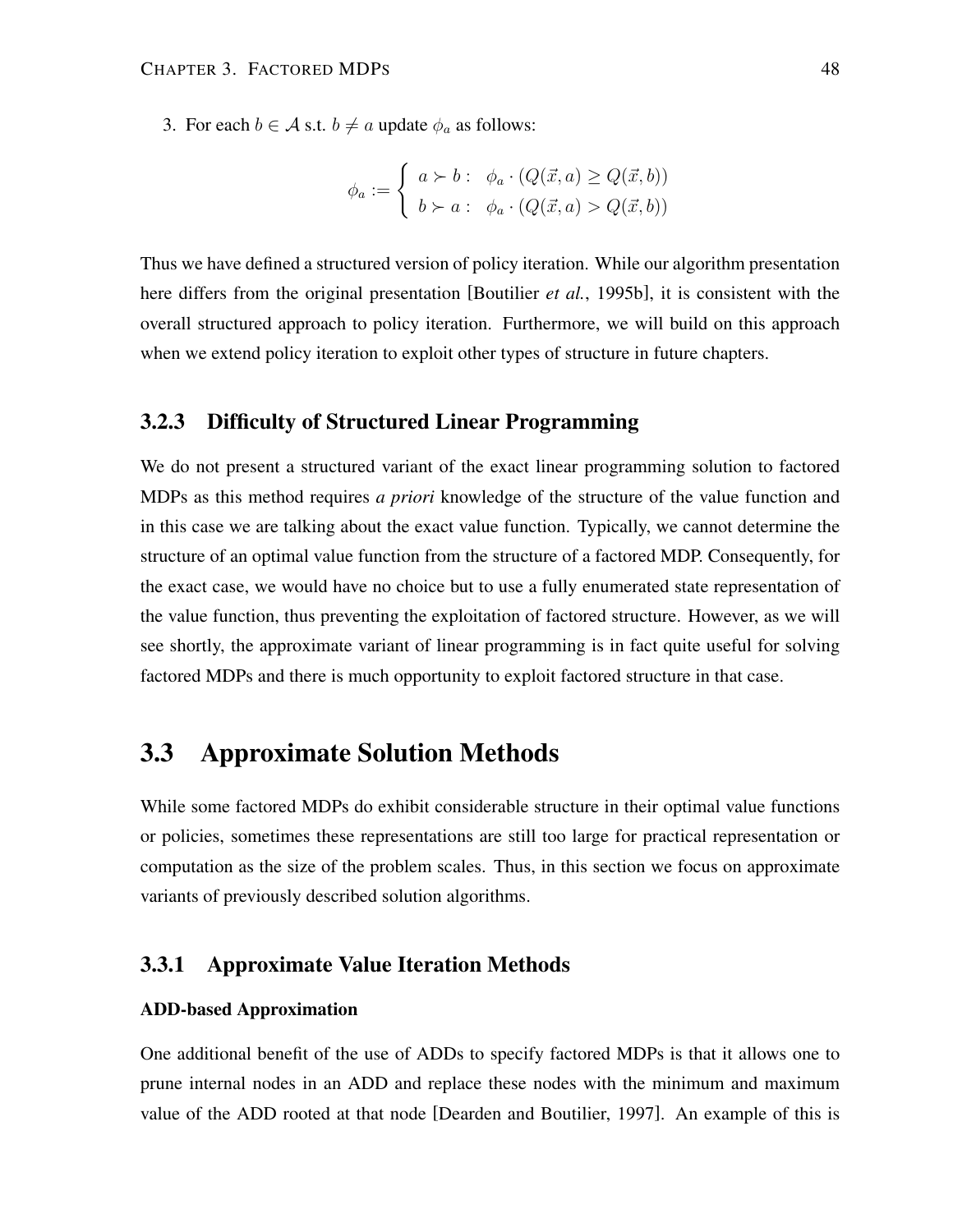

Figure 3.6: An example of approximating an ADD representation of a value function  $V(x_1, x_2)$ as  $V(x_1, x_2)$  by pruning out the decision node for variable  $x_2$  and replacing leaf values with their respective ranges.

shown in Figure 3.6. One can then perform value iteration maintaining these upper and lower bounds. Since the Bellman backup is a known contraction operator [Puterman, 1994], this algorithm will still converge, albeit within some error bound of the optimal value function. This is the idea behind the APRICODD [St-Aubin *et al.*, 2000] algorithm that is essentially the SPUDD value iteration algorithm with an extra step for approximation by pruning the value function ADD. We note that APRICODD represents a completely automated approach to approximate value iteration that autonomously derives the approximated value function. It should be noted that this contrasts sharply with the linear-value approximation approach to approximate value iteration discussed in Section 2.5.3 that relies on the pre-specification of a fixed set of basis functions.

#### **Decomposition-based Approximation**

In the vein of exploiting structure in decomposable MDPs, Mealeau *et al.* [1998a] describe an approximate value iteration technique for solving weakly coupled subMDPs having global resource and action constraints. Their algorithm is referred to as Markov Task Decomposition (MTD) and is an approximately optimal approach to solving the joint MDP that divides the solution into local and global optimization steps. MTD first determines the optimal value function for each subMDP. Following this local optimization, a global optimization phase then chooses a joint action at each time step that enforces the global resource constraint while trading off local action choices for each task in order to maximize the expected reward. Since an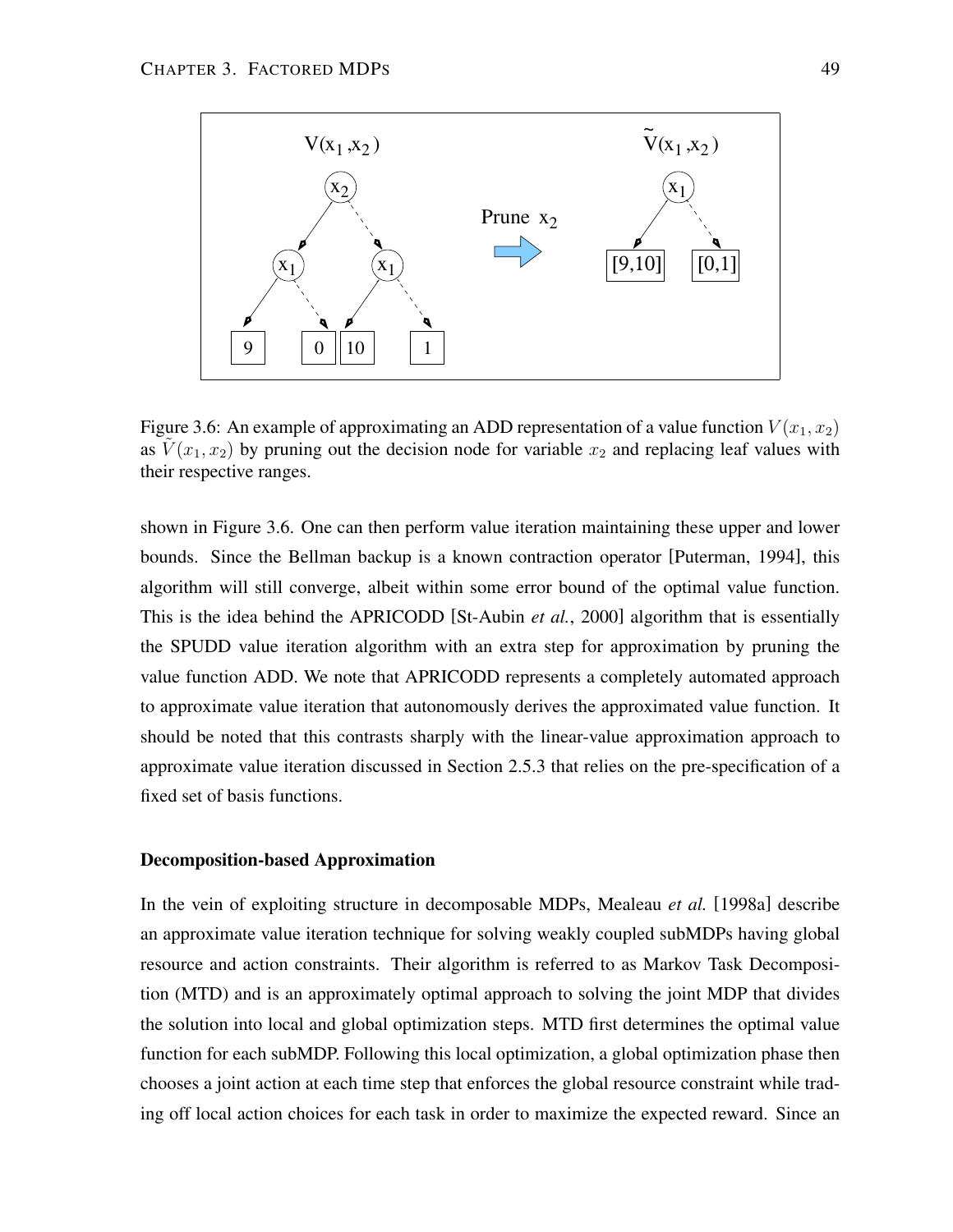optimal sequential solution in this case would be equivalent to solving the full joint MDP, a heuristic resource allocator is used in this work.

While we don't exploit the same approximate decomposition ideas in the contributions of this thesis, we do note that the general framework of additive value decomposition and approximate solution methods within this framework serves as motivation for our work in future chapters.

## **3.3.2 Linear-value Approximation Solution Methods**

We next introduce three efficient approximate solution methods for factored MDPs based on linear-value approximation [Guestrin *et al.*, 2002; Schuurmans and Patrascu, 2001]. These methods are effectively factored extensions of the approximate policy iteration and approximate linear programming techniques from the previous chapter. The key to the efficiency of these approaches over their enumerated state counterparts will be to show how the structure of the factored representation can be exploited by algorithms such as *variable elimination* [Zhang and Poole, 1996] that scale exponentially in the induced tree-width of the representation rather than exponentially in the total number of state variables. This exploitation of structure will be most apparent when solving the linear programs for error-minimizing max-norm projections that are at the heart of these techniques.

In a linear-value function representation, we represent  $V$  as a linear combination of  $k$  basis functions  $b_i(\vec{x})$  where the  $b_i$  are typically dependent upon small subsets of  $\vec{x}$ :

$$
V(\vec{x}) = \sum_{j=1}^{k} w_j b_j(\vec{x})
$$
\n(3.8)

Our goal is to find weights that approximate the optimal value function as closely as possible. In doing this, all of our solution methods will need to compute the backup of the value function through an action a. To compute this, we recall that the backup operator  $B^a[\cdot]$  previously defined is a linear operator such that it distributes into a sum:

$$
B^{a}[V(\vec{x})] = B^{a}[\sum_{j=1}^{k} w_{j}b_{j}(\vec{x})]
$$
\n(3.9)

$$
= \sum_{j=1}^{k} w_j B^a [b_j(\vec{x})]
$$
\n(3.10)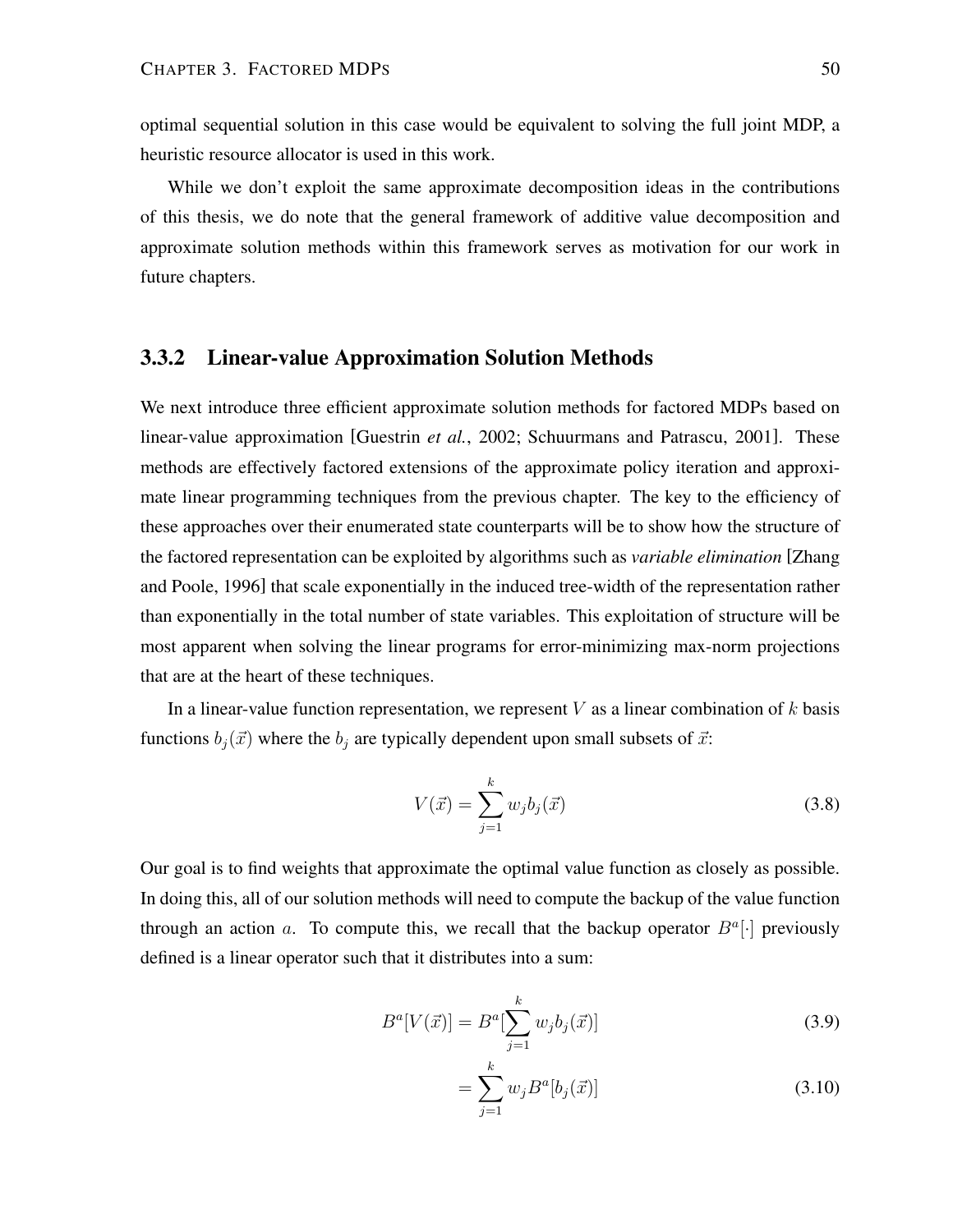Thus, if the basis functions are defined over small sets of variables, and the backup introduces an additional small set of variables that causally affect this basis function according to the DBN representation of the transition distribution, this sum will be over factors of small sets of variables. This factored structure will be exploited in the methods we define in this section.

Next, we explore factored extensions of approximate policy iteration and linear programming. However, we do not cover approximate value iteration approaches due to their possibility of divergence as noted in the last chapter.

### **Approximate Policy Iteration**

We can generalize policy iteration (API) to the factored linear-value approximation case by calculating successive iterations of weights  $w_i^{(i)}$  $j^{(i)}$  that represent the best approximation of the fixed point value function for policy  $\pi^{(i)}$  at iteration i. The method we present here is a slight variant of that given in Guestrin *et al.* [2002] <sup>10</sup> and is an approach that we will generalize in the next chapter. To apply this approach, we need to introduce the  $B^{\pi}[\cdot]$  operator which is just the backup operator under a fixed policy:

$$
B^{\pi}[V(\vec{x})] = \gamma \sum_{\vec{x}'} \prod_{i=1}^{n} P(x'_i | \vec{x}_i, \pi(\vec{x})) V(\vec{x}')
$$
(3.11)

In the context of the following algorithm, we will discuss how  $B^{\pi}[\cdot]$  can be efficiently computed in structured cases.

We perform API by carrying out the following two steps on each iteration  $i$ : (1) derive the greedy policy:  $\pi^{(i+1)} \leftarrow \pi_{gre}(\sum_{j=1}^{k} w_j^{(i)})$  $j^{(i)}$  $b_j(s)$ ) using the approach outlined in Section 3.2.2 and (2) use the following LP to determine the weights for the  $L_{\infty}$  minimizing projection of the

 $10$ Other than the ordering of action comparisons in the greedy policy derivation method of Section 3.2.2, this presentations of API follows that of Guestrin *et al.* [2002]. For greedy policy derivation, they use a special ordering of action comparisons that first compares all actions to a *noop* action and then to each other, arguing that this approach is advantageous for domains such as SYSADMIN.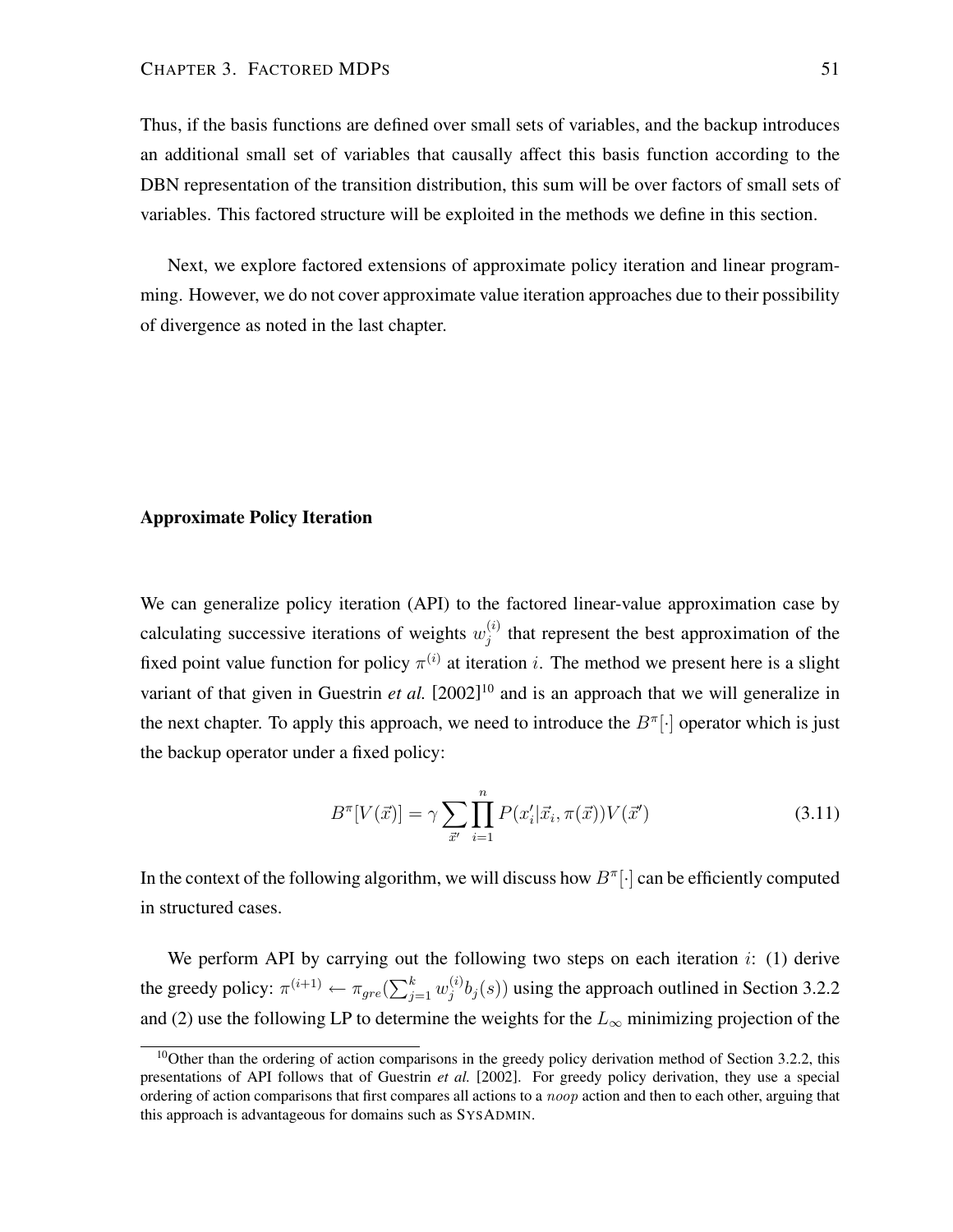approximate value function for policy  $\pi^{(i+1)}$ :

Variables: 
$$
w_1^{(i+1)}, \dots, w_k^{(i+1)}
$$
  
\nMinimize:  $\beta^{(i+1)}$  (3.12)  
\nSubject to:  $\beta^{(i+1)} \ge \left| \sum_{i=1}^r R_i(\vec{x}_i, \pi(\vec{x})) + \sum_{j=1}^k (w_j^{(i+1)} B^{\pi^{(i+1)}}[b_j(\vec{x})]) \right|$   
\n $- \sum_{j=1}^k [w_j^{(i+1)} b_j(\vec{x})] \middle| ; \forall \vec{x},$ 

We note that this LP is just the factored form of the LP defined for approximate policy iteration in Equation 2.23 from the previous chapter where we have exploited linearity of the backup operator. Consequently, when the policy converges (i.e.,  $\pi^{(i+1)} = \pi^{(i)}$  or equivalently  $\vec{w}^{(i+1)} = \vec{w}^{(i)}$ , we can derive an error bound on the approximated value function by plugging the projection error  $\beta$  of the final LP solution directly into Equation 2.19 since  $\beta$  is the Bellman error of the approximated value function in this case.

However, we note that in the factored framework,  $B^{\pi^{i+1}}[\cdot]$  cannot easily be computed according to Equation 3.11 since our structured policy  $\pi(\vec{x})$  takes the form of indicator functions. However, we need only enforce that an LP constraint for an action  $a$  is satisfied in the states where  $\phi_a^{i+1}$  takes the value 1. To do this, we can ensure that the constraint for action a is trivially satisfied when  $\phi_a$  is 0. So we introduce the following policy factor as a summand in our constraint:

$$
\hat{\phi}_a^{i+1} = (\phi_a^{i+1} - 1) \cdot \infty \tag{3.13}
$$

Clearly,  $\hat{\phi}_a^{i+1}$  will take the value 0 in states where a should be taken according to  $\pi^{i+1}$  and the value  $-\infty$  otherwise.

To see how this allows us to perform the backup under a policy, let us rewrite the constraints we have expressed above:

$$
\beta^{(i+1)} \ge \hat{\phi}_a^{i+1} + \left| \sum_{i=1}^r R_i(\vec{x}_i, a) + \sum_{j=1}^k (w_j^{(i+1)} B^a[b_j(\vec{x})]) - \sum_{j=1}^k [w_j^{(i+1)} b_j(\vec{x})] \right| \; ; \; \forall \vec{x}, a \in A
$$
\n(3.14)

Effectively, the constraint for action a will be trivially satisfied when the policy factor  $\hat{\phi}_a^{i+1}$ should not be applied and takes the value  $-\infty$ . Otherwise,  $\hat{\phi}_a^{i+1}$  takes the value 0 in states where the policy should be applied and then the remainder of the constraint must be satisfied.

In a subsequent section, we discuss efficient methods for solving the above form of LP with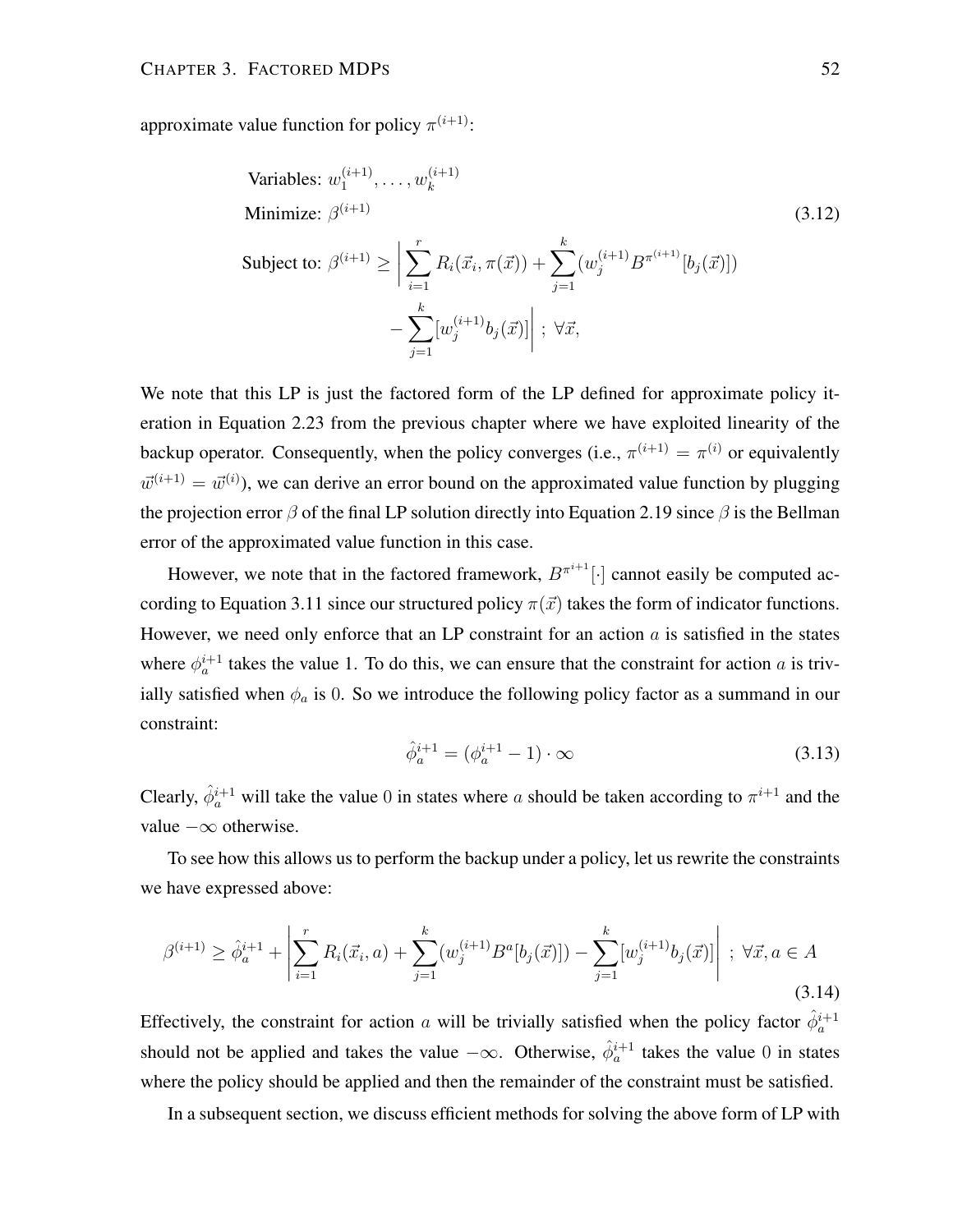a factored max- $\sum$  form of the constraints.

## **Approximate Linear Programming**

In the extension of approximate linear programming (ALP) to factored models, we simply replace the enumerated state representation from the previous chapter in Equation 2.24 with the factored representation introduced in this chapter following Schuurmans and Patrascu [2001] where we have again exploited linearity of the backup operator:

Variables: 
$$
w_1, ..., w_k
$$
  
\nMinimize: 
$$
\sum_{\vec{x}} \sum_{j=1}^k w_j b_j(\vec{x})
$$
  
\nSubject to: 
$$
0 \ge \sum_{i=1}^r R_i(\vec{x}_i, a) + \sum_{j=1}^k (w_j B^a[b_j(\vec{x})]) - \sum_{j=1}^k w_j b_j(\vec{x}) ; \ \forall a, \vec{x}
$$
 (3.15)

We can exploit the factored nature of the basis functions to simplify the objective to the following compact form where we assume each basis function explicitly depends on the subset of state variables in  $\vec{x}_j$ :

$$
\sum_{\vec{x}} \sum_{j=1}^{k} w_j b_j(\vec{x}_j) = \sum_{j=1}^{k} w_j y_j \tag{3.16}
$$

where  $y^j = 2^{n-|\vec{x}_j|} \sum_{\vec{x}_j} b_j(\vec{x}_j)$ .

Finally, we note that exploiting linearity of the backup operator again provides us with a factored max- $\sum$  form of the ALP LP constraints from Equation 3.15 as it did similarly for the final form of the API LP constraints in Equation 3.14. We discuss an efficient solution to LPs with such  $\max$ - $\sum$  factored constraints in the next section.

## **Constraint Generation**

In the above LP, both forms for the constraints take on the generic form of a sum of  $m$  factors  $F_i(\vec{x})$  over (ideally) small sets of variables:

$$
0 \ge w_1 \cdot F_1(\vec{x}) + \ldots + w_n \cdot F_m(\vec{x}) \; ; \; \forall \vec{x} \tag{3.17}
$$

Not every factor must have a weight  $w_i$ , but we note that each factor has at most one linear weight owing to the structure of the original basis functions and the properties of the backup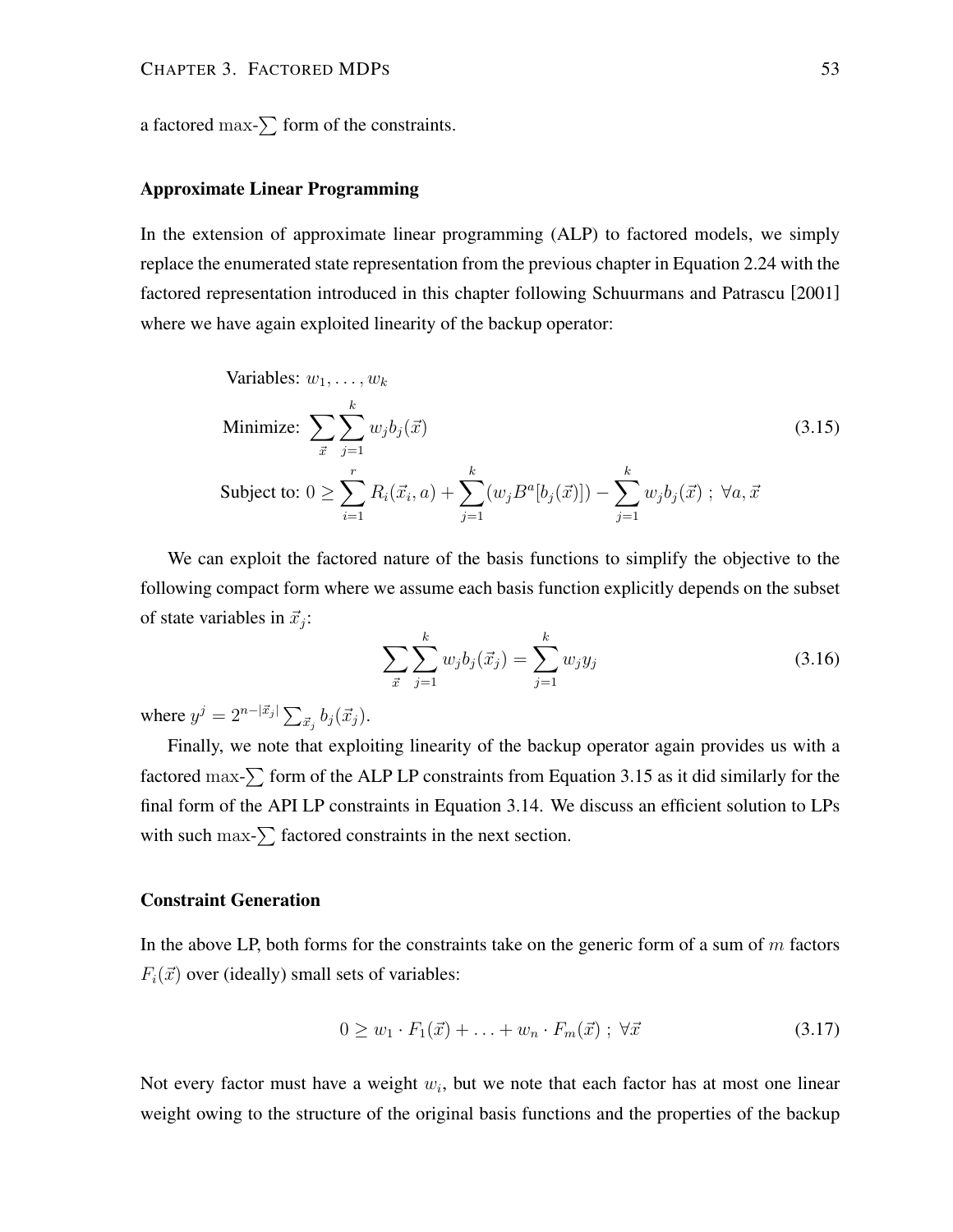operators.

To view the constraints in a more concrete form, we note that for every possible instantiation  $\vec{x}^*$  of the state, we could simply instantiate the factor  $F_i$  to its constant value  $c_i = F_i(\vec{x}^*)$ under that state assignment and come up with a corresponding linear constraint:

$$
0 \ge w_1 \cdot c_1 + \ldots + w_n \cdot c_m \tag{3.18}
$$

We could generate constraints for *all* possible state assignments  $\vec{x}^*$  and solve our LP in this manner. However, we would obviously lose the benefits of our factored representation in that we would have to specify a number of constraints that scales exponentially in the number of state variables.

However, if we rewrite the constraints from Equation 3.17 in the following equivalent form where we enforce all constraints simultaneously with one maximization then we can see how to exploit the factored constraint structure:

$$
0 \ge \max_{\vec{x}} [w_1 \cdot F_1(\vec{x}) + \ldots + w_n \cdot F_m(\vec{x})]
$$
\n(3.19)

This *cost network* [Dechter, 1999] form of these constraints lends itself to very efficient evaluation methods such as variable elimination. The question is how to exploit this property in our LP solution. Fortunately, as it turns out, there are at least two approaches to exploiting this structure.

The first solution, due to Guestrin *et al.* [2002] is to directly simulate variable elimination in the LP encoding of the constraints of Equation 3.19. This leads to a total number of constraints  $O(\exp(TW))$  where TW is the induced tree-width of the cost-network under the variable elimination order that was used. This is an attractive method because the structure of the factored MDP and the basis functions should lead to  $TW \ll n$  when (a) the basis functions range over small sets of variables with little or no overlap and (b) the backups of each basis function have similar characteristics due to the property that only small sets of variables affect each other causally in the Bayes net. Thus, simulating variable elimination in the LP variable encoding to produce  $O(\exp(TW))$  constraints would be a much more efficient solution than generating  $O(\exp(n))$  constraints as would be done in the enumerated state case.

However, a simpler approach and often an empirically faster method in practice<sup>11</sup> is the technique of constraint generation [Schuurmans and Patrascu, 2001; Trick and Zin, 1997]. In

<sup>&</sup>lt;sup>11</sup>This is despite the lack of similar guarantees on the maximum number of constraints generated.